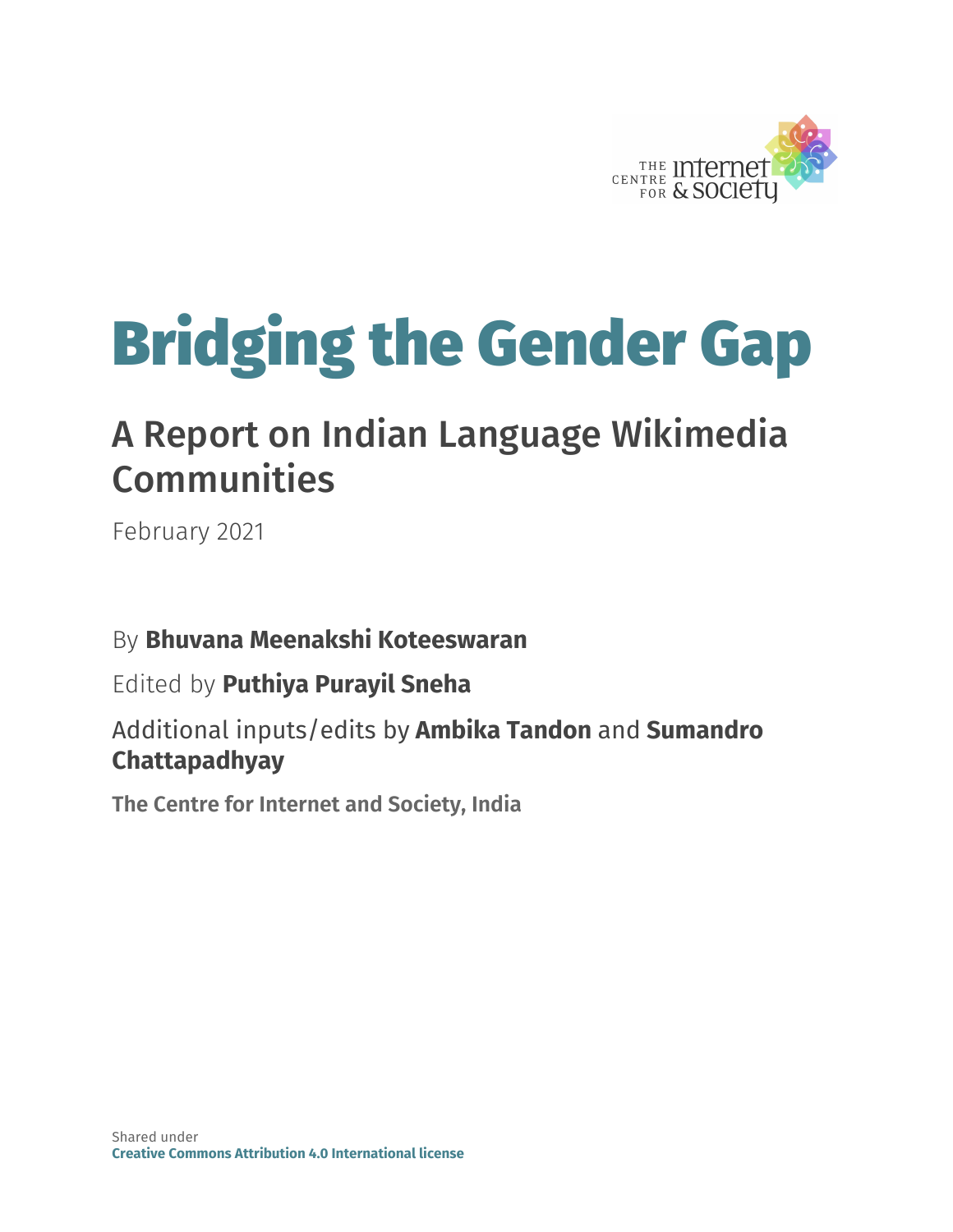# **Introduction**

This study presents documentation and analysis of gender bias in Indian language Wikimedia communities. Wikimedia defines 'gender bias' on its platforms as the fact "that Wikipedia contributors are mostly male, the fact that relatively few biographies on Wikipedia are about women and the concept that topics of interest to women are less well-covered."  $^{\rm 1}$ Previous research has shown that this gender gap does not only result in fewer women participants in Wikimedia events or number of edits by women, but also extends to disparities in the active participation of men and women, and content about women on various Wikimedia platforms. The Wikipedia page on gender bias further notes that "In a 2018 survey covering 12 language versions of Wikipedia and some other Wikimedia Foundation projects, 90% of contributors reported their gender as male, 8.8% as female, and 1% as non-binary gender. Other studies since 2011, mostly focused on the English Wikipedia, have estimated the percentage of female editors at up to 20%."  $^{\text{2}}$ 

A previous study by Ting-Yi Chang on "Bridging the Hidden Gap", supported by the Access to Knowledge programme at the Centre for Internet and Society (CIS-A2K), $^3$  illustrated how the phenomenon of gender gap and bias exists in global and regional Wikimedia communities. $\hbox{}^4$ The study was based on interviews with prominent women contributors from Indian language Wikimedia communities, $^5$  which helped us understand the current discourse around 'gender gap and bias'. This study reiterated that the gender bias continues to exist among Indian language Wikimedia communities and indicated the need for further research to understand its persistence.

The study addresses, broadly, three thematic areas:

- Online participation, including content created by women, content about women, and their online engagement with communities.
- Offline participation by women across various Indian language communities.
- Strategies to remove barriers to sustained participation of women contributors g(including challenges with retention and infrastructural issues), and mapping the

[https://en.wikipedia.org/w/index.php?title=Gender\\_bias\\_on\\_Wikipedia&oldid=991093125](https://en.wikipedia.org/w/index.php?title=Gender_bias_on_Wikipedia&oldid=991093125)

[https://en.wikipedia.org/w/index.php?title=Gender\\_bias\\_on\\_Wikipedia&oldid=991093125](https://en.wikipedia.org/w/index.php?title=Gender_bias_on_Wikipedia&oldid=991093125) 3 "CIS-A2K", Wikimedia Meta-Wiki, accessed November 27, 2020.

 $^1$  "Gender Bias on Wikipedia", Wikipedia, accessed November 29, 2020.

 $^2$  "Gender Bias on Wikipedia", Wikipedia, accessed December 01, 2020.

<https://meta.wikimedia.org/w/index.php?title=CIS-A2K&oldid=20712756>

<sup>4</sup> Ting-Yi Chang, "Bridging the Hidden Gap: Examining Female Editors' Identity and Agency Negotiation Process within Indian Wikimedia Projects and Communities",(Bachelor's thesis., University of Toronto Scarborough, 2019) <https://cis-india.org/Bridging-the-Hidden-Gap-T-Chang>

 $^5$  "Wiki Project India - India Statistics", Wikidata, accessed July 10, 2020. [https://wikidata.org/w/index.php?title=Wikidata:WikiProject\\_India/India\\_statistics&oldid=1225297329](https://wikidata.org/w/index.php?title=Wikidata:WikiProject_India/India_statistics&oldid=1225297329)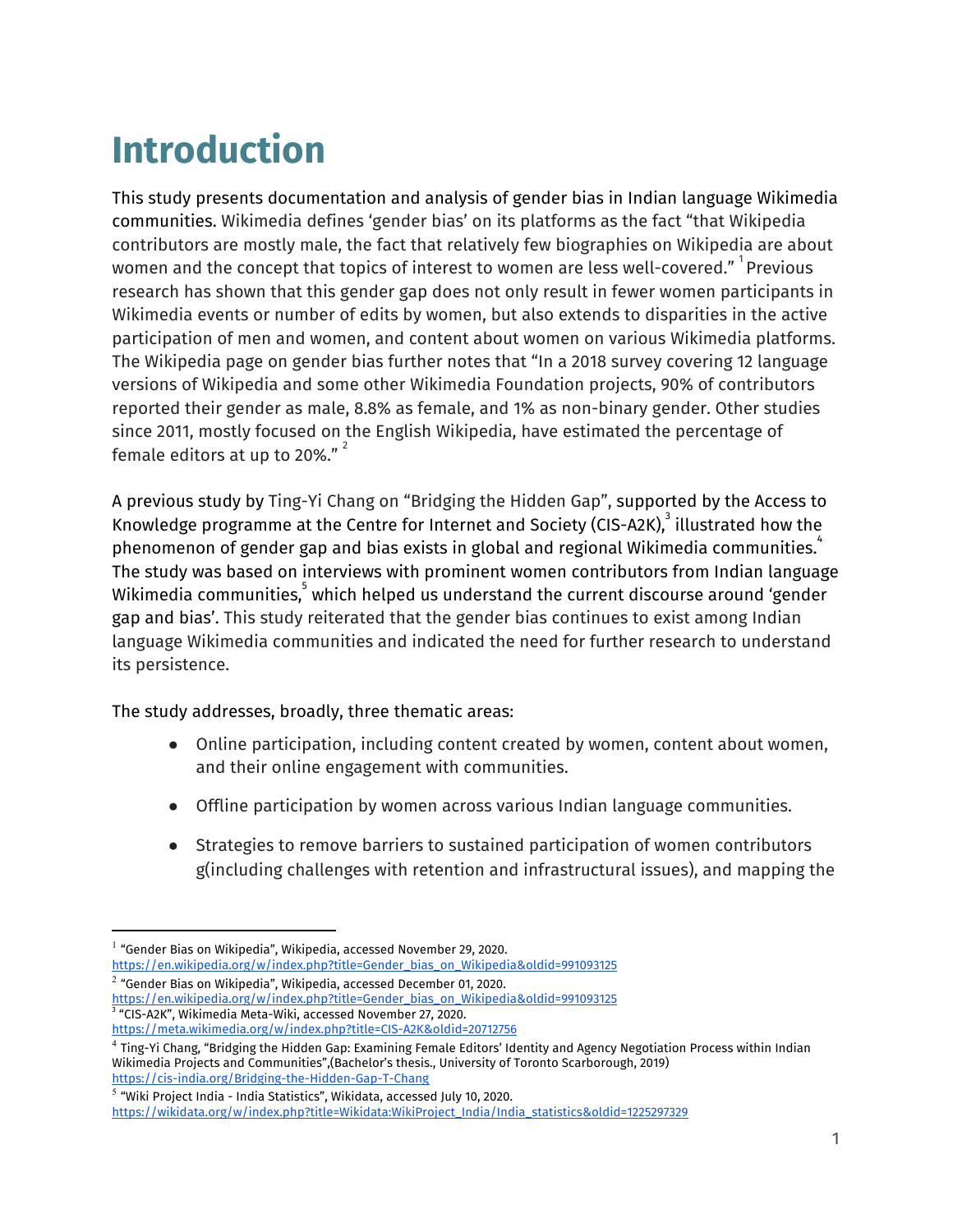diversity of Wikimedia projects women are involved with, with the aim to encourage participation across more projects.

15 interviewees who are part of 13 different Indian language Wikimedia communities (including English) shared their experiences and insights on each of these themes as part of this study. Globally, there have been several initiatives of different scales by women Wikipedians, as individuals and as part of a community, to counter the gender gap through active intervention. This includes Women In Red, ${\degree}$  Art+Feminism, ${\degree}$  Wiki Loves Women, ${\degree}$  Wiki Women for Women Wellbeing, $\degree$ Gender Gap Task Force (a WikiProject which addresses bias in content on women and documents problems faced by women in Wikipedia), $^{\rm 10}$  Wikimedia projects and initiatives to improve content on several topics such as women artists,  $^{\mathsf{11}}$ feminism, $^{\textrm{12}}$  women's history, $^{\textrm{13}}$  women in technology, $^{\textrm{14}}$  women scientists among others. $^{\textrm{15}}$ Women Wikimedians from India have also been part of organising committees for global events such as Wiki Loves Folklore $^{\rm 16}$  and Wiki Loves Love 2019. $^{\rm 7}$  These efforts, undertaken between 2011 to the present, have collectively produced more content on women and scaled up women's participation in Wikimedia projects.

# **Background**

The gender gap in representation is a systemic issue globally, extending to fields such as education, health, employment, and public and political participation. A 2020 report by the World Economic Forum (WEF) points to a "31.4% average gender gap that remains to be closed globally" across key dimensions such as economic participation and opportunity,

 $^{10}$  "Wikipedia:Wikiproject Countering systemic bias/ Gender gap task force", Wikipedia, accessed October 15, 2020. https://en.wikipedia.org/w/index.php?title=Wikipedia:WikiProject\_Countering\_systemic\_bias/Gender\_gap\_task\_force&oldid=97

 $^6$  "Wikipedia: Wikiproject Women in Red", Wikipedia, accessed September 05, 2020.

[https://en.wikipedia.org/w/index.php?title=Wikipedia:WikiProject\\_Women\\_in\\_Red&oldid=974821153](https://en.wikipedia.org/w/index.php?title=Wikipedia:WikiProject_Women_in_Red&oldid=974821153)  $7$  "Art + Feminism", Wikipedia, accessed September 15, 2020.

<https://en.wikipedia.org/w/index.php?title=Art%2BFeminism&oldid=972372729> 8 "Wikipedia:Wikiproject Wiki Loves Women", Wikipedia, accessed December 01, 2020.

https://en.wikipedia.org/w/index.php?title=Wikipedia:WikiProject\_Wiki\_Loves\_Women&oldid=917451350

 $^9$  "Wiki Women for Women Wellbeing 2018",Wikimedia Meta-Wiki, accessed November 24, 2020.

https://meta.wikimedia.org/w/index.php?title=Wiki\_Women\_for\_Women\_Wellbeing\_2018&oldid=18644149

<sup>6429782</sup> 11 "Wikipedia:Wikiproject Women artists", Wikipedia, accessed November 20, 2020.

https://en.wikipedia.org/w/index.php?title=Wikipedia:WikiProject\_Women\_artists&oldid=988753761

 $^{12}$  "Wikipedia: WikiProject Feminism", Wikipedia, accessed October 21, 2020.

https://en.wikipedia.org/w/index.php?title=Wikipedia:WikiProject\_Feminism&oldid=984745837

<sup>&</sup>lt;sup>13</sup> "Wikipedia: WikiProject Women's History", Wikipedia, accessed February 02, 2020.

https://en.wikipedia.org/w/index.php?title=Wikipedia:WikiProject\_Women%27s\_History&oldid=971659605  $^{14}$  "Wikipedia:Wikiproject Women in Technology.", Wikipedia, accessed December 02, 2020.

https://en.wikipedia.org/w/index.php?title=Wikipedia:WikiProject\_Women\_in\_Technology&oldid=693454093

<sup>&</sup>lt;sup>15</sup> "Wikipedia:WikiProject Women scientists", Wikipedia, accessed November 16, 2020.

https://en.wikipedia.org/w/index.php?title=Wikipedia:WikiProject\_Women\_scientists&oldid=987243054

 $^{16}$  "Commons: Wiki Loves Folklore", Wikimedia Commons, accessed November 15, 2020.

https://commons.wikimedia.org/w/index.php?title=Commons:Wiki\_Loves\_Folklore&oldid=512743547

 $^{17}$  "Wiki Loves Love 2019", Wikimedia Meta-Wiki, accessed March 04, 2020

https://meta.wikimedia.org/w/index.php?title=Wiki\_Loves\_Love\_2019&oldid=19865865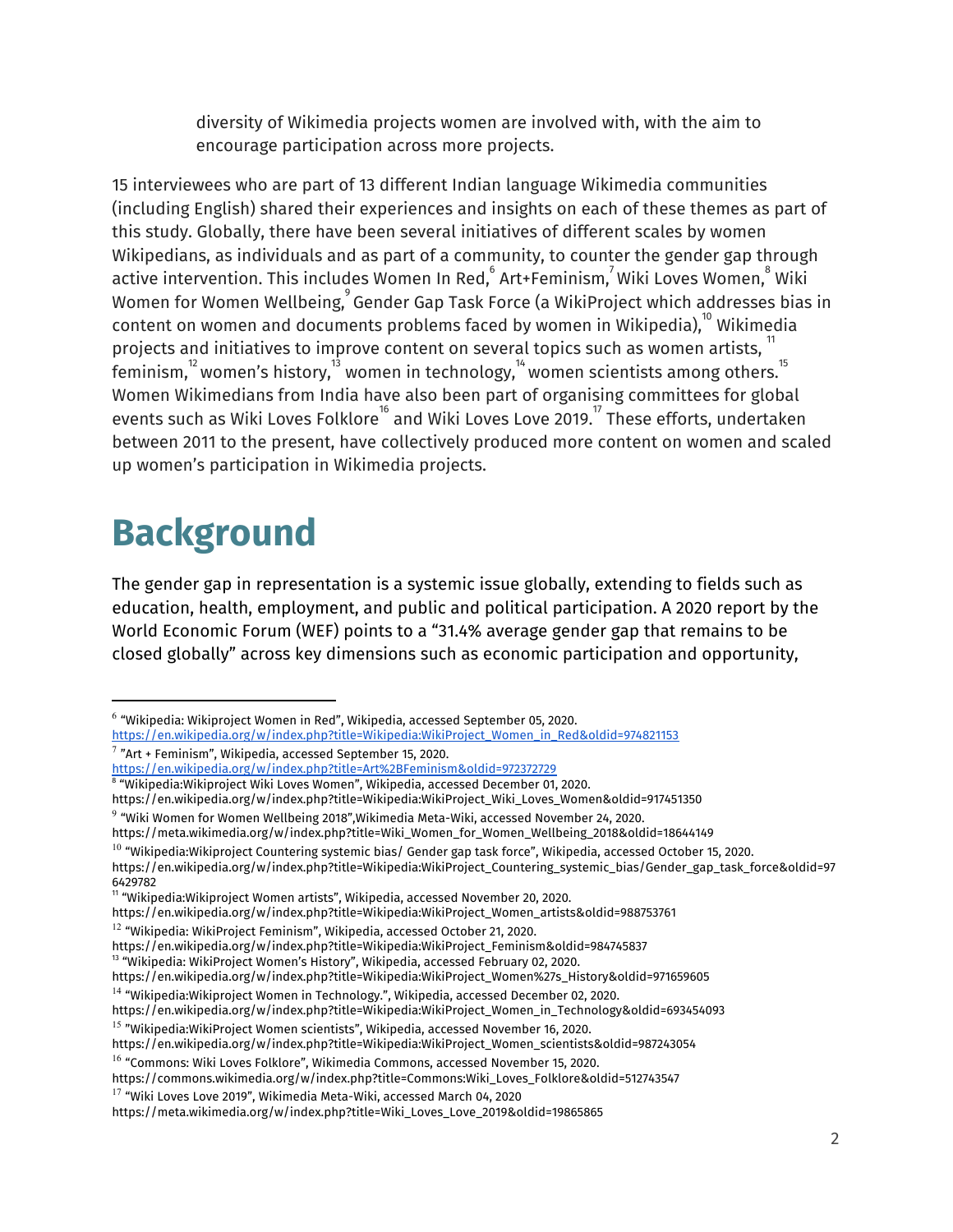educational attainment, health and survival, and political empowerment. $^{\textrm{\tiny{18}}}$  The report, which has surveyed 153 countries in its current edition, highlights that political empowerment, economic participation and opportunity remain the dimensions with most disparity. Under the educational attainment index, investment in capacity building of women's skills and talents is highlighted as one of the gaps, apart from "some occupations where women are under-utilized even if they have the needed skills''. In terms of country specific data, the report finds that "India ranks 112th on the overall Global Gender Gap Index and the country has closed two-thirds of its overall gender gap (score of 66.8%). However, the condition of women in large fringes of India's society is precarious. It has lost four positions since the last edition of the WEF report published in 2018 despite a small score improvement, as some countries previously ranked lower than India have improved more rapidly. The economic gender gap runs particularly deep in India. The report also features data on gender disparity in skill-sets and training of women across diverse fields, with the widest gaps in STEM, AI, and technology-driven areas. The report concludes with the prediction that gender gaps could potentially be closed in 71 and a half years in South Asia.

The objective of prefacing this literature review with data about the global gender gap is to reiterate that this is a systemic and evolving problem, with several intersectional variables such as race, class, caste, and geographical location among others. On collaborative, largely volunteer-driven platforms such as Wikipedia, it is difficult to accurately map the extent of gender gap and bias given these intersectional variables. Even so, the body of research in this area in over a decade continues to indicate that even with progressive strides, the online encyclopedia remains inaccessible or difficult to engage with for large sections of women. The problem of gender gap and gender bias represents a lack of gender-diversity among editors and their editing practices which leads to an imbalance in collation and representation of information on the online encyclopedia. At present, women constitute "15-20% of total contributors on Wikipedia", based on a working assumption by Katherine Maher (2019) and her team at the Wikimedia Foundation. $^{\textrm{19}}$  It is important to note that, a large part of the work on gender gap has focused on participation and content by and of *women* on Wikimedia platforms; this does not offer an insight into the participation of individuals across the spectrum of gender and sexual identities, including non-binary and LGBTQIA+ individuals $^{20}$  and the understanding of how the gender gap affects their access and engagement with Wikimedia projects.<sup>21</sup>

 $^{18}$  "Mind the 100 Year Gap", World Economic Forum, accessed November 26, 2020, <https://www.weforum.org/reports/gender-gap-2020-report-100-years-pay-equality>

<sup>19</sup> Oliver Balch, "Making the edit: why we need more women in Wikipedia", *The Guardian*, November 28, 2019. <https://www.theguardian.com/careers/2019/nov/28/making-the-edit-why-we-need-more-women-in-wikipedia>

 $^{20}$ LGBT+ Wikimedians have a separate User Group which has a global engagement to initiate/participate in activities but more outreach to fit the regional audience is in process. See: "Wikimedia LGBT+/Portal", Wikimedia Meta-Wiki, accessed September 11, 2020. <https://w.wiki/noG>

 $^{21}$  Gina Bastone, Elle Covington, "70 Pages of Change: Improving Queer Representation Online through Strategic Representations", University of Texas at Austin: 19.

[https://repositories.lib.utexas.edu/bitstream/handle/2152/78707/70%20Pages%20of%20Change%20Poster.pdf?sequence=3&isAl](https://repositories.lib.utexas.edu/bitstream/handle/2152/78707/70%20Pages%20of%20Change%20Poster.pdf?sequence=3&isAllowed=y) [lowed=y](https://repositories.lib.utexas.edu/bitstream/handle/2152/78707/70%20Pages%20of%20Change%20Poster.pdf?sequence=3&isAllowed=y)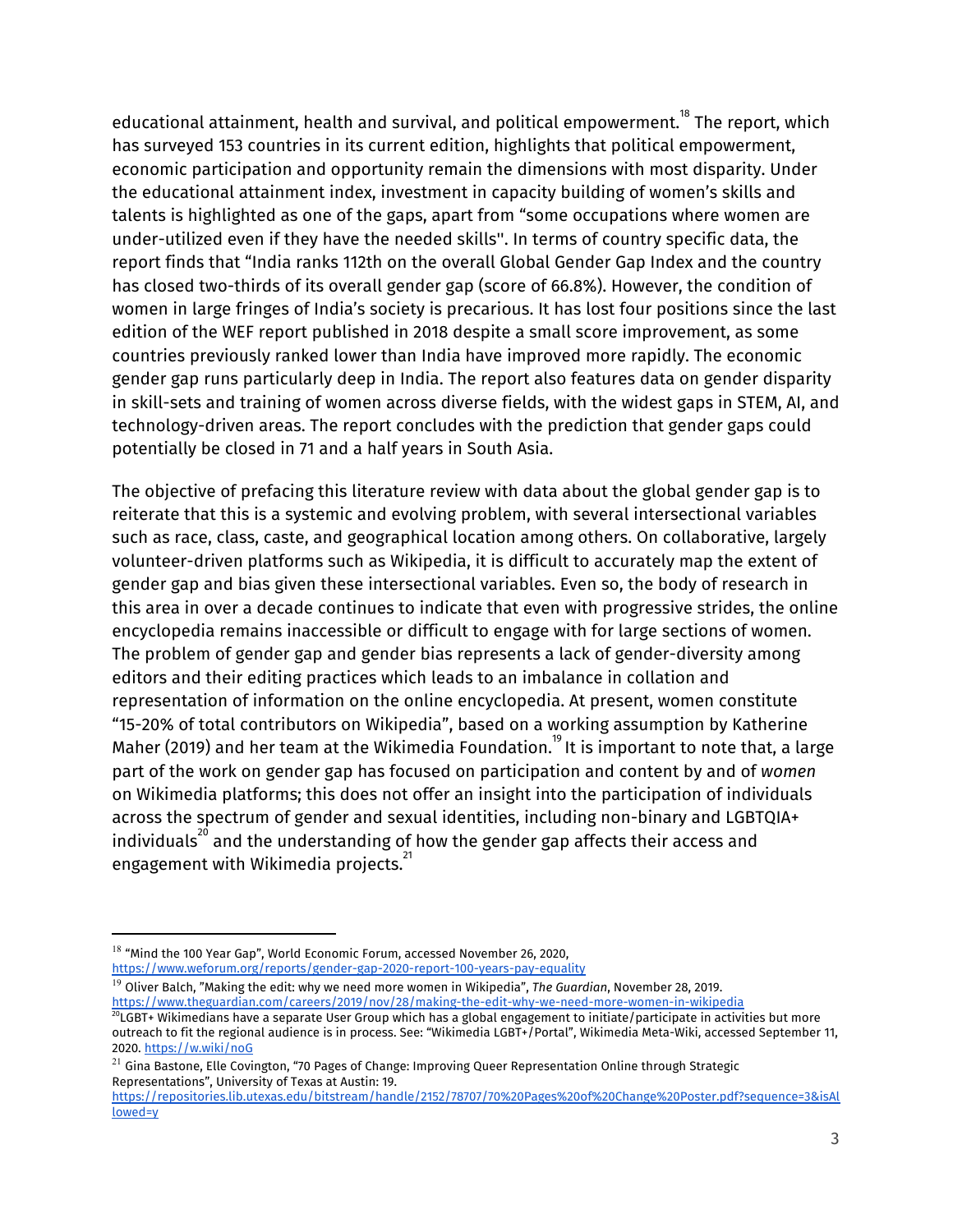Research over the years has pointed out several (and often recurring) obstacles to contributing to the online encyclopedia. As M. Zandpour (2020) notes, these include "low proportions of female editors; self-perception and confidence as a major cause for the gender gap; the influence of conflicts on female contributions; article rejection due to the notability criteria and content differences between articles about men and women". $^{22}$  As the much controversial Wikipedia page on Donna Strickland (2018) $^{\text{23}}$  indicates, women's contributions across different professional sectors and on the encyclopedia itself require extra efforts to gain visibility.

M.H. Schellekens et al.(2019) in their analysis of women's contributions and public recognition, find that "women in Physics, Economics and Philosophy are considerably less likely than men to be recognised on Wikipedia across all levels of achievement." $^{24}$  They further discuss this as a result of a broader inequity and barriers in professional participation of women across various sectors, as well as discrimination and sexism in school and the workplace. This factor of women being historically underrepresented in different areas is reiterated by Rosie-Stephenson Goodknight (2020), who "co-founded the Women in Red $^{25}$  WikiProject with a mission to improve the encyclopedia's coverage of women's biographies, works by women, and women's issues." As she notes in an interview in 2019, this is also related to the matter of historical record and coverage, where women have been missing from professions and leadership positions, and where in addition, male counterparts have received more coverage which further affects visibility for women. $^{26}$ 

Conflicts and safety on the encyclopedia is another persistent obstacle, for women and LGBTQIA+ editors in particular. A. Menking et al.(2019) in their study on how women editors navigate and negotiate safety on Wikipedia, highlight how the encyclopedia is a "multi-dimensional space existing along a spectrum of safety, and many contributors therefore feel unsafe in various ways and look to constructing their safety in different strategic ways." Many of the people interviewed by the authors, all experienced Wikipedians, have reported feeling unsafe or their work being contested as a result of their gender identities. The authors therefore offer several provocations and strategies based on this and

<sup>26</sup> Stephen Harrison, "Closing Wikipedia's Gender Gap- an interview with Wikipedia editor Rosie-Stephenson Goodknight". *OneZero(blog),* March 27, 2020.

 $^{22}$  M.Zandpour (2020) refers here to another study by S.K Lam and A. Uduwage et al (2011) who observe that articles "where female editors dominated on the amount of contributions,had significantly more disagreements in discussions around edits than other articles". They further note that repeated critical feedback and conflict on contributions could be demotivating to new editors identifying as female, and therefore impact their overall participation and contributions. Zandpour further cites studies by Wagner et al.( 2015) and Klein et.al (2016) which discuss how the notability criteria may be subjectively interpreted depending on community practices and societal conditions, and as a result may be unfavorable towards certain categories or topics, such as women.See: Mohammad Zandpour, "The Gender Gap on Wikipedia: Exploring the status quo in research around gender bias related issues", Free and Open Technologies at TU. Wien, winter term 2019/2020 (February 9):1-8

<sup>23</sup> Ed Erhart, "Why didn't Wikipedia have an article on Donna Strickland, winner of a Nobel Prize?", *Wikimedia Foundation*, October 04, 2018. <https://wikimediafoundation.org/news/2018/10/04/donna-strickland-wikipedia/>

 $24$  Menno H. Schellekens, Floris Holstege, Taha Yasseri. 2019. "Female scholars need to achieve more for equal public recognition". Cornell University (April). <https://arxiv.org/abs/1904.06310v2>

 $^{25}$  "Wikipedia: Wikiproject Women in Red", Wikipedia, accessed August 27, 2020.

https://en.wikipedia.org/w/index.php?title=Wikipedia:WikiProject\_Women\_in\_Red&oldid=974821153

<https://onezero.medium.com/meet-the-woman-pushing-for-more-gender-diversity-on-wikipedia-3aea131484f6>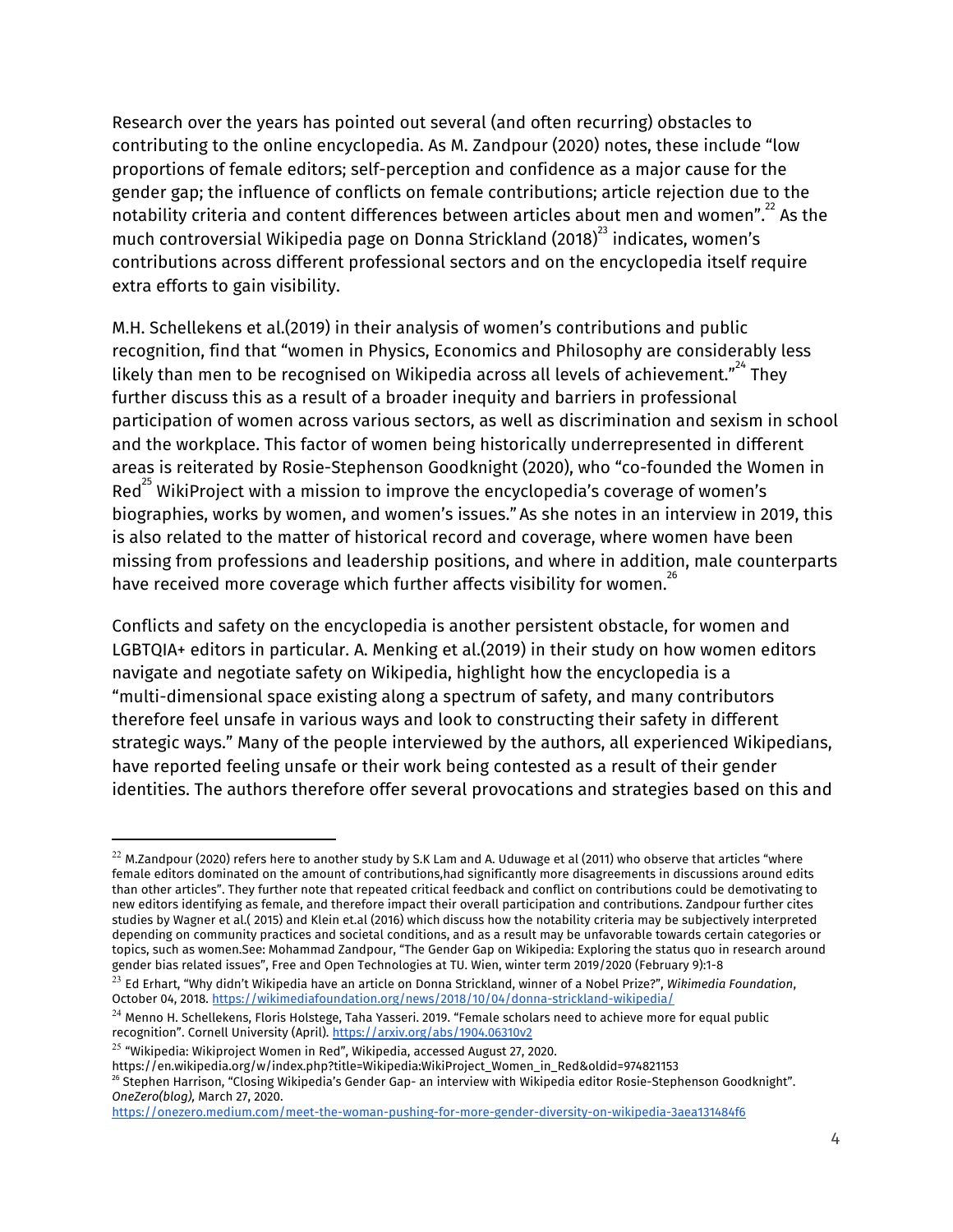previous research, looking at how inclusivity, the existence of porous safe spaces and design thinking may be ways to address concerns of safety on the online encyclopedia. $^{27}$ 

In response to these concerns, the Wikimedia Foundation in 2019 has laid out new rules to combat such 'toxic behaviour' in the form of a Universal Code of Conduct, $^{28}$ and other existing measures $^{29}$  to tackle harassment $^{30}$  and strive to keep the encyclopedia friendly and conducive to good work practices. $^{\text{31}}$  A lot of these obstacles to editing Wikipedia, particularly for women, were highlighted in a report by Sue Gardner as early as 2011; these have included everything from lack of time and self-confidence due to edits being reverted, to unavailability of resources, difficulty in accessing/editing the pages, an unwelcoming community, misogynist atmosphere, and the article or edit being subject to reverts or deletions. 32

The Wikimedia Foundation has invested in several efforts to understand, acknowledge and address the issue of gender gap. A prominent initiative among these is the initiative on 'Advancing Gender Equity' which began in 2017, with 65 Wikimedians from across 29 countries and 26 languages who were leading gender equity projects $^{\rm 33}$ . The project was led by Rosie Stephenson Good-knight, and a report on the findings was published in 2018 and presented at Wikimania Cape Town. The report observes that issues around the gender gap are not only about content and participation, but extend to building the community for and by women. It is also necessary to create safe spaces, change perceptions, build allies, improve community health, and much more. The community needs to discover better ways to understand the impact of the works done by women and share their stories. The Gender Equity initiative highlights barriers, but also offers several best practices to support more Wikimedians to "work actively to advance gender equity in their own communities and connect them with the means to do so." Several efforts have therefore been undertaken as part of this initiative across diverse language communities and with other organisations and individuals. $^{\rm 34}$ 

While there is research available globally on the gender gap and bias on Wikipedia, there is still a need to study this within the context of Indian language communities to better address specific challenges they face. In Indian language Wikimedia communities, on an average

<sup>32</sup> Sue Gardener, "Nine Reasons Women Don't Edit on Wikipedia(in their own words)", Sue Garderner's (blog), February 19, 2011. <https://suegardner.org/2011/02/19/nine-reasons-why-women-dont-edit-wikipedia-in-their-own-words/><br><sup>33</sup> "Gender equity report 2018", Wikimedia Meta-Wiki, accessed September 10, 2019.

https://meta.wikimedia.org/w/index.php?title=Gender\_equity\_report\_2018&oldid=19364436

 $^{27}$  Amanda Menking, Ingrid Erickson, and Wanda Pratt, "People Who Can Take It: How Women Wikipedians Negotiate and Navigate Safety", in Proceedings of the 2019 CHI Conference on Human Factors in Computing Systems (CHI '19). Association for Computing Machinery, New York, NY, USA, Paper 472, 1–14.. <https://doi.org/10.1145/3290605.3300702>

 $^{28}$  "Universal Code of Conduct", Wikimedia Meta-Wiki, accessed November 20, 2020.

https://meta.wikimedia.org/w/index.php?title=Universal\_Code\_of\_Conduct&oldid=20542738

 $^{\rm 29}$  "Trust and Safety/Tools and processes", Wikimedia Meta-Wiki, accessed March 30, 2020.

https://meta.wikimedia.org/w/index.php?title=Trust\_and\_Safety/Tools\_and\_processes&oldid=19938920  $^{\rm 30}$  "Office actions", Wikimedia Meta-Wiki, accessed October 23, 2020,

https://meta.wikimedia.org/w/index.php?title=Office\_actions&oldid=20568742

 $^{31}$  " Community Engagement Insights 2018 Report: Support & Safety", Wikimedia Meta-Wiki, accessed April 24, 2020.

https://meta.wikimedia.org/w/index.php?title=Community\_Insights/2018\_Report&oldid=20012487

 $34$  Wikimedia Meta-Wiki, "Gender equity report 2018: Inspiring change".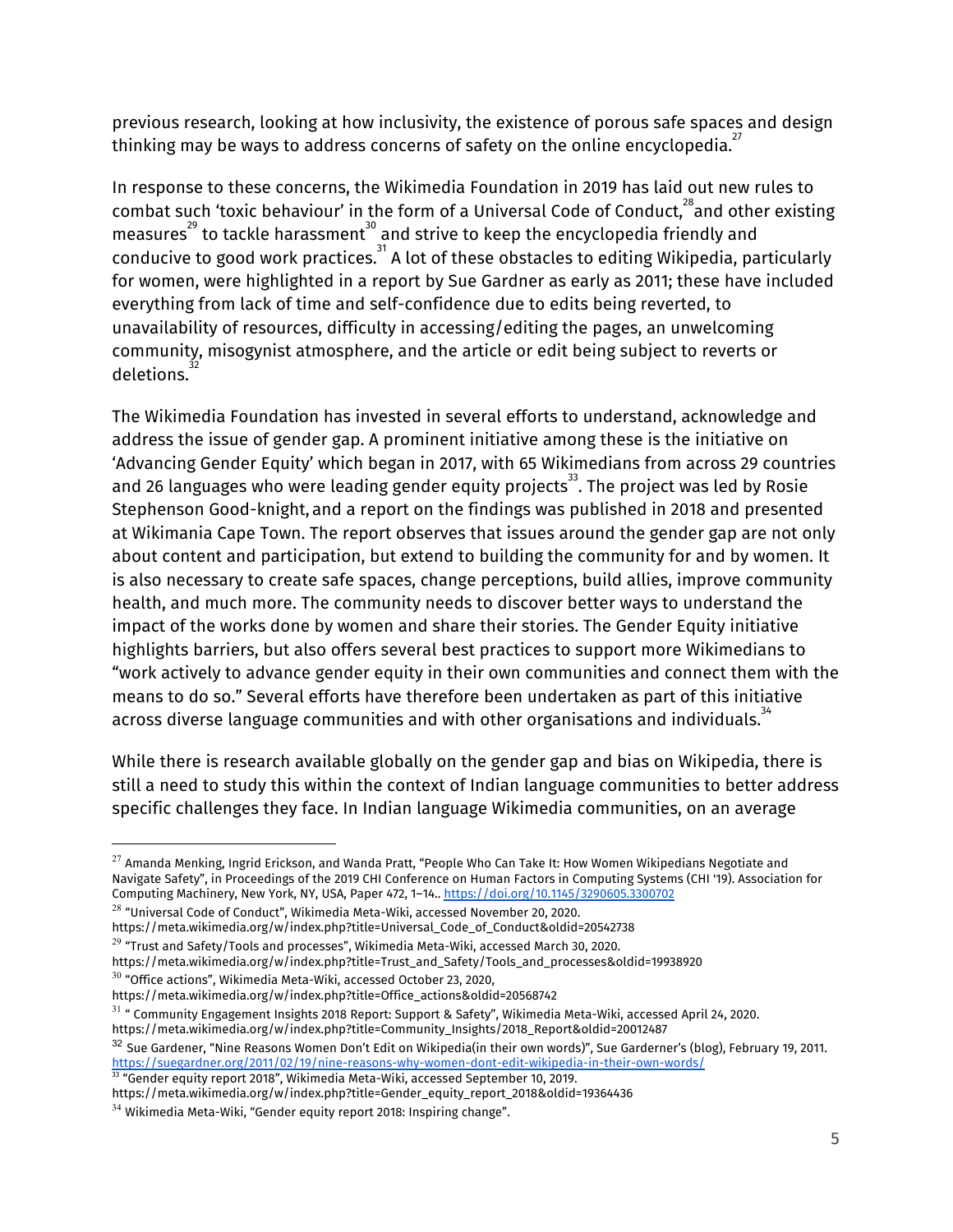there are more than 10, 000 active editors (according to the Wikimedia Stats metrics, Active editors is defined as the count of editors with five or more edits, including on redirect pages) from various regions who contribute to 23 Indian languages on Wikimedia projects (more specifically on Wikipedia, Wiktionary, Wikibooks, Wikiquote and Wikisource) on a monthly basis as of January 2021. $^{35}$ The research on studying the gender gap and bias in these communities is scant. Some studies undertaken in India over the last few years offer some insights into the factors associated with the gender gap, lived experiences of women in comparison with men, and recommendations to address this gap.

An early study by Eva Jadine Lannon (2014) highlights the hurdles faced by women contributors in Indian language communities, and offers a comparative analysis with the experiences of women contributors in the general editor community (predominantly Western women on the English-language Wikimedia). She highlights though that "overall, relying on conceptualizations of the gender gap in Wikipedia that is largely based in the lived realities and experiences of Western, middle-class female-identified individuals to inform outreach strategies and initiatives in non-Western contexts may, eventually, attract more female editors to Wikipedia, but these efforts will be unlikely to bridge the class (and gender-class) gap, which means that Wikipedia's content will likely continue to be unrepresentative of the full spectrum of human knowledge and experience, and particularly that knowledge that is associated with interests, histories, stories and perspective, regardless of the resulting increase in female participation". Noting that challenges faced by Indian women contributors are unique given the socio-cultural context, Lannon has also suggested strategies that can be of help to bridge the gender gap. These include actively welcoming and supporting new editors; creating spaces on Wikipedia for social interactions to build rapport and familiarity, including more offline meets; and combating a 'deletionist culture' which often deters new editors, especially women from continuing to work on Wikipedia. $^{\rm 36}$ 

Sohnee Harshey (2014) in her research on gender bias on the online encyclopedia attempts to locate "the systemic bias on Wikipedia in two locations- the composition of the editor community and the manifestation of this bias in terms of the nature of content." In locating her research around three thematic areas of Violence against Women, Women and the Law and Women and Performance (Women in the Public Sphere), Harshey looks at the discourse that is created by the content on these themes available on Wikipedia, and how they ultimately contribute to the knowledge building process. Principles such as *Neutral Point of View* can often be difficult to negotiate for editors, especially where they conflict with gender sensitivity, or address content that may contain a systemic gender bias or sexism. In general the lack of a feminist lens in adding content has also been discussed in the paper, apart from challenges editors face with editing due to technical issues and a lack of alliance or

 $^{\rm 35}$  "Metrics: Editors Wikimedia Statistics", Wikimedia, accessed January 2021 :

https://stats.wikimedia.org/#/all-projects/contributing/editors/normal|line|2020-01-10~2021-01-22|~total|monthly. The monthly figures are based on a simple average calculation of statistics available upto January 2021.

 $\rm{^{36}}$  Eva Jadine Lannon, "Same Gap, Different Experiences: An Exploration of the Similarities and Differences Between the Gender Gap in the Indian Wikipedia Editor Community and the Gap in the General Editor Community". Scarborough: TSpace- IDS Senior Students Theses, University of Toronto (September 2014): 5-123 <http://hdl.handle.net/1807/65775>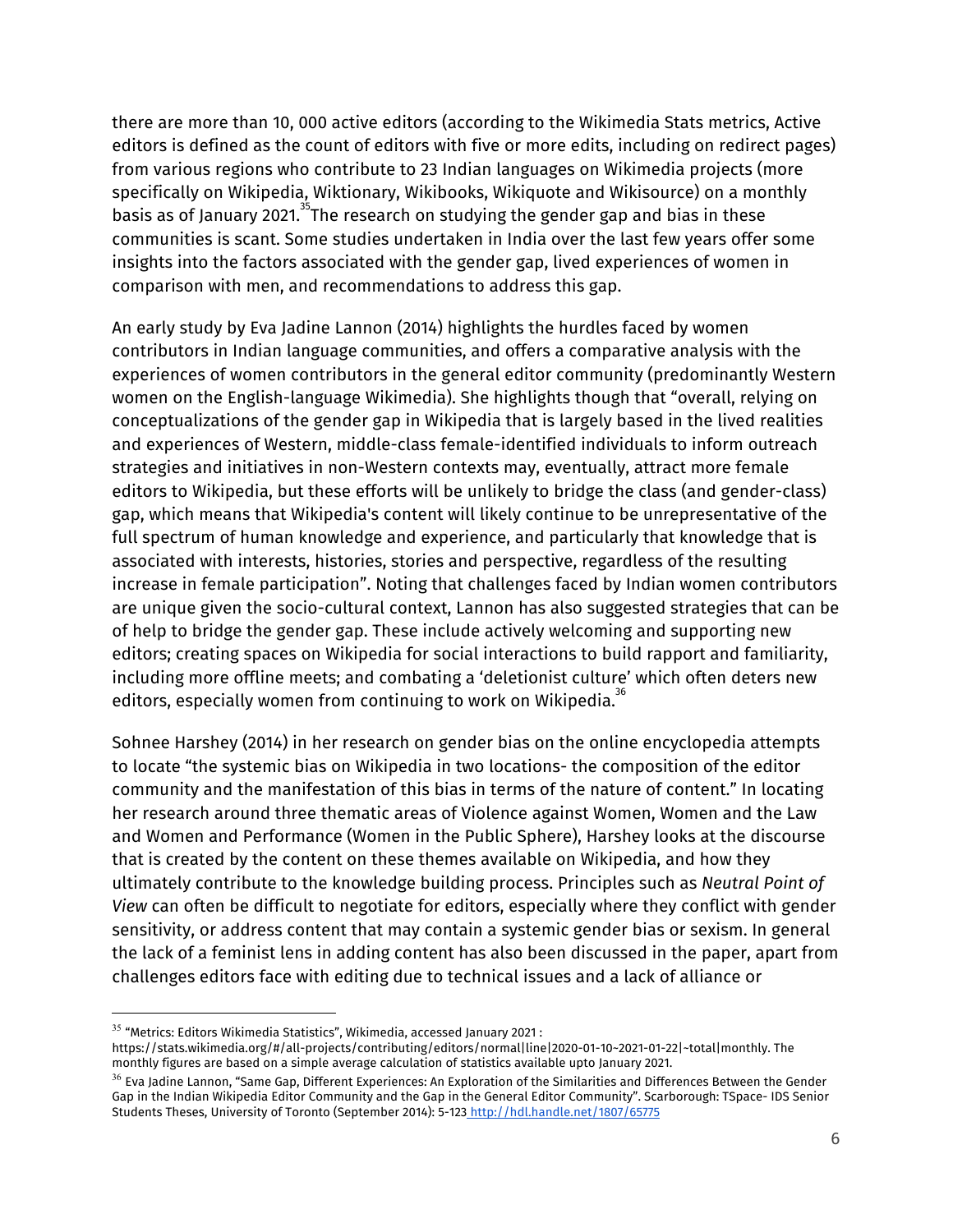consensus building. While the paper also discusses several attempts to address these issues, such as the Tea House,  $^{\text{37}}$  and mechanisms to address conflict resolution etc., it also raises the critical question of how Wikipedia is located within a larger ecosystem of knowledge production, questions of authority and agency, and points at which systemic issues like gender gap affect the same. $^{\rm 38}$ 

Netha Hussain (2020) in her research on English Wikipedia discusses gender bias in the context of articles on differences between men and women. She categorises the bias in terms of structure, visibility, lexical and coverage. She describes the overrepresentation of men even in articles focusing on women, and how they are structured in a manner that furthers inequality in description, notability and significance. $^{\rm 39}$  Anwesha Chakraborty and Netha Hussain (2018) in their ethnographic study of gender gap issues in Indian Wikimedia communities, drawing heavily from the gender diversity mapping exercise that Wikimedia Foundation began in 2017, highlight some of the key motivations of Indian women in participating in the Wikipedia movement. They also draw attention to some "unique Indian problems which create barriers for women's participation, and what is being done (and can be done) to bridge these gaps." Common challenges included lack of leisure time, monitoring of social media use by parents or older men in the family, and restrictions on travelling to events. Importantly, another common challenge was the lack of confidence and skills among women, especially due to lack of role models and women in leadership positions. Harassment and a culture of misogyny deterring women from continuing to edit Wikipedia also emerged as a concern. Technical barriers (faced by men and women) were also flagged, such as lack of technical support for Indian language tools and fonts etc. and a steeper learning curve for these languages which also act as barriers to sustaining women's participation. Despite this, the authors mention several motivations: learning new skills, sharing information in their own languages, advancing women's rights by sharing more women-related content, or honing writing, management and administration skills etc. The authors also suggest several strategies to address gaps such as more editing workshops and meet-ups led by women, sensitization to address misogyny and lack of diversity in these spaces, support groups to address harassment, and tapping into the un-channeled potential groups such as mothers who edit Wikipedia. The authors note that "traditional gender roles are still strong in the Indian society and these need to be constantly overcome by women who participate in online spaces." $^{\rm 40}$ 

https://en.wikipedia.org/w/index.php?title=Wikipedia:Teahouse/About&oldid=897280309

<sup>38</sup> Sohnee Harshey, "'Creating Knowledge': Mapping the nature of content and processes on the English Wikipedia", Advanced Centre for Women's Studies, Tata Institute of Social Sciences (April 2014): 12

[http://cscs.res.in/dataarchive/textfiles/creating-knowledge2019-mapping-the-nature-of-content-and-processes-on-the-english](http://cscs.res.in/dataarchive/textfiles/creating-knowledge2019-mapping-the-nature-of-content-and-processes-on-the-english-wikipedia-sohnee-harshey-tiss) -<u>wikipedia-sohnee-harshey-tiss</u><br><sup>39</sup> "Research:Gender gap in Wikipedia's content", Wikimedia Meta-Wiki, accessed May 10, 2020

https://meta.wikimedia.org/w/index.php?title=Research:Gender\_gap\_in\_Wikipedia%27s\_content&oldid=20066588

 $^{40}$  Anwesha Chakraborty, Netha Hussain, "Mapping and bridging the gender gap: an ethnographic study of Indian Wikipedians and their motivations to contribute". WikiWorkshop '18, Lyon, France (April 2018): 1-5

 $37$  "Wikipedia:Teahouse/About", Wikipedia, accessed December 06, 2020.

[http://wikiworkshop.org/2018/papers/wikiworkshop2018\\_paper\\_5.pdf?fbclid=IwAR2r1XjmyucWMEP37gtihvQ0TDUeoObPRP6h2h\\_](http://wikiworkshop.org/2018/papers/wikiworkshop2018_paper_5.pdf?fbclid=IwAR2r1XjmyucWMEP37gtihvQ0TDUeoObPRP6h2h_-10U80Pla0-VCaQ8HZIk) [-10U80Pla0-VCaQ8HZIk](http://wikiworkshop.org/2018/papers/wikiworkshop2018_paper_5.pdf?fbclid=IwAR2r1XjmyucWMEP37gtihvQ0TDUeoObPRP6h2h_-10U80Pla0-VCaQ8HZIk)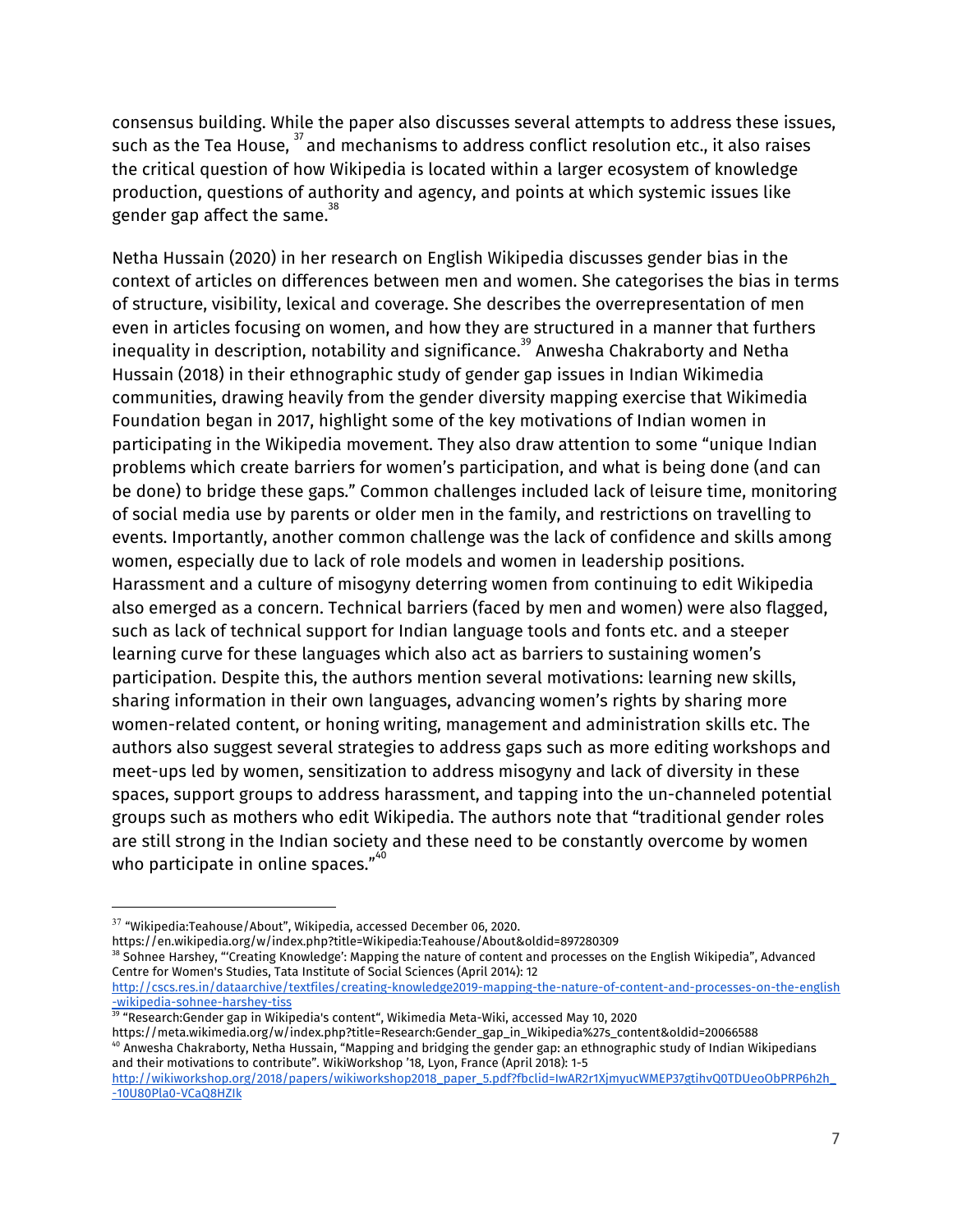Ting-Yi (Elisa) Chang (2019) worked with CIS-A2K to study issues related to gender gap among the Indian language Wikimedia communities; her research observations illustrate how women Wikimedians negotiate their identity and agency within the male-dominant Indian language communities, and how the learnings from here resonate with the larger Information and Communication Technologies for Development (ICT4D) discourse. She suggests that better training and exposure to technology can help in engaging more women, and creating women leaders in the Indian language communities. During her research, many women who faced domestic and technical restrictions in accessing Wikimedia platforms were introduced to editing on Wikipedia, and this interested the women in gaining access to new skills and information from wherever they could participate. This curiosity to acquire knowledge on various subjects of interest and share it on a public space like Wikipedia pages encouraged the women participants to contribute more towards the movement. The author suggests three major recommendations to address the hidden gap which exists in these communities, a) "Reconstructing space and participation mechanisms to minimize conflicts between one's offline identity and online participation; b) Ensuring untokenized support and agency and freedom; c) Providing adequate and nondiscriminatory recognition and appreciation on one's capability, achievements, as well as inputs." $^{\ast 1}$ 

Padmini Ray-Murray and Ayona Dutta (2020) share their research on Wikipedia as a form of 'platform urbanism' and their experiences of hosting a physical editathon to produce a Wikipedia page in dual languages (English and Hindi) on the Madanpur Khadar JJ Colony in New Delhi. A group of young women who resided in a slum resettlement of Delhi have contributed in this event, where they were introduced to search engines and Wikipedia. The authors recount the challenges faced by participants in understanding the platforms, precipitated in many ways by the lack of suitable infrastructure, and additional difficulties with establishing authenticity and citation on Wikipedia. The authors reiterate how Wikipedia as an open platform helps to gather knowledge about the local vicinity from the women participants who were the young millennials, whose parents settled in this city sometime in the 1960s. The information provided by these residents was more precise than geolocated data provided by Google, which they term 'narrowed data'. The further note that, "We positioned Wikipedia as a platform of 'urban' knowledge that could enable a descriptive narrative and push against what we imagine as a 'map' based platform for understanding the city. As a textual platform it enabled an active archive, a palimpsest of historical and social narrative that could emerge from the ground. Yet as a digital platform it too enabled algorithmic funnelling of information in the way that it was structured and organised across categories." 42

<sup>41</sup> Chang, 2019 " Bridging the Hidden Gap".

<sup>&</sup>lt;sup>42</sup> Padmini Ray Murray, Ayona Datta, "Wiki-urbanism: Curating a slum resettlement colony with open knowledge platforms", in *Urban Platforms and the Future City Transformations in Infrastructure, Governance, Knowledge and Everyday Life,* ed. [Mike](https://www.routledge.com/search?author=Mike%20Hodson) [Hodson,](https://www.routledge.com/search?author=Mike%20Hodson) Julia [Kasmire,](https://www.routledge.com/search?author=Julia%20Kasmire) Andrew [McMeekin](https://www.routledge.com/search?author=Andrew%20McMeekin), John G. [Stehlin](https://www.routledge.com/search?author=John%20G.%20Stehlin), [Kevin](https://www.routledge.com/search?author=Kevin%20Ward) Ward ( New York: Routledge, 2020). 177-190 [https://www.routledge.com/Urban-Platforms-and-the-Future-City-Transformations-in-Infrastructure/Hodson-Kasmire-McMeeki](https://www.routledge.com/Urban-Platforms-and-the-Future-City-Transformations-in-Infrastructure/Hodson-Kasmire-McMeekin-Stehlin-Ward/p/book/9780367334192) [n-Stehlin-Ward/p/book/9780367334192](https://www.routledge.com/Urban-Platforms-and-the-Future-City-Transformations-in-Infrastructure/Hodson-Kasmire-McMeekin-Stehlin-Ward/p/book/9780367334192)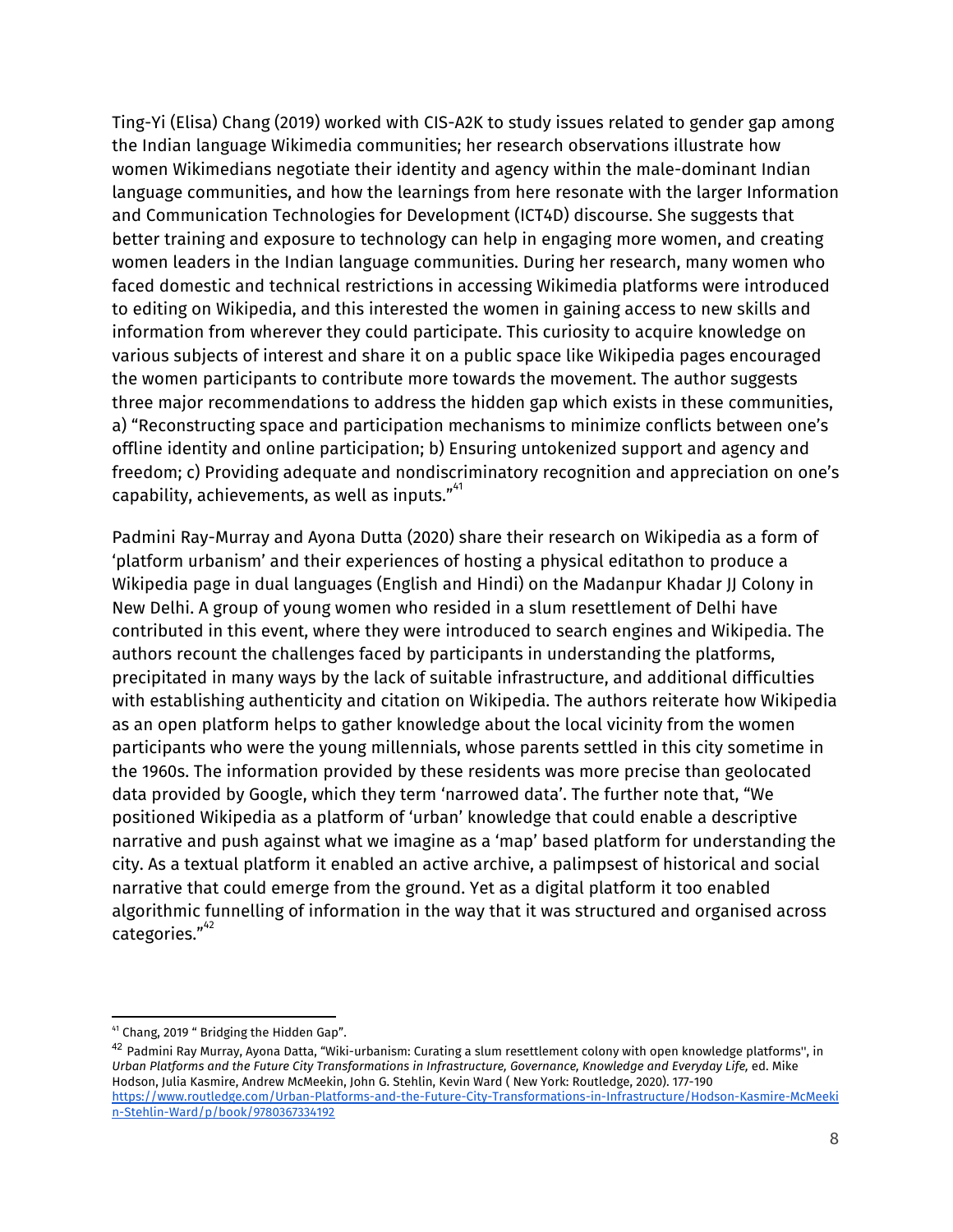Previous research therefore has brought together a range of challenges and solutions around offline and online participation of women, content on women and strategies to sustain their participation in diverse environments. This report on 'Bridging the Gender Gap' draws upon and continues the work in this space, a brief review of which has been presented above.The findings from previous research illustrate that there are specific obstacles related to access and sustained participation by women and other marginalised groups on Wikimedia platforms that remain persistent, due to socio-economic and infrastructural inequities, which are further exacerbated by gendered notions of skill and labour. In addition to the need for creating safe and healthy online working environments, there is also a need therefore to develop strategies for better engaging people of diverse gender identities as contributors on these platforms. While some of these problems of gender gap are replicated in the Indian context, there are issues specific to the context of Indian language Wikimedia platforms and projects, which would need careful and detailed study, from an intersectional lens. This report therefore begins with the understanding and acknowledgement of the problem of gender gap and bias as systemic one, and will offer some insights into how the issue has evolved over the last couple of years in the context of Indian language Wikimedia platforms, and possible strategies to address the same.

## **Methodology**

The data for the research was collected through semi-structured interviews and two focused group discussions (FGDs). Interviews were conducted via in-person conversations and audio/video calls with contributors across 13 Indian language communities (including $\frac{1}{44}$ English) contributing to Wikimedia projects and initiatives like Wikisource,  $^{43}$  Wikidata,  $^{44}$ Wikipedia, $^{45}$  Wikispecies, $^{46}$  Wiktionary, $^{47}$  Wikimedia Commons, $^{48}$  Wikiquote, $^{49}$  Wiki Loves

https://species.wikimedia.org/w/index.php?title=Main\_Page&oldid=7189877

<sup>43</sup> "Wikisource", Wikisource, accessed December 04, 2020. https://wikisource.org/w/index.php?title=Main\_Page&oldid=763045 44 "Wikidata", Wikidata, accessed December 04, 2020

https://www.wikidata.org/w/index.php?title=Wikidata:Main\_Page&oldid=1086709037

<sup>&</sup>lt;sup>45</sup> "Wikipedia", Wikipedia, accessed December 12, 2020 https://en.wikipedia.org/w/index.php?title=Main\_Page&oldid=987965326 46 "Wikispecies", Wikispecies, accessed December 04, 2020

<sup>&</sup>lt;sup>47</sup> "Wiktionary", Wiktionary, accessed December 04, 2020 <u><https://www.wiktionary.org/></u>

<sup>48</sup> "Wikimedia Commons", Wikimedia Commons, accessed September 09, 2020

https://commons.wikimedia.org/w/index.php?title=Main\_Page&oldid=453255730

<sup>&</sup>lt;sup>49</sup> "Wikiquote", Wikiquote, accessed December 04, 2020 <u><https://www.wikiquote.org/></u>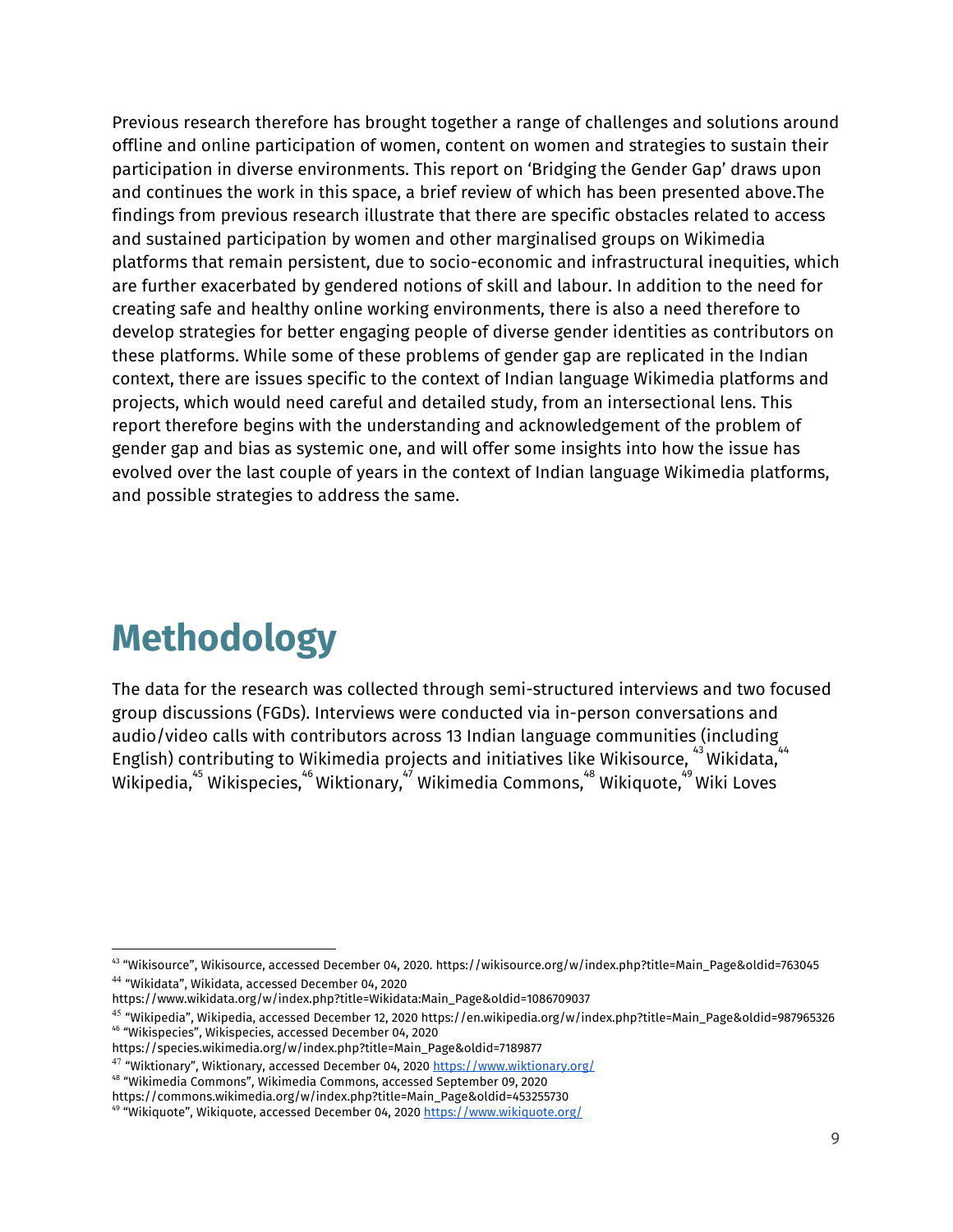Monuments, $^{\text{50}}$  Wiki Loves Women India, $^{\text{51}}$  Wiki Loves Women South Asia, $^{\text{52}}$  Wikipedia Asian Month, $\overset{53}{\ }$  and Project Tiger. $\overset{54}{\ }$ 

These interviewees were selected primarily based on their active participation in their language communities towards empowering women to contribute proactively to Wikipedia. In addition to this, a few were respondents whom Ting Yi Chang had previously selected for her study on bridging the gender gap on Wikipedia (conducted as part of CIS-A2K), but was unable to interview due to time constraints.

All interviews were done only after receiving due consent from interviewees through a consent form. Interviews were conducted in English, Hindi, and Tamil. The questionnaire consisted of 12 questions (refer to Annexure I), which were modified for each interviewee based on language, project and local contexts. The interviewees were given the option to use their discretion in answering questions.

There were two extensive FGDs conducted with the students of two different arts and science colleges in Tamil Nadu. The students of the institutions were introduced to Tamil Wikipedia and other Wikimedia projects through activities like contributing content and editing, conducted with the support of experienced local Wikimedians. This was followed by group discussions on this research study with the support of A2K, and broadly on gender gap initiatives and projects in the global context. $^{\rm 55}$ The students shared challenges such as facing gender bias at home and how this forbids them from exposure to technology. They also discussed institutional challenges in providing the required infrastructure to continue their contributions to Wikimedia. 56

An objective of the study was to highlight previously unheard voices. However, there were several challenges in identifying and reaching out to respondents across the communities. To begin with, the process of identifying respondents was time consuming. In addition, most communities had men as points of contact, which could create barriers. There were instances in which the men's contact information was given even when we sought to speak to women, particularly in cases where the women were introduced to the particular language community by men (as friends or relatives).

https://en.wikipedia.org/w/index.php?title=Wiki\_Loves\_Monuments&oldid=988389320

<sup>51</sup> "Wikipedia:Wiki Loves Women India", Wikipedia, accessed August 23,, 2019.

https://en.wikipedia.org/w/index.php?title=Wikipedia:Wiki\_Loves\_Women\_India&oldid=884718248

 $^{52}$  "Wiki Loves Women South Asia 2020", Wikimedia Meta-Wiki, accessed September 21, 2020

 $^{53}$  "Wikipedia: Asian Month", Wikipedia, accessed October 23, 2020

<sup>50</sup> "Wiki Loves Monuments", Wikipedia, accessed November 14, 2020

https://meta.wikimedia.org/w/index.php?title=Wiki\_Loves\_Women\_South\_Asia\_2020&oldid=20467494

https://en.wikipedia.org/w/index.php?title=Wikipedia:Asian\_Month&oldid=985063499

<sup>&</sup>lt;sup>54</sup> "Wikipedia: Project Tiger Writing Contest", Wikipedia, accessed June 26, 2019

https://en.wikipedia.org/w/index.php?title=Wikipedia:Project\_Tiger\_Writing\_Contest&oldid=903611765

<sup>&</sup>lt;sup>55</sup> Bhuvana Meenakshi, "Wiki Orientation at Dr, GR Damodaran College of Science". The Centre for Internet and Society(blog), December 2019. <https://cis-india.org/a2k/blogs/wikiorientation-at-dr-gr-damodaran-college-of-science-1> 56 "Wiki Loves Women Tamil Editathons", Wikimedia, accessed March 29, 2020.

https://meta.wikimedia.org/w/index.php?title=CIS-A2K/Events/Wiki\_Loves\_Women\_Tamil\_Editathons&oldid=19935809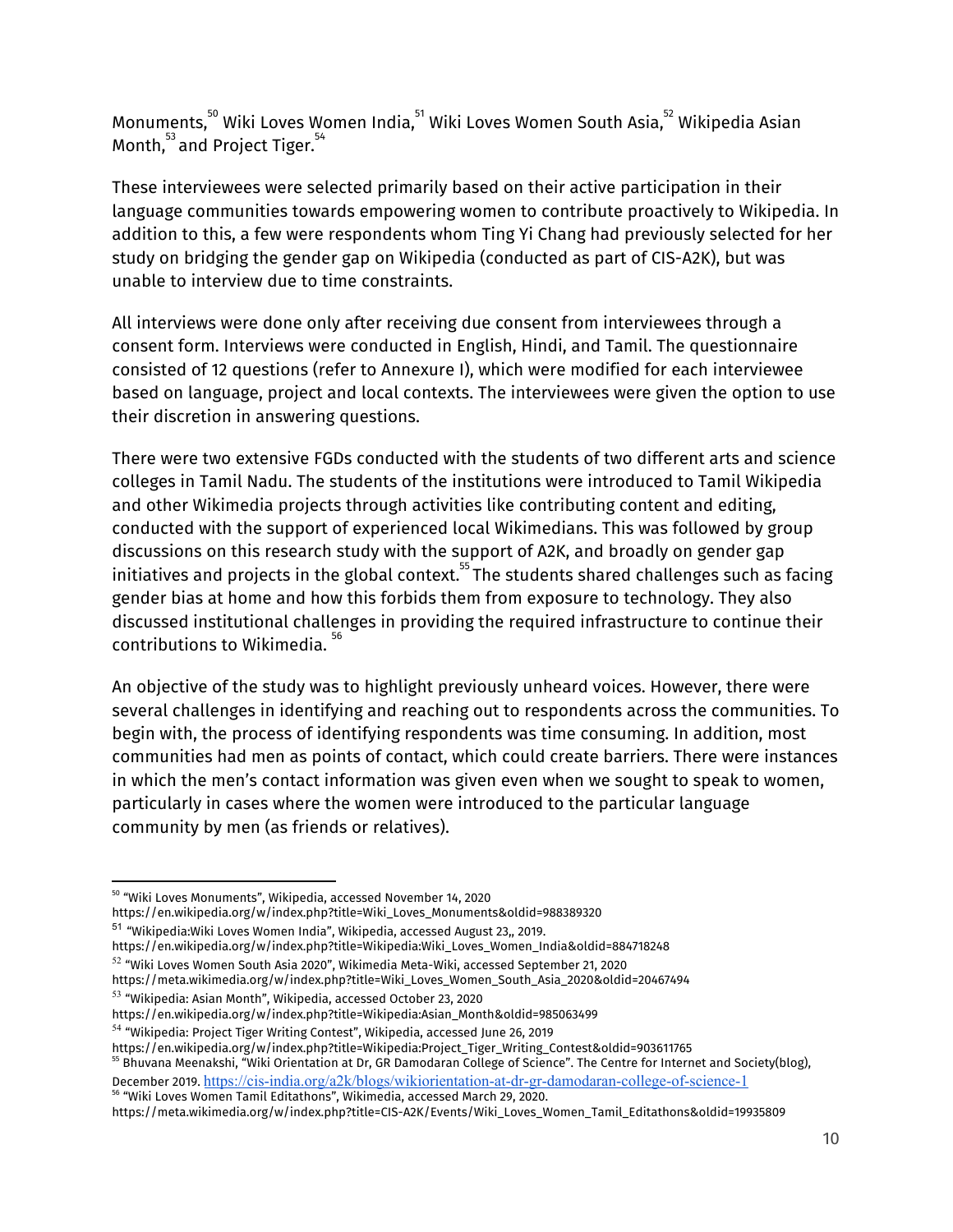My own experience as a new entrant in the Wikimedia community also impacted the research process. It took me time to understand the communities well, and also for community members to engage with me and share details of their work with trust and confidence. I learnt that engaging with communities only as a researcher would not build trust, so I also learnt simultaneously to edit on Wikipedia and gain familiarity with other Wiki projects. Slowly, I also became familiar with common jargon used by communities when describing their work, as well as with the communities themselves.

# **Observations and Analysis**

## **Online Participation and Challenges**

This report aims to build on existing work on the gender gap and bias within Indian Wikimedia communities in order to understand specific challenges in online and offline spaces, and methods to foster sustainable participation of women in the movement. This section focuses on the nature of womens' engagement with online spaces, while discussing Wikimedia projects but also other platforms such as social media and messaging applications. Out of 15 interviewees there were 6 who had participated in online events hosted by their regional Wikimedia communities, either as an attendee or as part of the organising team. The most common platforms used in these online engagements are Wikipedia Village Pump, $^{57}$  Google Hangouts $^{58}$ /Meet, $^{59}$ WhatsApp, $^{60}$  and Facebook Messenger, $^{61}$ apart from emails and calls. These are used for discussions such as community updates, resolving doubts, providing technical support, and also for hosting online events such as editathons. Apart from editing online many interviewees upload pictures on Wikimedia Commons, and add data or generate queries using Wikidata, especially for projects like Wiki Species $^{\mathrm{62}}$  or photowalks $^{\mathrm{63}}$  where once the offline fieldwork is complete the rest of the work is done online. Also training for most of these projects are conducted online as often the trainer and trainee(s) are located in different cities, or if there is no physical venue available or if there are time or travel constraints.

https://en.wikipedia.org/w/index.php?title=Wikipedia:Village\_pump&oldid=976507145

 $^{63}$  "Photowalking", Wikipedia, accessed December 01, 2020

 $57$  "Wikipedia:Village pump", Wikipedia, accessed September 03, 2020

<sup>&</sup>lt;sup>58</sup> "Google Hangouts", Google Hangouts, accessed December 04, 2020 <u><https://hangouts.google.com/></u>

<sup>&</sup>lt;sup>59</sup> "Google Meet", Google Meet, accessed December 04, 2020 <u><https://meet.google.com/></u>

<sup>&</sup>lt;sup>60</sup> "WhatsApp", WhatsApp, accessed December 04, 2020 <u><https://www.whatsapp.com/?lang=en></u> <sup>61</sup> "Facebook Messenger", Facebook accessed December 04, 2020 <https://www.facebook.com/messenger/>

<sup>62</sup> "Wikispecies", Wikispecies, accessed January 04, 2020

https://species.wikimedia.org/w/index.php?title=Main\_Page&oldid=7189877

https://en.wikipedia.org/w/index.php?title=Photowalking&oldid=987269813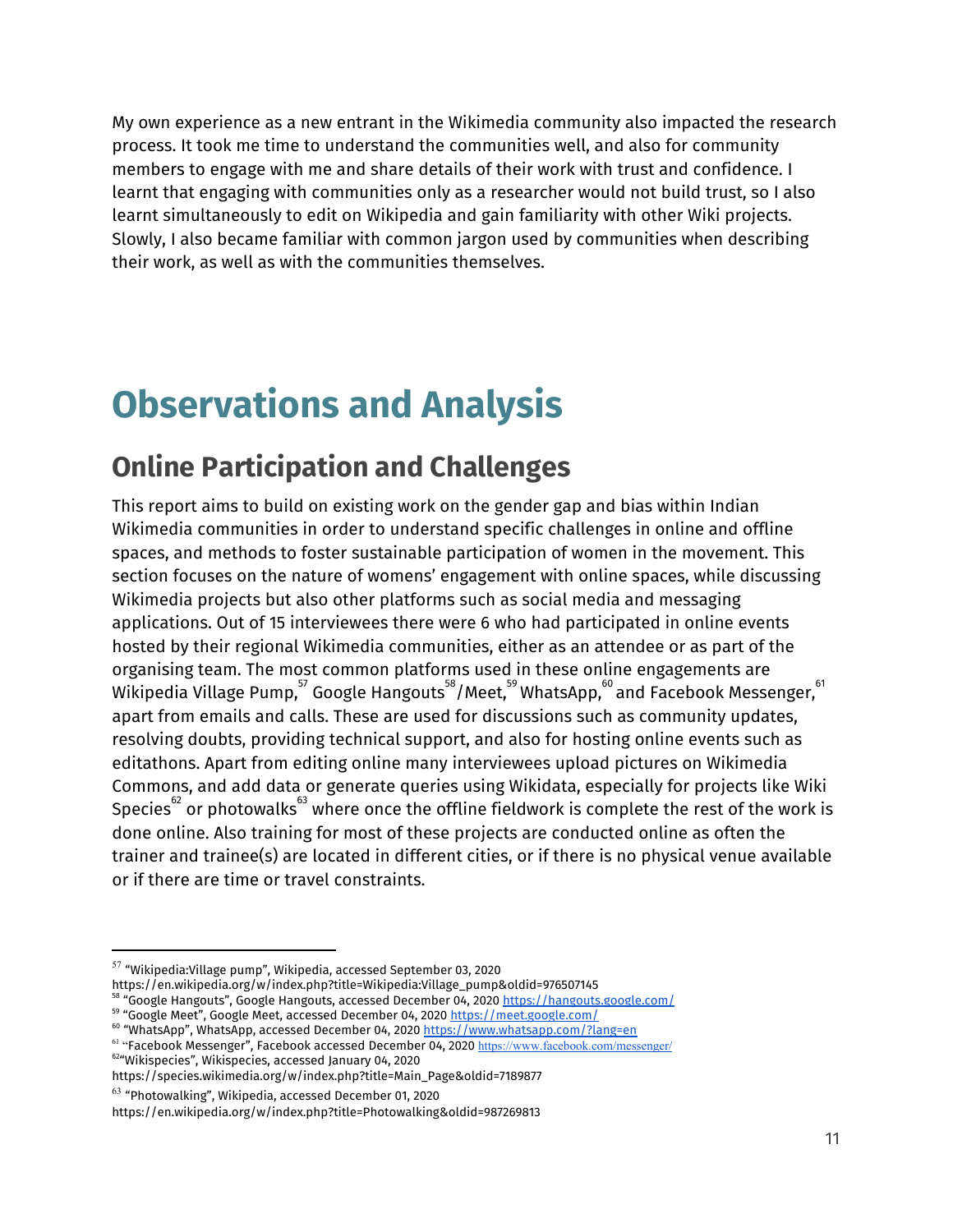"Women in the Santali Wikimedia community are learning how to contribute from home, but those who are engaged in household chores find it difficult to give more time to volunteer. As it has been just 2 years since the language on Wikimedia has come into existence a lot of time is required in training newcomers and also technical support is also required to contribute in a streamlined manner. As we are a growing community not many are well equipped to teach others so many hesitate to ask each other for help, yet we try to teach and learn together to build Santali language on Wikimedia." - *Maina Tudu,* **Santali Wikimedia contributor ( translation by author)**

An interesting side of online involvement is the usage of social media as a medium for outreach or to showcase activities, apart from the Wikimedia platforms. This not only helps in reaching out to people from across the world but also to stay updated on what is happening in the language communities. Their communities operate Facebook groups for discussing various topics; similarly Twitter handles for each community is also an effective way of online engagement. An important example of such engagement is an initiative by an Odia community volunteer, **Username:** *Chinmayee\_Mishra*, where she coordinated with women in Wikimedia amidst the ongoing pandemic and made a collage about awareness around COVID-19. 64

"A woman from Gujarat was interested in Vedanta $\degree$  and wanted to contribute to Wikisource under this category, but I live in a different state, so I helped her through phone calls and emails. She was very cooperative and I wish to help more people interested in the Sanskrit language and those who want to develop their skills on Wikimedia projects." - *Username:* **Shubha, Sanskrit Wikimedia contributor**

The most frequently reported challenge that many women mentioned is the hesitation they experience when speaking with other volunteers and asking queries, even within their own communities. Many women therefore do not bring up even infrastructural issues, such as limited or bad internet network connections, in conversations with their Wikimedia colleagues. Access to personal electronic devices such as computers and mobile phones is also restricted for many women. The disparity in access and use of basic information infrastructure makes it harder for women contributors to contribute to various Wikimedia projects.

The problem of access to the internet is a larger one, extending beyond Wikipedia and related to a persistent digital divide. India has the second largest number of users accessing the internet in the world as of 2019. $^{\rm 65}$  According to a report by Internet and Mobile

 $64$  The Centre for Internet and Society - Access To [Knowledge](https://www.facebook.com/cisa2k/?__tn__=-UC*F), "Wiki women request you all to [#staysafe](https://www.facebook.com/hashtag/staysafe?__eep__=6&__tn__=*NK*F) and [#stayhome](https://www.facebook.com/hashtag/stayhome?__eep__=6&__tn__=*NK*F)!" Facebook, April 22, 2020.

<https://www.facebook.com/cisa2k/photos/a.172482309625464/1353230694883947/>

<sup>&</sup>lt;sup>65</sup> "Vedanta" , Wikipedia, accessed November 20, 2020. https://en.wikipedia.org/w/index.php?title=Vedanta&oldid=987368758 <sup>66</sup> Digbijay Mishra, Madhav Chanchani, "For the first time, India has more rural net users than urban". *Times of India*, May 6, 2020 [https://timesofindia.indiatimes.com/business/india-business/for-the-first-time-india-has-more-rural-net-users-than-urban/ar](https://timesofindia.indiatimes.com/business/india-business/for-the-first-time-india-has-more-rural-net-users-than-urban/articleshow/75566025.cms) [ticleshow/75566025.cms](https://timesofindia.indiatimes.com/business/india-business/for-the-first-time-india-has-more-rural-net-users-than-urban/articleshow/75566025.cms)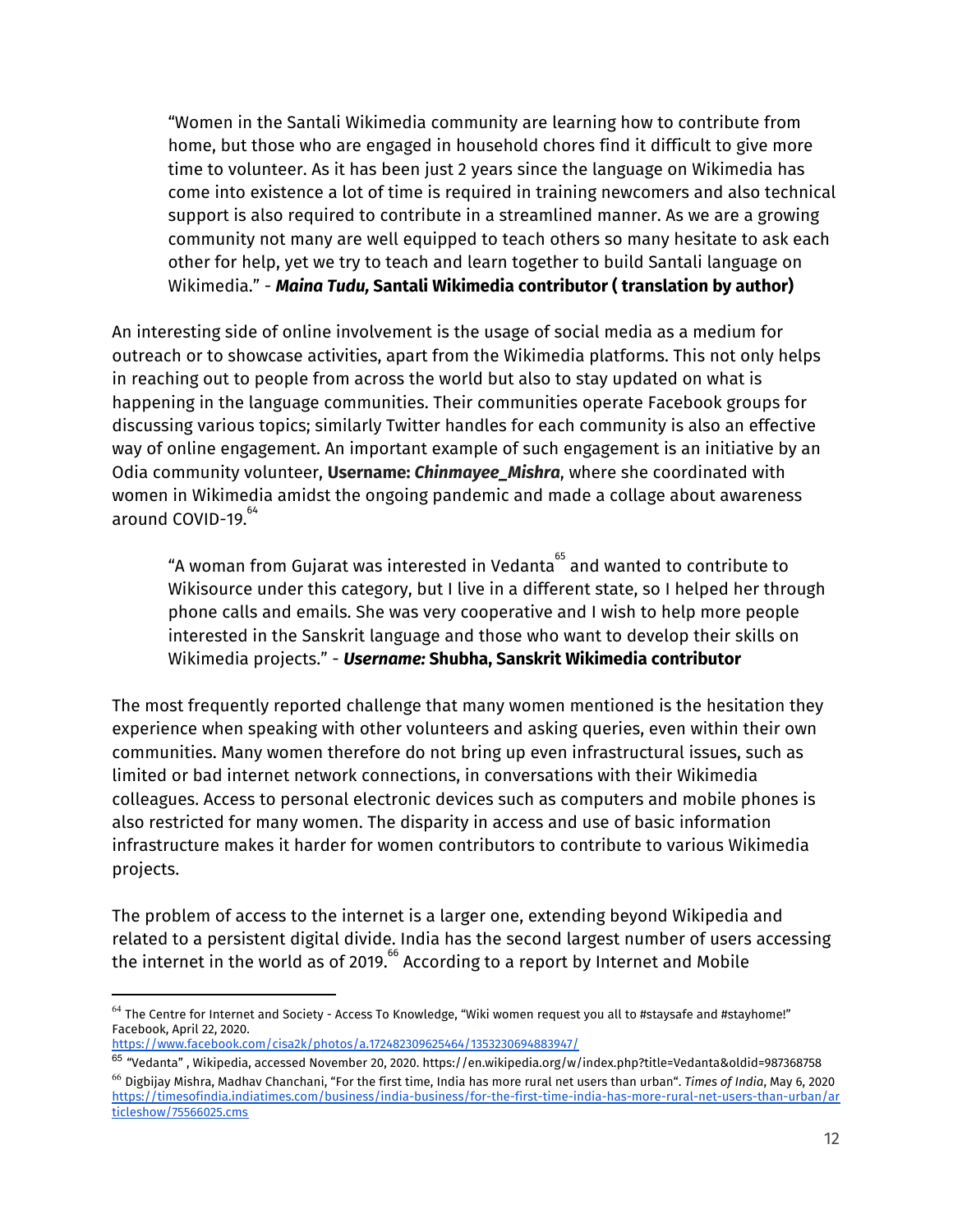Association of India new female internet users are emerging while the overall user population is dominated by men (gender distribution across India is 65% of male users and the rest of 35% are female users). A majority of users across urban (male- 60%; female- 40%) and rural (male-69%; female- 31%) geographies access the internet through mobile devices.  $\overset{\scriptscriptstyle67}{\scriptscriptstyle1}$ This is due to the availability of affordable schemes by the Wireless Internet Service Providers (WISPs) across mobile devices, which makes them affordable for many users across the country.

Where online spaces are very helpful in connecting with communities, they are also a platform for trolling, abusive comments, and mansplaining. This creates more fear in women to engage with online platforms using their real identities. During the interviews, I observed that many women do not want to reveal their identity on the internet because they are afraid that their efforts would not be recognized or they would be discouraged on the basis of their gender. An interviewee said that there are 'administrators' (moderators) on Wikipedia who revert or delete the works by or on women without stating a valid reason. The interviewee felt that this would not happen if there are more women who are 'administrators' on Wikimedia projects; although many women possess the skills of potentially taking up this role, there is still a dearth of women moderators. It would help editors, especially new ones, if moderators followed the practice of giving a necessary and reasonable justification before reverting/deleting articles and edits. In particular, this would help them understand how to improve the articles and the justifications may offer constructive feedback for the efforts invested.

"When there are events focussed on women-related content development then anyone interested comes forward…. I would insist on using 'Talk page' as a transparent medium of communication or to raise any sort of questions be it for men/women and if there are justifications made in public then any issues on editing or creating articles on Wikipedia can be resolved (even if it is anything related to admins)."- *Ananya Mondal,* **Bengali Wikimedia contributor**

On the other hand, there are also communities which have people with technical expertise (mostly men) in the community, who initiate productive conference calls and guide women as it is more cost and time effective when compared to physical events. For instance, the Odia community has a free Android-based conference call app which they use for all Wiki discussions.

"We conduct regular virtual calls on 'Free Conference Call'.<sup>68</sup> It can be downloaded from Google's play store, iOS store or can be used in its web form too. After registering yourself you can share the meeting ID and access code with the people you want to communicate with. Calls can be connected over the phone network or via

<sup>&</sup>lt;sup>67</sup> The Internet and Mobile Association of India and Nielsen Holdings plc (NYSE: NLSN), "DIGITAL IN INDIA 2019 - ROUND 2 REPORT", accessed May 2020. <https://cms.iamai.in/Content/ResearchPapers/2286f4d7-424f-4bde-be88-6415fe5021d5.pdf> <sup>68</sup> Free Conference Call. Google Play. <https://play.google.com/store/apps/details?id=com.freeconferencecall.fccmeetingclient>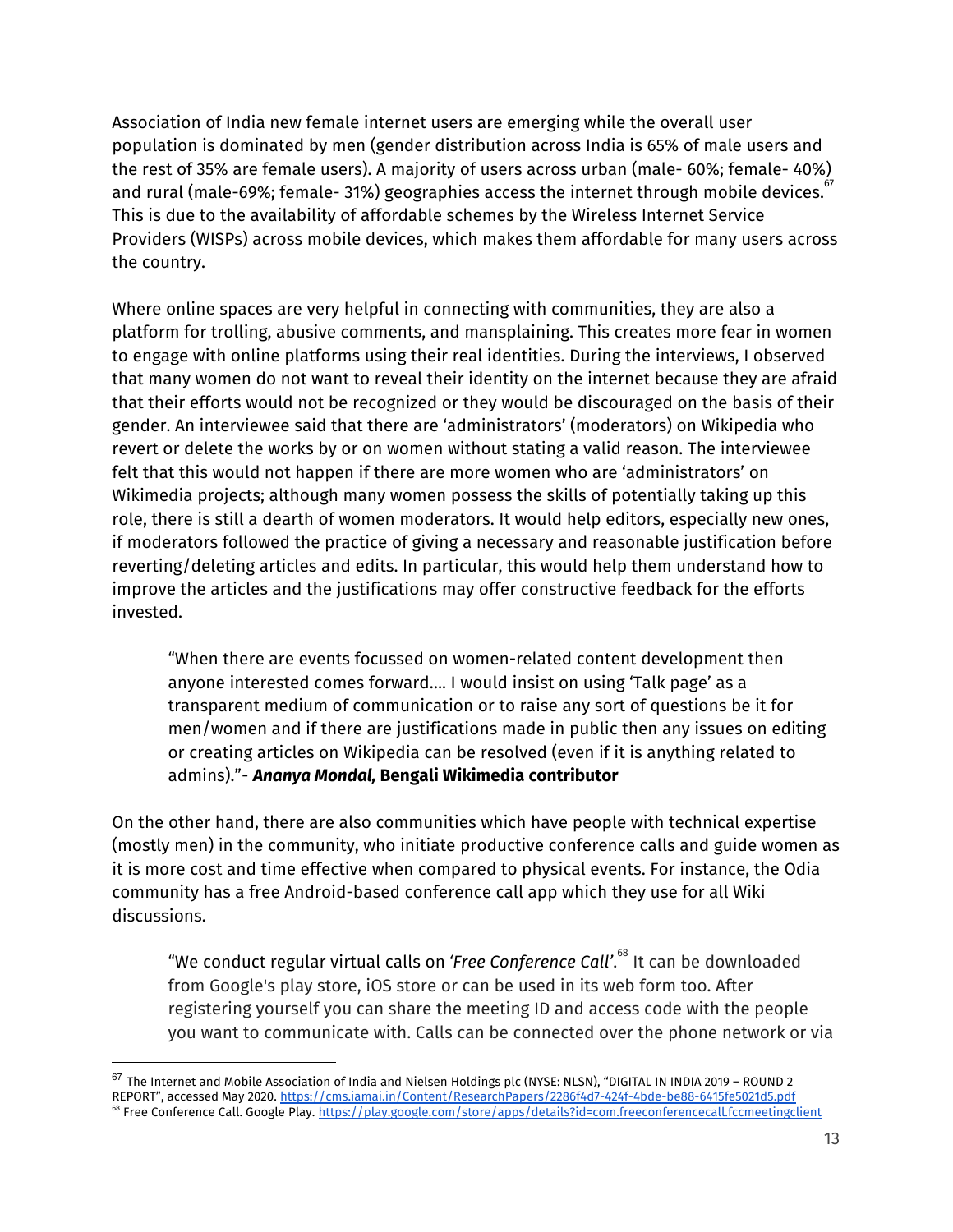the internet. The setup is easy and won't take more than a minute or two for the host." - **Username:** *Chinmayee\_Mishra,* **Odia Wikimedia contributor**

Such virtual meet-ups are very helpful in connecting with the rest of the community especially at points when physical mobility is restricted, such as during the COVID-19 pandemic.

There have been several online events conducted by many Indian language Wikimedia communities to improve articles that are focused on women. One such project is *Lilavati's Daughters*, a book published by the Indian Academy of Science which is a commendable compilation about women scientists from India. $^\mathrm{69}$  The Telugu community has held various events to translate women scientists' biographies into their native language. $^{70}$  The Bengali community has been active in contributing to and hosting online events such as annual online Wikimedia editathons since 2015 on "International Women's Day"(Wikipedia Online editathon 2015 - International Women's Day) $^{71}$  to create and improve content about women on Wikimedia (Women's health articles Campaign 2018), $^{\prime2}$  Wiki Loves Women 2019, $^{\prime3}$  and Wikipedia online editathon 2018. $^{74}$  Similarly Kannada and Tulu communities have contributed to articles on women's wellness during Women's History month. $^{^{75}}$ 

To summarise, the scope for online engagement with Indian language Wikimedia projects is very wide. Most of the Wikimedia projects involve editing or contributions using the internet. Apart from editing itself, training and discussions about the projects also take place in virtual modes. However, access to the internet, and training to use platforms effectively are basic infrastructural needs that still need to be met. Particularly for women contributors, working productively on a virtual setup and seeking help needs better channelisation of communication, along with streamlined protocols as used in a physical setup. When circumstances prevail like a pandemic where only virtual programs/contributions are the possible ways of engaging with communities, then required training sessions and other infrastructural needs are imperative for participants to stay connected. Further, it is important to ensure online working environments are also safe and friendly, with appropriate reporting and redressal mechanisms to ensure healthier and sustainable participation by women and other vulnerable/marginalised groups.

70 "Wikipedia: WikiProject / Lilavati daughters", Wikipedia, accessed October 02, 2020. https://w.wiki/ngG

<sup>69</sup> "Lilavati's Daughters", Wikipedia, accessed September 15,

<sup>2020.</sup>https://en.wikipedia.org/w/index.php?title=Lilavati%27s\_Daughters&oldid=978514549

<sup>&</sup>lt;sup>71</sup> "Wikipedia: Online Editathon / 2015 / International Women's Day", Wikipedia. 2020, accessed January 18, 2020. https://w.wiki/ngL

<sup>&</sup>lt;sup>72</sup> "Wikipedia: Women's Health Articles Campaign 2018", Wikipedia, accessed December 30, 2019. https://w.wiki/ngZ

<sup>&</sup>lt;sup>73</sup> "Wikipedia: Wiki Loves Women 2019", Wikipedia, accessed June 05, 2020. https://w.wiki/ngb

<sup>&</sup>lt;sup>74</sup> "Wikipedia: Online Editathon / 2018 / International Women's Day", Wikipedia, accessed January 18, 2020. https://w.wiki/ngc

<sup>&</sup>lt;sup>75</sup> "Wikipedia: Planning / Women's Day and Women's Month Article Project", Wikipedia, accessed April 11, 2020 . https://w.wiki/nia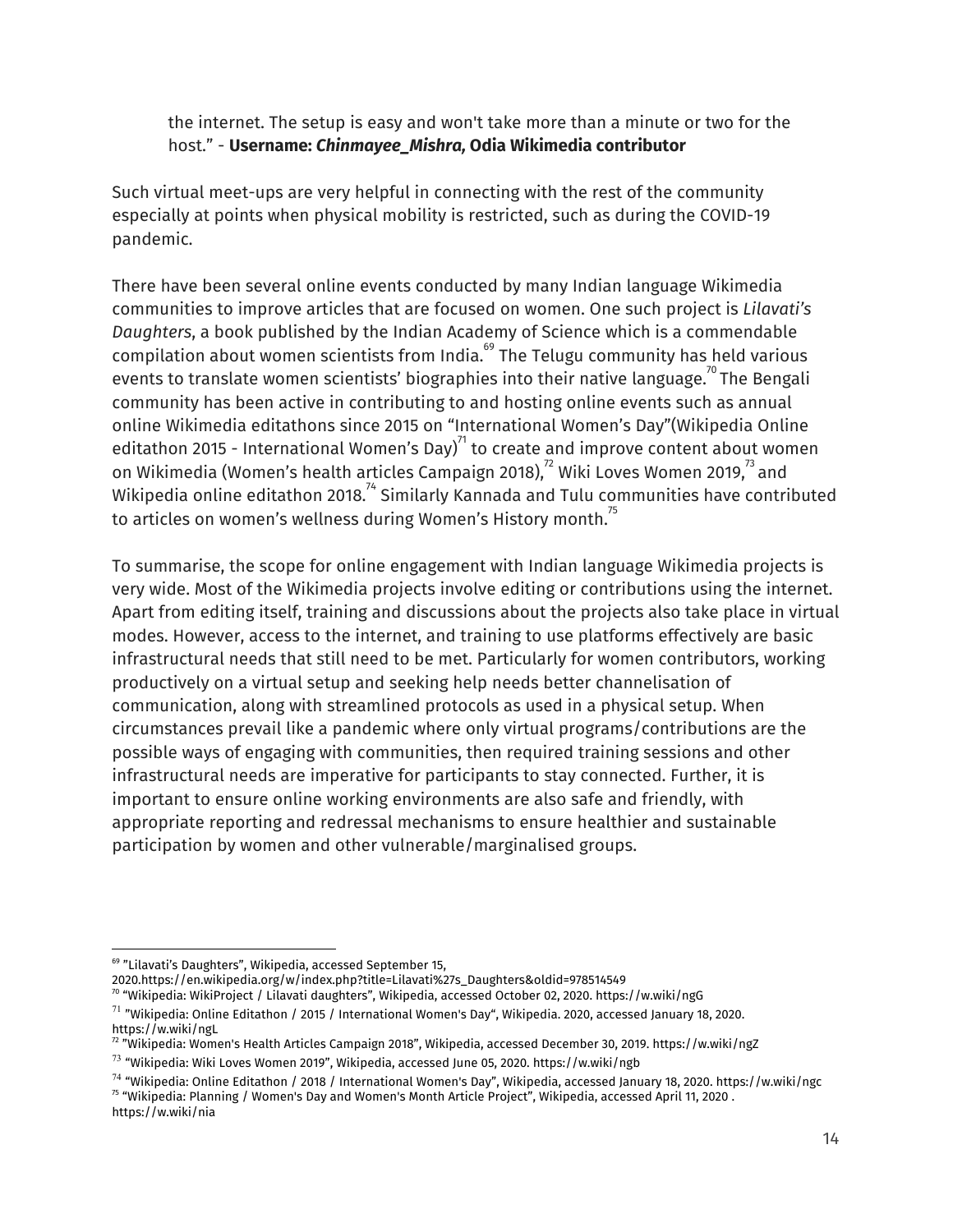## **Offline Participation and Challenges**

Offline participation is welcomed by many women contributors for various reasons. Interviewees were asked if they had participated in offline events, and if they had faced any challenges in either organisation or participation in the same. A majority of women who were part of this study have been part of offline events either at regional or international levels, or both.

"When community events are hosted, the key roles for organising and training for the events are mainly dominated by men. Community must make efforts for hosting women-only events in order to encourage activities with more women participation. Other than workshops or technical training there must be an exclusive event to motivate women contributors and make them understand the value of their contributions." - *Durgaprassana,* **Kannada and Tulu Wikimedia contributor**

Offline events are organized with various purposes such as gathering everyone in a physical space for discussion on the communities' recent activities, training on Wikimedia projects, hosting events by inviting participants, data collection, outreach, photowalks to museums or other physical spaces, and organising/attending conferences related to Wikimedia.

In India, offline events have focussed on different facets of women's contributions to various fields, a large number of which are organized during Women's History Month. $^{76}$  There have been extensive workshops on training on Wikipedia in Indian languages with a majority of women participants. The Marathi community with the support of CIS-A2K has hosted several workshops to train women to edit on Marathi Wikipedia on various topics such as women's biographies, laws related to women and broader topics such as climate change. Lek Ladaki Abhiyan, an organisation based in Maharashtra, India which works on empowering women has contributed to Wikimedia projects by uploading the books on women related content under free licenses, and has been working on creating content consistently for the last three years. $^{^\prime\prime}$  Many women like to attend offline events because they feel that they are doing productive work as events are focussed on a particular agenda. It is also a space for face-to-face discussions with fellow members of the community concerned. Wiki Women for Women Wellbeing was held in 2018 to bring together women from Indian language communities and the Maithili community from Nepal. The event had around 32 participants (men and women) and the organisers were all women from each of the local communities. In

<sup>76</sup> "Women's History Month", Wikipedia, accessed November 27, 2020.

https://en.wikipedia.org/w/index.php?title=Women%27s\_History\_Month&oldid=990957645

 $^{\prime\prime}$  "CIS-A2K/Events/Women's History Month events in Maharashtra (March 2020)", Wikimedia Meta-Wiki, accessed May 21, 2020. https://meta.wikimedia.org/w/index.php?title=CIS-A2K/Events/Women%27s\_History\_Month\_events\_in\_Maharashtra\_(March\_20 20)&oldid=20105036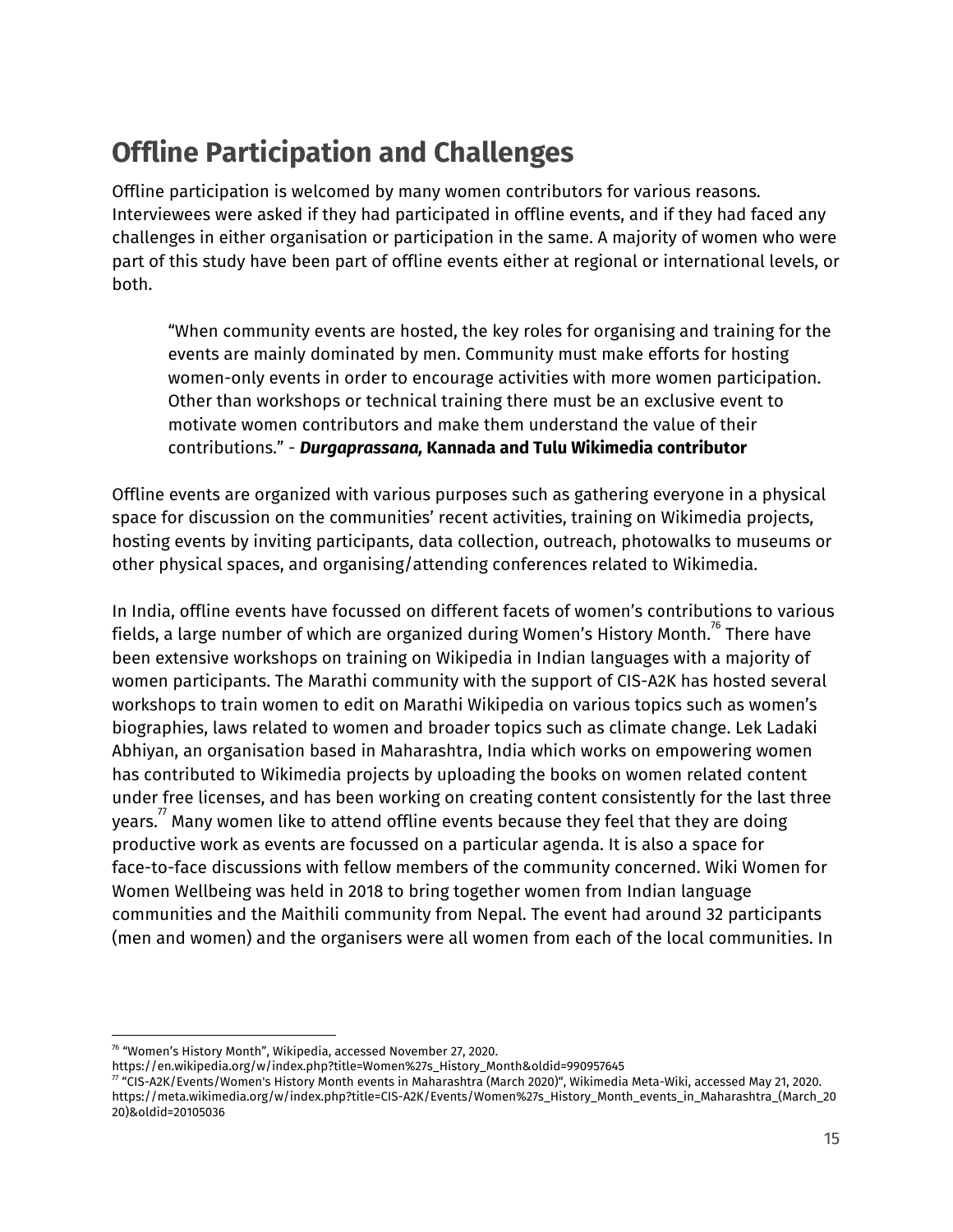this offline event more than 200 articles were improved on subjects like women's health issues and women in leadership. $^{\rm 78}$ 

" There were 18 participants in the Wikidata Training Session [held at VVIT Guntur] $^{79}$  in which 10 participants were female. The training session had both offline and two online sessions. The women participants were more engaged in the session compared to the men participants. The women participants who took part in this session were fine with participating in both the modes of the sessions but their preference was for offline participation."- *Navya,* **a Telugu Wikipedia contributor from VVIT college, Guntur**

From most of the conversations it was evident that the majority of the women in the Indian language Wikimedia communities prefer to connect with fellow Wikimedians in physical/ offline spaces as they find it more comfortable in terms of making friends in-person and also to dedicate their time and focus on the activities of the event. The structure of these offline events are also important in terms of understanding the quality of access $^{\rm 80}$  and participation by women contributors, especially in terms of the presence of a significant number of women at events.

"In some of the cases it is a male member who is a friend or from family circles who welcome women (into the communities)… The access barrier to enter the community is removed in this case, but in terms of participation it is (still) men who are more than women. A group, where ... 90% of [members are] men, cannot equalise the gender ratio." - **Username:** *Rohini*

There are many women who are introduced to Wikimedia communities by men who have been working on these projects for a while. This, at times, can lead to a situation where women contributors may be hesitant or unable to independently engage with projects without the mediation of the men who introduced them. Further, there are instances, as narrated by an interviewee, where men who are allies and supportive in terms of organising events etc. have shared that sometimes they also find it difficult to stay in regular contact with women editors to invite them to events or training, as the latter are often not comfortable sharing contact details. During events such as the Women TTT, $^{\mathrm{81}}$  participants have noted that they felt comfortable sharing their concerns in a space where there were no men, as that space is more empathetic, and they do not want supportive male members to

 $^{78}$  "Wiki Women for Women Wellbeing 2018", Wikimedia Meta-Wiki, accessed November 30, 2020. https://meta.wikimedia.org/w/index.php?title=Wiki\_Women\_for\_Women\_Wellbeing\_2018&oldid=18644149

 $^{79}$  "VVIT WikiConnect/Activities/Wikidata Training Program/2019", Wikimedia Meta-Wiki, accessed March 20, 2020. https://meta.wikimedia.org/w/index.php?title=VVIT\_WikiConnect/Activities/Wikidata\_Training\_Program/2019&oldid=19912173  $^{80}$  'Quality of access' here refers to kinds of access that women participants have to various Wikimedia projects and platforms, beyond just representational parity (having an equal number of men and women for example). The emphasis is on making the work environment more accessible by making it friendly and welcoming, such as through the presence of more women and availability of mechanisms to address conflict etc.

 $^{\text{81}}$  "CIS-A2K/Events/Women TTT 2019", Wikimedia Meta-Wiki, accessed December 09, 2019.

https://meta.wikimedia.org/w/index.php?title=CIS-A2K/Events/Women\_TTT\_2019&oldid=19623990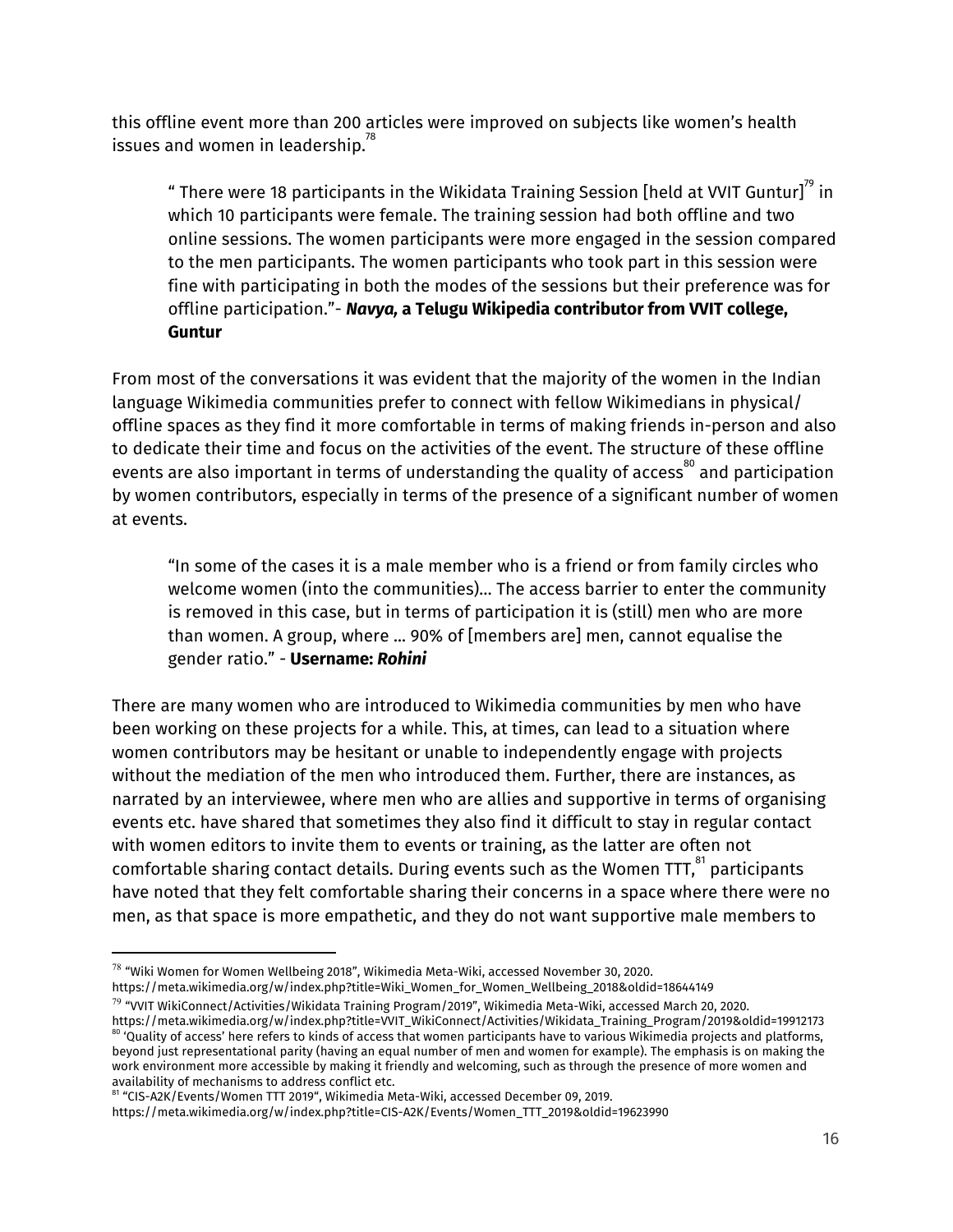feel disappointed because of their experiences. Also, for concerns related to women, the conversations should be coordinated, planned, and conducted by women. The women who are introduced to the Wiki movement by male members often feel hesitant to share any women-centric concerns. Therefore there are both socio-cultural factors related to women's access to public spaces that need to be acknowledged, as well as the need to create a supportive environment where women editors feel confident in sharing concerns and engaging with Wikimedia projects on their own.

As observed by many interviewees, generally, in Wikimedia events, participation of women is higher when there are women leading the event, or the events are women-only because it offers a more supportive environment for them to accompany others or to seek assistance. Offline events dominated by men are often unwelcoming spaces for women and are not conducive to openly participating in discussions. More training, confidence-building, and exposure to public events are required to empower women to participate and organise events, as well as openly voice their opinions.

Wikimedia events focus on welcoming people from diverse groups, including people across the spectrum of gender and sexual identities. Community members have sometimes raised doubts about the value of women-centric events, often due to lack of awareness about the prevalence of a gender gap and bias in Wikimedia communities. $^{\mathrm{82}}$  This often makes it difficult for women in the community to encourage the participation of more women. It is therefore important to create more awareness and foster support for women-led events, through collaborative work in communities.

Another barrier is that often, women cannot spare time to attend events due to overlap with their professional and domestic responsibilities. As many Wikimedia events take place during weekends, a high caregiving burden often makes it difficult for women to attend them. Travel time and distance to event venues is also challenging for many, especially with regard to safety when travelling alone. These factors often prevent women from attending events even when they have been awarded a sponsorship to do so. This is especially the case with women who have children, given the absence of childcare facilities in workplaces and lack of support from families.

"There are women who are employed in a day job who contribute in Wikimedia but they do not have much time to do the voluntary work so women who can engage more time must be made aware of these works. Additionally, I observed that in certain families the accessibility and permissions are very much restricted for women, the exposure to social media and blog writing is considered to be of least priority for women." - *Username:Parvathisri,* **Tamil Wikimedia contributor (translated by author)**

 $^{\text{\tiny 82}}$  "Grants talk:Conference/WikiWomenCamp 2020", Wikimedia Meta-Wiki, accessed February 25,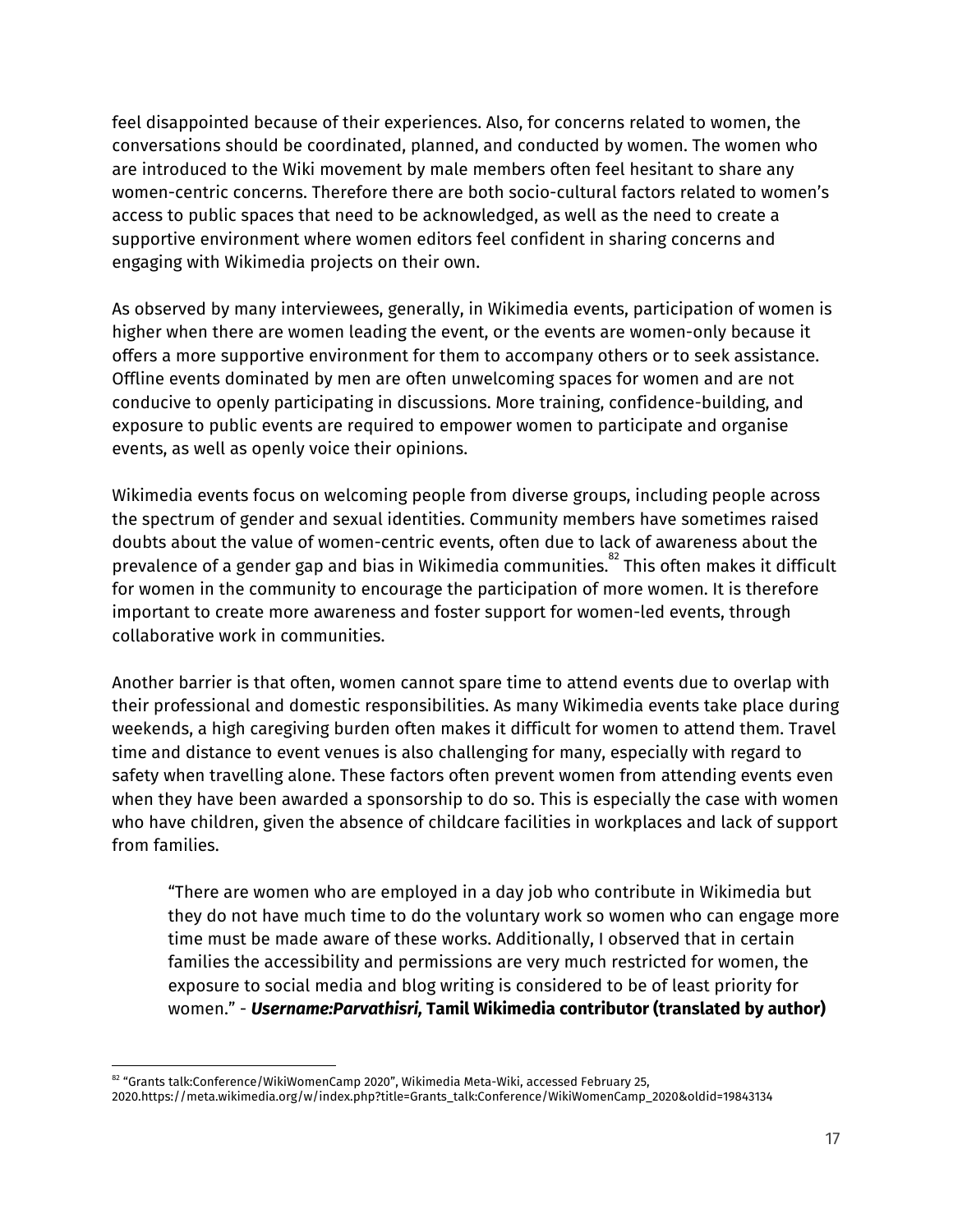Some interviewees also observed that the friendly space policies are violated, despite awareness of the existence of these policies. The violation of friendly space policies observed in this context is that there is often the perception within some communities that women gain visibility and access to community spaces on the basis of their gender identities ('using their gender card' so to speak), including through reservation of spaces in community events etc. These types of conversations have led to insecurity among women and reduced active participation in events and contributions to content because they end up having to spend a lot of time in the process of creating safety mechanisms to resolve issues. Discussions on whether there are enough opportunities available for women and other marginalized groups, and if they are being utilized well are essential. However, where women feel targeted on the basis of their gender identity, this may only perpetuate an unhealthy working environment without productive outcomes.

"Although friendly space policies exist, we still need to equip our communities with training and exercises about gender sensitization in online and offline Wiki culture. Training on Trust and Safety in the local context is important for significant improvement in community health." - *Rupika,* **Wikimedia Commons contributor**

In brief, most of the interviewees of this study have engaged with and hosted offline events in local and global Wikimedia communities. Good participation by women in offline events is dependent on factors like sponsorships for travels, childcare support and also time synchronisations so that they are able to manage jobs, domestic responsibilities and Wikimedia commitments together. Offline meetups are the most preferred forms of engagement for women contributors. Mostly these events are effective due to opportunities for in-person discussions and training, Also these spaces implement the friendly space policies to incorporate a more inclusive and safer environment for women to participate without hassle. There was also better awareness of friendly space policies, reporting and redressal mechanisms as they pertained to offline events. There remains however a need to encourage more women-led events, and better visibility for the work done by women on Wikimedia platforms and remove barriers to their access to the communities in order to enable their sustainable participation.

### **Achieving Sustainable Participation**

As illustrated by the examples above, it is imperative to make the participation of women in Wikimedia projects more sustainable. In order to achieve this it is necessary to understand factors that may impede such participation. In this context, this report highlights various parameters that are used to measure the contribution of women in the community and also what could be some of the general reasons for women leaving and/or reducing participation in a community.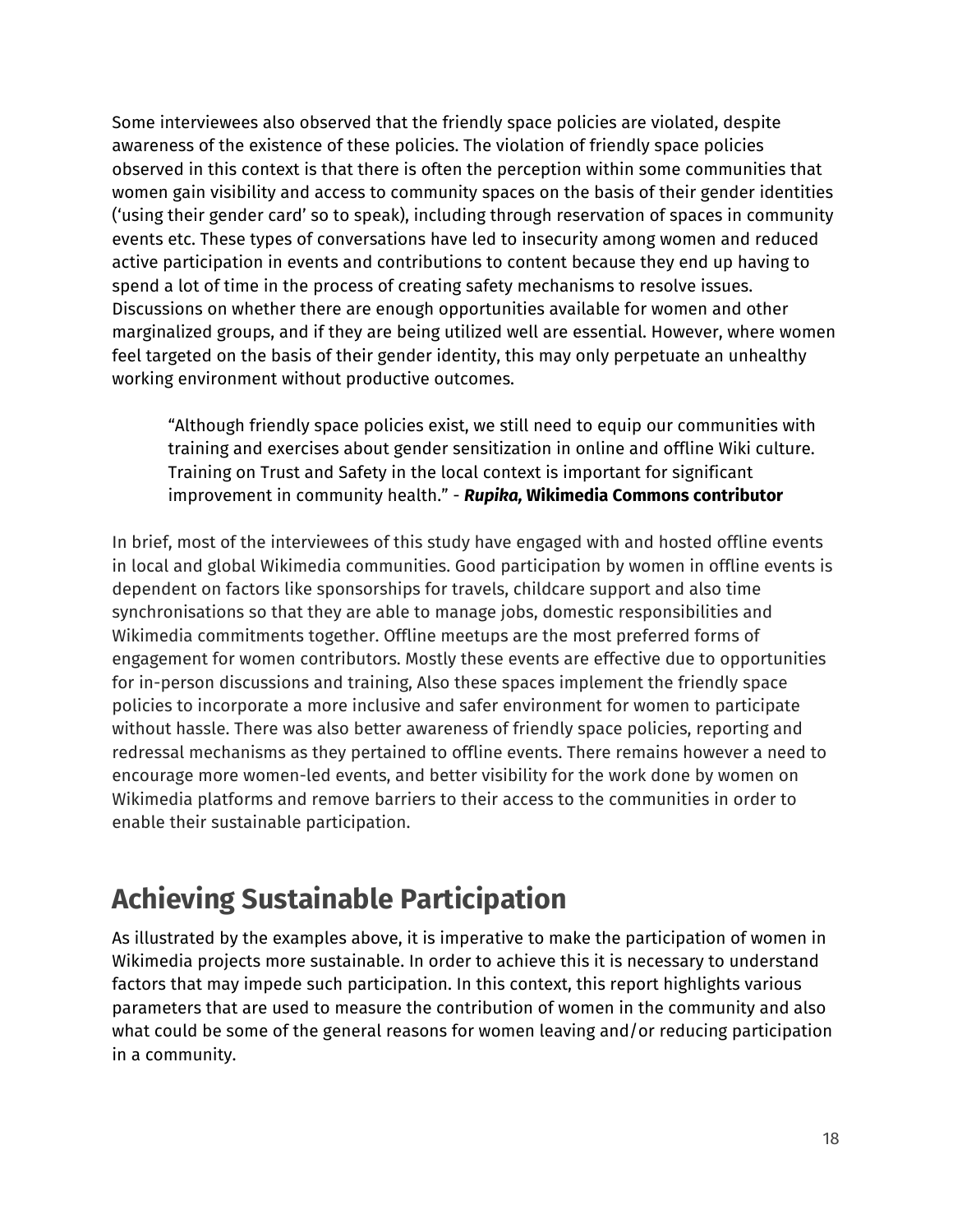#### Metrics on Gender Diversity

An important aspect of assessing women's contributions on Wikipedia is through evaluation of metrics on gender parity and diversity. However, this is a challenging and evolving process, in terms of design, data collection and analysis. On Wikimedia platforms one cannot identify the gender of a person through their username, but rather through self-identification i.e., use of gender templates on Wikimedia User page accounts. $^{\rm 83}$  To understand the gender metrics in Wikimedia events (offline/online) this data is captured on registration and feedback forms of the events, with the consent of the individuals. Importantly, this data only provides information on representational parity (the number of men and women at an event for instance), and not necessarily the quality of their participation and challenges with the same. However, events like editathons can be assessed for quality through the edit history made by the participant which is the conventional method of evaluating gender metrics on most of the Wikimedia projects. It is important therefore to arrive at better ways of measuring the participation of women on Wikimedia, through both qualitative and quantitative indices, and developing more nuanced forms of gender and diversity related metrics.

#### Building Awareness, Skills and Motivation

Events like 100Wikidays, $\degree^4$ a Wikipedia article writing marathon where volunteers write new articles for 100 days continuously (if they miss a single day then they fail in the challenge), have also helped in content creation, through adding content on women while also helping women volunteers achieve their long-term goals. As noted by several interviewees, it is important to keep contributors motivated through their engagement in these kinds of events.

"Wikimedia projects are more about knowledge-gathering so only dedicated and interested people can retain more women in the community for a long time. Individuals along with the community must have proper targets and one must keep on hunting for new subjects to write more articles on different aspects."- **Username:** *T.sujatha,* **Telugu Wikimedia contributor (translation by the author)**

Awareness building among women was identified as a key recommendation to bring more women into the community, despite the constraints on leisure time for most women.

"Our focus is to educate and make women employable so we train more women students on Wikimedia projects.We have framed a curriculum and students come to

 $^{\text{83}}$  "Template:Him or her", Wikipedia, accessed March 11, 2020.

https://en.wikipedia.org/w/index.php?title=Template:Him\_or\_her&oldid=599150077

<sup>84</sup> "100wikidays", Wikimedia Meta-Wiki, accessed November 27, 2020.

https://meta.wikimedia.org/w/index.php?title=100wikidays&oldid=20710462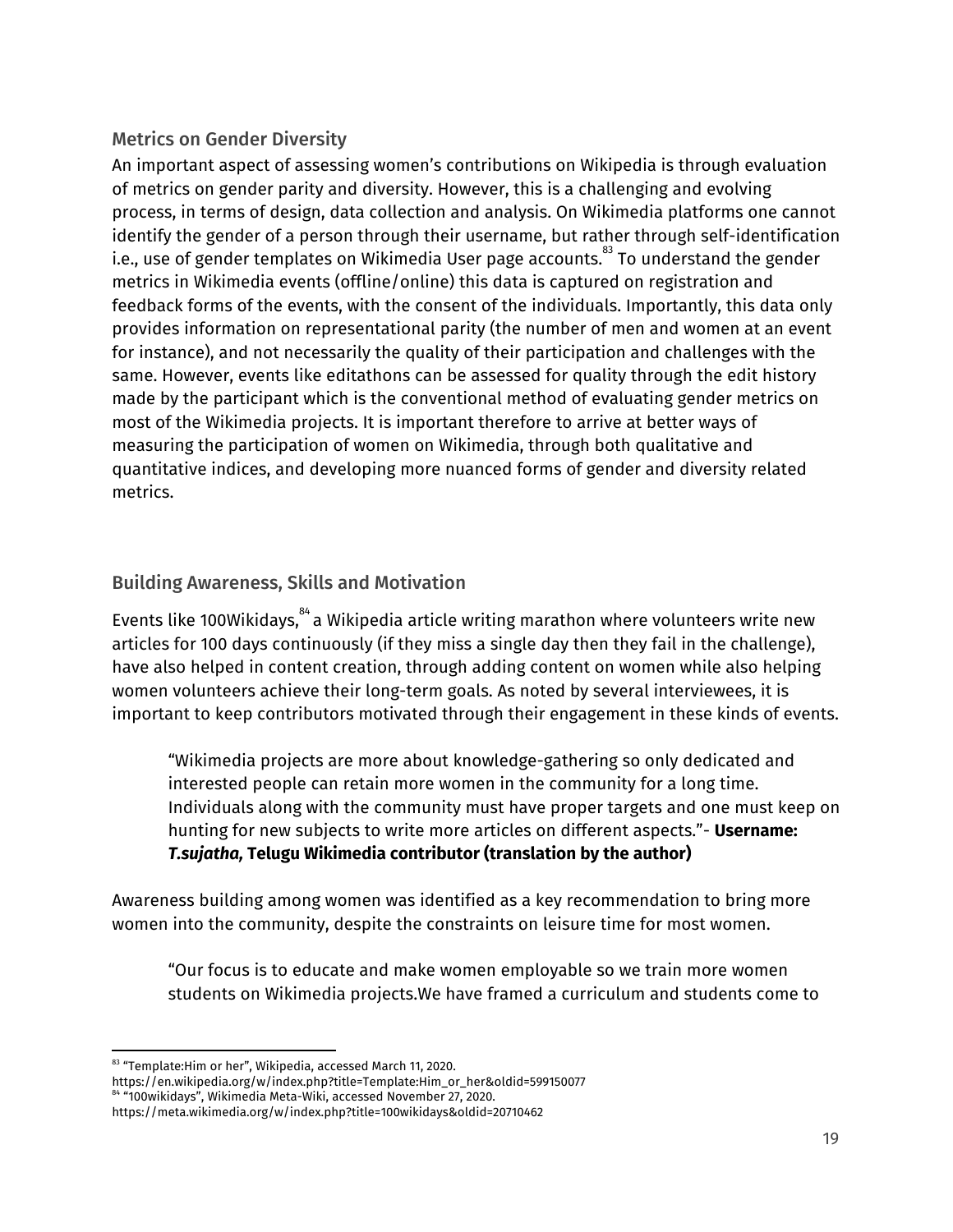Vigyan Ashram $\mathrm{^{85}}$  to contribute in the evening when the college ends. After moving out of college I am not sure if these students continue to contribute; few of them got married so they are not continuing. But when a new batch of students join the college they replace the number of previous contributors. I hosted Wiki Women for Women Wellbeing for Marathi community, participated in Wiki50 days challenge and wrote 50 articles related to women and also conducted three workshops on content around women. We motivate and inspire more women to come to contribute on Wikimedia projects and make them aware of the importance of contributing towards this." - **Username:** *Pooja\_Jadhav,* **Marathi Wikimedia contributor (translation by author)**

Contributing to Wiki projects needs significant time and effort, which is not possible for many women, due to regular paid work engagements and/or caregiving responsibilities. Although community gatherings and meetups are arranged after accounting for everyone's availability, participation in such polls is limited to members who are active in public fora. This can be exclusionary towards women, as they tend to interact more openly in groups they are already familiar with. Interviewees emphasized that voluntary contributions require support and encouragement from the community to which they contribute, as well as from the family. In such a context, rewards or acknowledgements can encourage women to continue participating. Given women participants' assessment of how much time they themselves or their peers are spending to contribute to Wikimedia projects, the lack of recognition can act as a key deterrent to continued participation.

"I was active in community participation 6 years ago but until the time I was contributing not many women were present in the community and it wasn't easy for us to bring new women contributors to the team. We did a lot of outreach back then, but I'm unsure how many are active in the current community."- *Ditty Mathew,* **Malayalam Wikimedia contributor**

As stated above, one of the interviewees was part of her community and engaged in active contributions six years ago but she couldn't continue further because most of her time was engaged in higher studies.There can be varied reasons for women and other participants leaving communities, apart from other engagements. The interviewee continued to engage with Wikimedia through research-based projects, but reduced her engagement with the community. There are no standards or parameters to categorise members as active or inactive within the community. It would therefore be useful to form some kind of a collective, or an alumni association for women who are no longer as active to mentor new contributors. This will also help in archiving their own work, apart from bringing a historical perspective to the community's work. Also interaction with these contributors helps researchers to

<sup>&</sup>lt;sup>85</sup> For more on this see: "Savitrichya Online Leki (Savitri's Online Daughters).webm", Wikimedia Commons, accessed October 23, 2020.https://commons.wikimedia.org/w/index.php?title=File:Savitrichya\_Online\_Leki\_(Savitri%27s\_Online\_Daughters).webm&ol did=498401187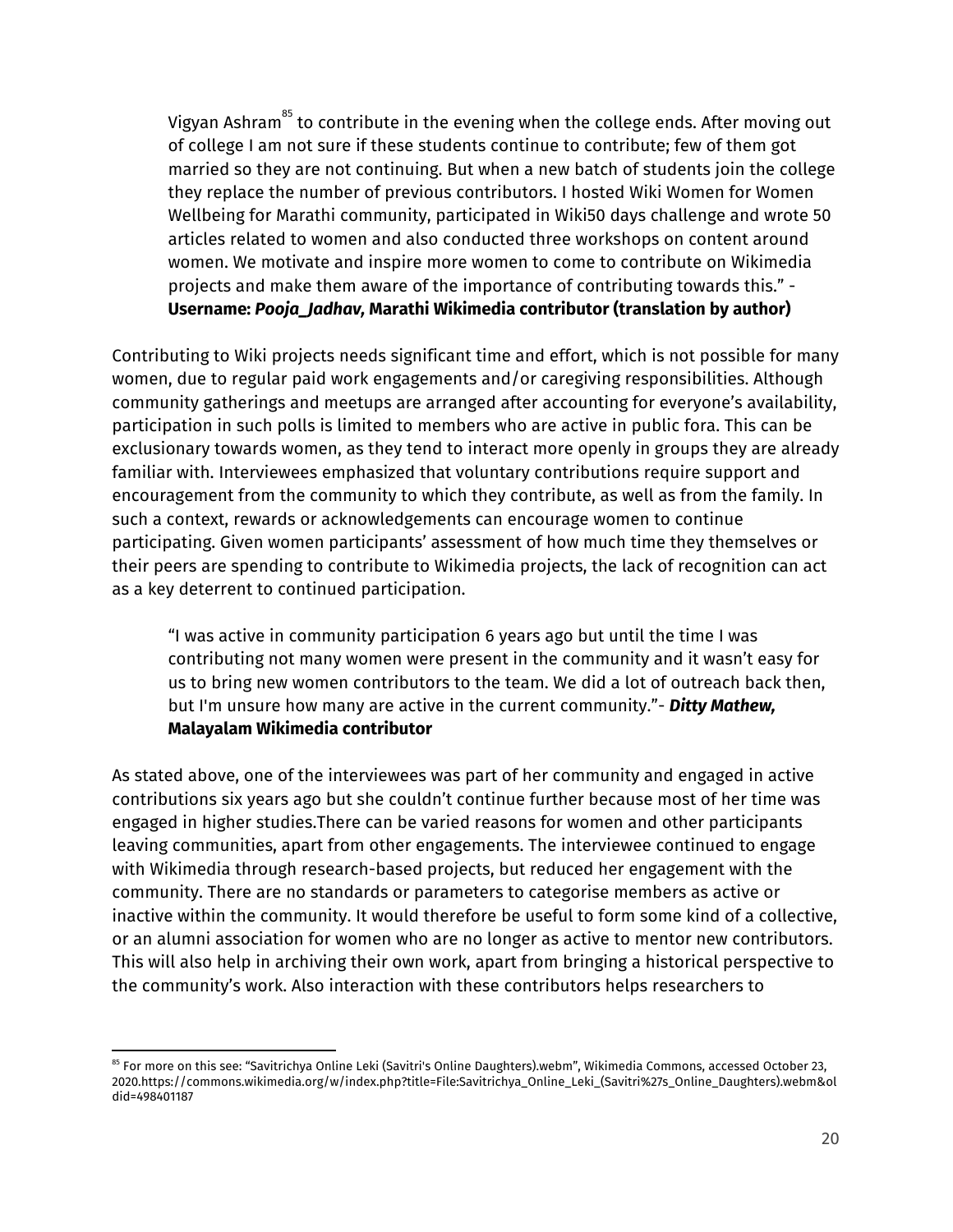understand what was happening in the community in earlier years and also compare it with the present situation of the community.

"Approximately only 30% of women participation can be found in the community. If I take initiatives the community members (men) do not take a stand and new women in the community are less invited. So I have started to work with a multilingual group as part of the Delhi Wiki club and I contribute in a space that is more supportive of women participation." - *Username: Sush\_0809,* **Hindi Wikimedia contributor**

As noted by **username: Sush\_0809**, she joined the Delhi Wiki club which not only works on Hindi language based projects but engages with multilingual groups, as she has previously faced some challenges in terms of communicating her ideas on projects and receiving support in executing the same. She has therefore preferred to work with a team that trusts and supports her project initiatives, and where she and other women in the community would be able to create platforms to develop new ideas. She now feels that being part of the Delhi Wiki club team has made her feel more included, and helped her engage better through contributions on Wikimedia to advocate for more women participation and to host women centric events.

"Our community has people from different ages although we are less in number and we are yet to think about the measures to be taken on gender gap because we have to frame something that fits for all. More than the concern around gender gap there is another challenge in our community; not many teenagers/youngsters participate in editing on Assamese Wikipedia (despite it being their native/first language) as they prefer to learn Hindi or English." - *Taznin Hussain***, Assamese Wikimedia contributor (translation by author)**

As noted by an Assamese Wikimedian above, one of the reasons behind lesser engagement by the youth in the community could be reduced interest and proficiency in Assamese, due to better employment opportunities available to people proficient in English. This indicates a larger challenge with increasing motivation and interest in learning and using regional languages, and its connections to social mobility and cultural capital. These are also factors that affect engagement with and contribution on Indian language Wikimedia platforms, which would need more careful and detailed study and long-term strategies for resolution.

#### Community Health

Some women were able to sustain their participation despite conflicts in the community by focusing on their interest in the language. However, it is critical to enable active reporting of conflicts and work towards resolving them in a timely manner. Codes of conduct, friendly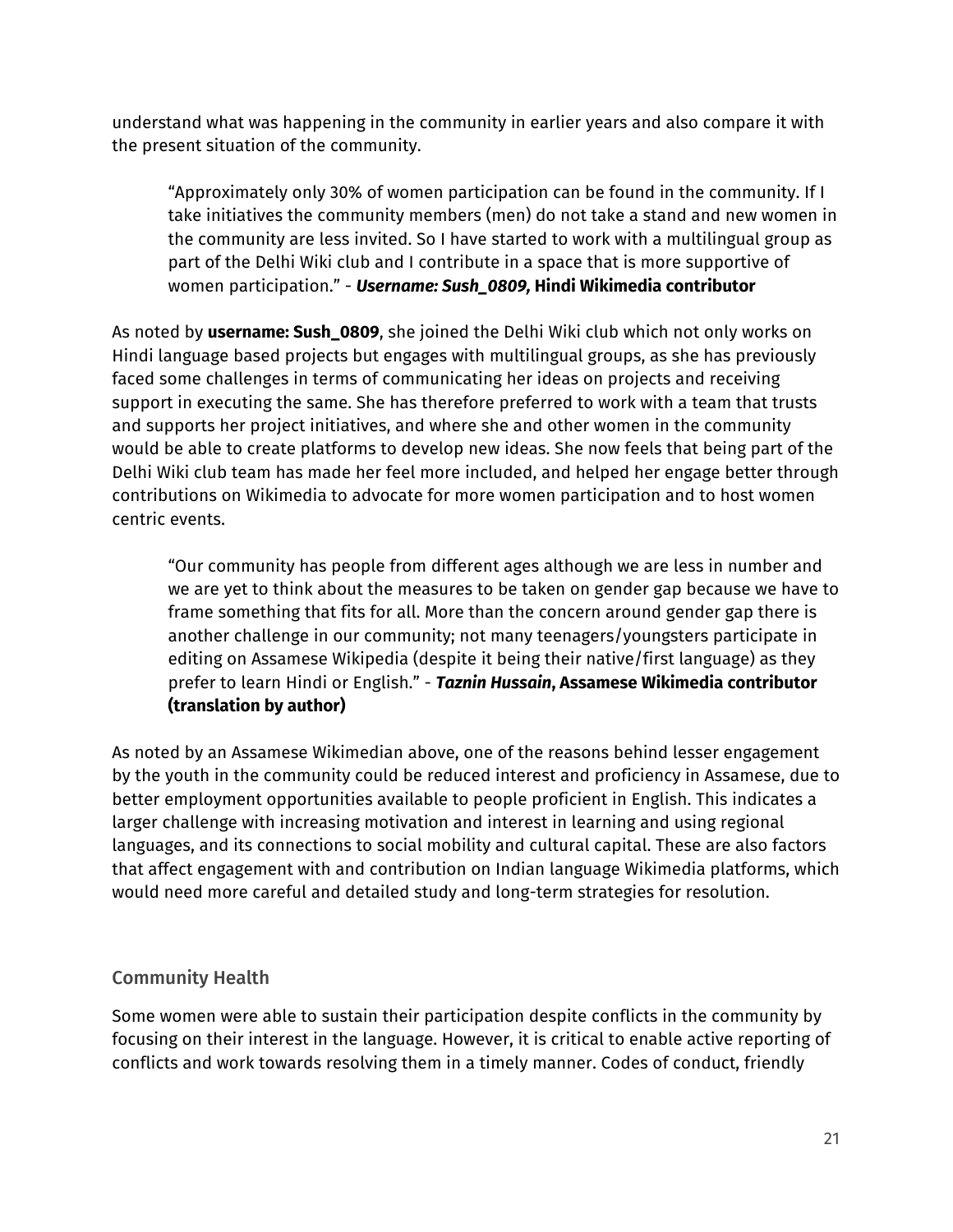space and other policies regulating behaviour and indicating procedures to be followed in case of violations must be enforced in every community.

"Mandatory CoC in all Wikimedia Foundation funded events was enforced 5 years ago with the preliminary implementation at the Wikimedia India conference in 2016. We further insisted on having child care and quiet rooms to help ease of participation."- **Username:** *Rohini*

Community health $^{\rm 86}$  is an initiative by Wikimedia Foundation to deal with issues of harassment and other disruptive behaviors (which includes content vandalism, stalking, name-calling, trolling, doxxing, discrimination - anything that targets individuals for unfair and harmful attention) faced by volunteers or contributors who are engaged with Wikimedia communities and projects. The initiative includes various levels of projects, reporting tools, goals and community engagement in order to assess community health. This initiative majorly focuses on providing necessary training on safety and implementation of friendly space policies in online and offline Wikimedia events. When some interviewees were questioned about community health practices in their respective language communities, they said that discussions around the need for these policies has not begun yet, presumably because of low levels of participation by women in their communities, and a lack of awareness about community health. There were a few who recommended that policies or Code of Conduct (CoC) which are available in global communities must be adapted to match the local community practices. Another reason for the need for localised CoCs is that the participation of women is dependent on cultural background and practices of a particular community so a universal and uniform set of protocols may not be able to address specific challenges and needs of community members. The interviewees who thought Community Health is an important factor to be considered as part of their communities said that it is necessary to foster individual interest, build a support system and motivate participants to create a healthy community.

I tried to identify protocols that could help in addressing these types of problems. The Trust and Safety policies of the WMFlargely discuss systems that address Wikimedia contributors and users with respect to major safety issues (online harassment, violence and child pornography for example) and offers some forms of direct community support (including support with tools and arbitration committees etc.). The team does not directly handle community disputes, or matters that may be resolved through existing community processes, in order to respect the autonomy of communities. $^{87}$  As a result, it is imperative for communities to work together on developing such policies and best practices that are specific to their own context, especially in areas such as creating friendly working

 $\rm ^{86}$  "Community Health Initiative",Wikimedia Meta-Wiki, accessed March 30, 2020.

https://meta.wikimedia.org/w/index.php?title=Community\_health\_initiative&oldid=19940668  $87$  "Trust and safety", Wikimedia Meta-Wiki, accessed August 17, 2020.

https://meta.wikimedia.org/w/index.php?title=Trust\_and\_Safety&oldid=20366244#Direct\_community\_support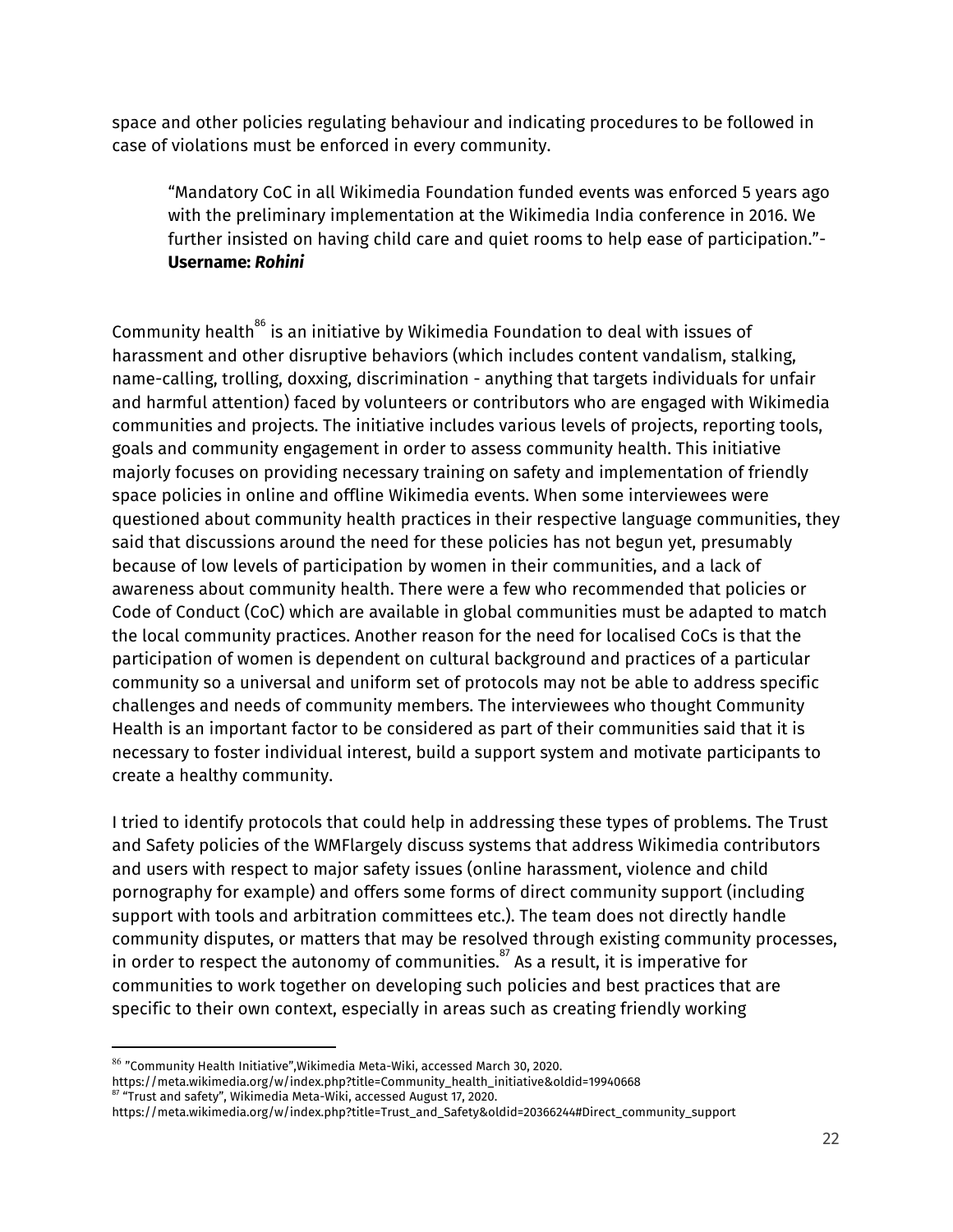environments, attribution, agency and ownership of projects and ideas etc. Some efforts on community health for instance have been undertaken by certain language communities, and individual contributors. $^{\rm 88}$  Importantly, it is essential for such practices to focus on ways to encourage more collective work on areas such as gender and diversity, with due visibility and recognition to the efforts of underrepresented groups.

I also tried to understand how women in the community are coping with the COVID-19 pandemic and to know whether this time is favorable for contribution on Wikimedia. One interviewee noted that in this pandemic everyone's workload has decreased and stress has increased. But for women everything has increased manifold and they are barely getting any rest serving all the family members. The gendered impact of the COVID-19 pandemic has therefore been widely discussed, including the exponential rise in women's caregiving burden. $^{\text{89}}$  This was also reflected in the interviews. Some women contributors wrote extensively about the pandemic, such as Netha Hussain who wrote over 25 articles on coronavirus, $\degree$  some of which were also widely accessed, such as the one titled "COVID-19 pandemic in Kerala" $^{\textrm{\tiny{91}}}$  and "List of unproven methods against COVID-19". $^{\textrm{\tiny{92}}}$  As is evident from these examples, this content was also useful in combating misinformation about the disease.

# **Conclusion and Final Reflections**

In this study, I tried to speak at least with one woman Wikimedian from all (24) official languages in India ( including English) , however I was able to interview the contributors from 13 Indian language Wikimedia communities only. The following recommendations are proposed on the basis of the experiences gathered from the 15 interviewees' inputs. These observations and recommendations, thus, may not be applicable for all Indian language Wikimedia communities or all women contributing to them.

The three focus areas of the study were :1) online participation of women Wikimedians, 2) offline participation of women Wikimedians and 3) strategies and efforts to encourage sustainable participation. Previous researchers had also focused on these areas, which helped me to understand dominant concerns in communities a few years ago as compared to today. The interviews extended much beyond the prepared questionnaire, and enabled me to

 $^{\rm 88}$  'Community toolkit for Greater Diversity,' Wikimedia Meta-Wiki, accessed October 21, 2020. https://meta.wikimedia.org/w/index.php?title=Grants:Project/Chinmayisk/Community\_toolkit\_for\_Greater\_Diversity&oldid=205 57253

 $^{89}$  "Gendered impact of COVID-19 pandemic", Wikipedia, accessed October 29, 2020. https://en.wikipedia.org/w/index.php?title=Gendered\_impact\_of\_the\_COVID-19\_pandemic&oldid=985781669  $90$  Netha Hussain, "Writing about COVID-19 on Wikipedia". Blossoming Soul (blog), April 12, 2020. <https://nethahussain.com/2020/04/12/writing-about-covid-19-on-wikipedia/>

 $^{91}$  "COVID-19 pandemic in Kerala", Wikipedia, accessed November 05, 2020.

https://en.wikipedia.org/w/index.php?title=COVID-19\_pandemic\_in\_Kerala&oldid=987236257

 $^{92}$  "List of unproven methods against COVID-19", Wikipedia, accessed November 07, 2020.

https://en.wikipedia.org/w/index.php?title=List\_of\_unproven\_methods\_against\_COVID-19&oldid=987254811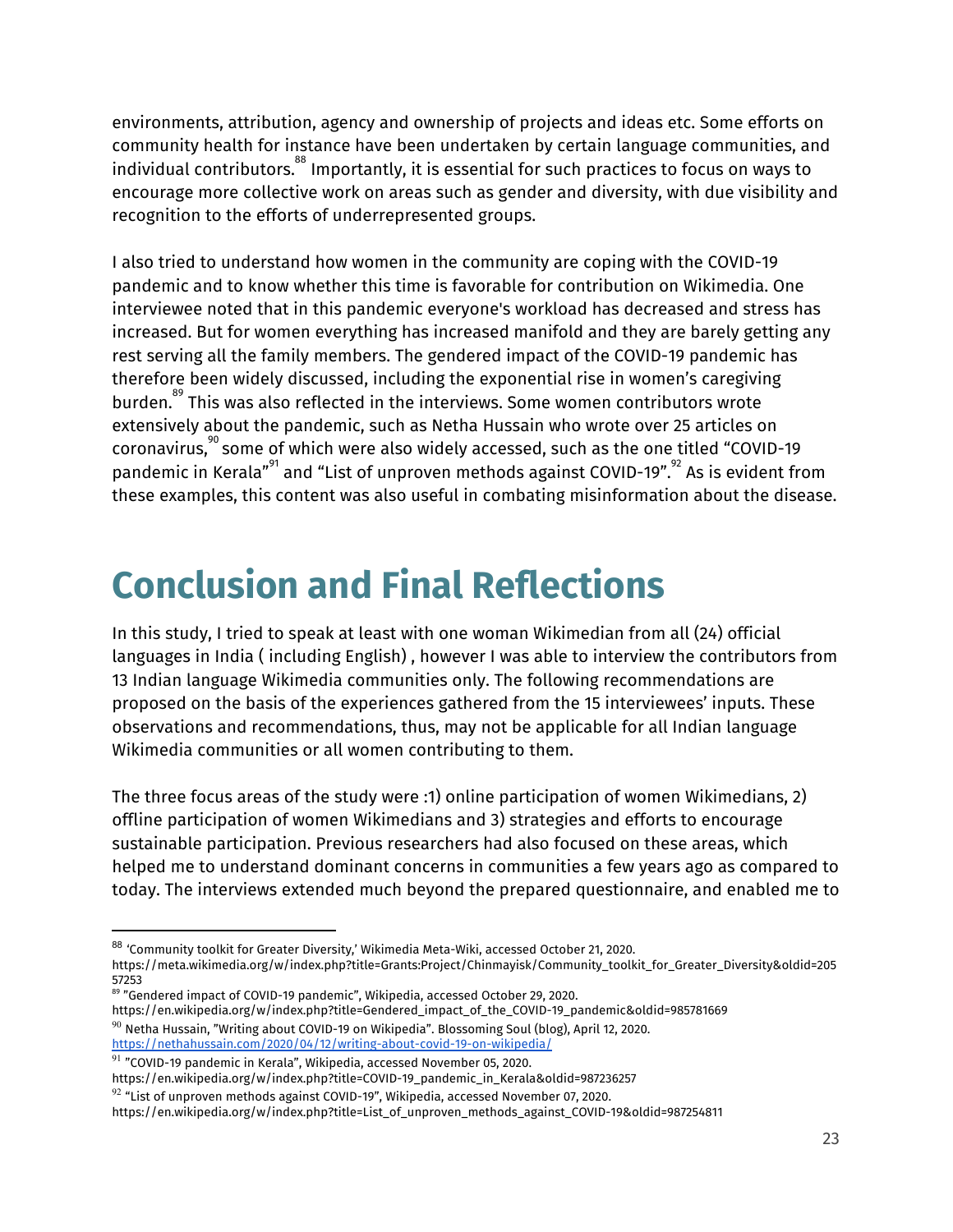learn from the respondents and their deep knowledge of Wikimedia projects, and the structure and dynamics of communities. We also had discussions about community health and challenges in relation to technical infrastructure of Wikimedia projects.

The study by TingYi Chang categorises the negotiation among women Wikimedians in terms of identity and agency. $^{^{93}}$  These themes remain consistent in this study as well, although we interviewed different sets of women. This leads to two conclusions:

- 1. The people who were part of TingYi's project and this project might belong to the same communities or have had similar experiences as they were all from the Indian cultural context; or
- 2. It may be the case that there is a continuing need to reform and enforce policies within communities. Most findings from TingYi's research continue to be true today, albeit in different shapes and forms. Women's participation is lesser in both online and offline spaces when there aren't other women participants who can be approached for mentorship or guidance, particularly in leadership roles. Women's influence and their promotion to senior roles on platforms is in turn dependent on how inclusive communities are and to what extent they recognise women's participation.

The following are the findings of this study, focusing on Indian Wikimedia communities. These findings from this study resonate closely with the observations of the Global Gender Equity Report by Wikimedia, published in 2018 $^{\frac{94}{}}$ .

- 1. **Sustainable participation:** Sustainability is an important dimension of the problem of gender gap on Wikimedia, and the importance of retaining women's participation by identifying and addressing the gaps in access, awareness and visibility of contributions needs to be foregrounded in community initiatives.
- 2. **Accessibility and technical knowledge gaps:** Apart from the accessibility, the technical knowledge gap that exists in the community hinders participation of women, and there needs to be sustained efforts towards addressing the same.
- 3. **Power Structures:**Power asymmetry in male dominated groups has now taken a new shape, in that the outreach is too output oriented and that it brings a selection bias on who could be taught about Wikimedia projects. In the previous study it was found that the leadership is dominated by men and opportunities to involve more women was found as a necessity to balance the gap in gender identities. In the current study, however, the understanding of power structures within the women's groups was very challenging per se. There is a need for understanding what category of user

<sup>93</sup> Chang, " Bridging the Hidden Gap", 65-67

 $94$  Johnson, Marti and Alex Wang.2018. "Wikimedia Foundation releases gender equity report". Wikimedia Foundation, September 21, 2018. <https://wikimediafoundation.org/news/2018/09/21/advancing-gender-equity-conversations-with-movement-leaders/>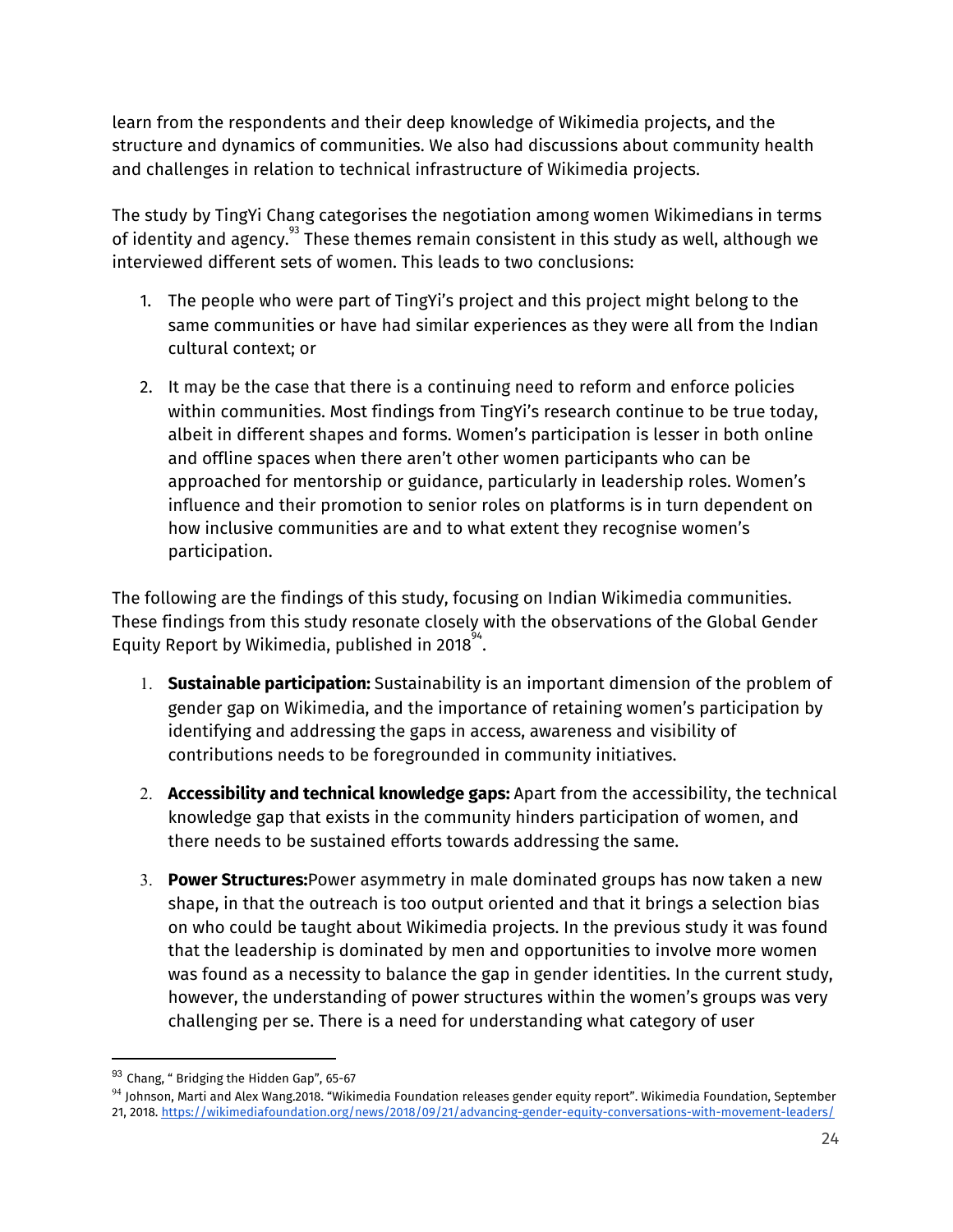base/contributors' groups which the existing women Wikimedians address during campaigns, and the patterns they follow. This pattern involves educating the groups of women who have better accessibility to the internet and their time availability to engage in volunteerships.

This study proposes the following set of recommendations with respect to women's online and offline participation, and sustainability of engagements:

- 1. **Localised Policies for Indian Language Communities:** Online and offline participation need their own formulation of localised policies. The existing policies apply exclusively for an event and have been witnessed to be strictly enforced in offline events but online sessions need equivalent thought, strategy and implementation. Above these, individual language communities need an understanding of the global policies and support to customise it according to their needs.
- 2. **Friendly space policies:** Training sessions on how to set up virtual spaces and basic best practices to be followed must be provided while hosting events online. For example, friendly space policies can be devised for conversations on Wikipedia, and on using platforms like Village Pump, Facebook or any other public discussion forums. Systems to report instances of inappropriate behaviour and harassment for online events must be made clear to everyone who engage in these spaces.
- 3. **Power shifts and training newcomers:** The shifting of power within the women in the community needs more proper planning. The women who lead a community must look ahead in terms of how the community can help in increasing the participation of more women. In the absence of expert/potential/active women contributors, it is important to strategize on how projects and initiatives can still run with less-experienced and new contributors. Efforts such as training more newcomers and engaging them with responsibilities of their interests from the initial days of contribution would help in sustaining the participation of women in the communities.
- 4. **Recognising contributions:** More and better visibility and recognition for the work done by women contributors is a significant need. Women contributors don't seek attention or feel the need to compete, but recognition of outputs would make them feel that their existence and contribution adds value to the community.
- 5. **Advance training:** Necessary training on acquiring skills on Wikimedia projects and also awareness about the same is an important factor. Most women contributors have the basic skills needed on Wikimedia projects such as editing, formatting or uploading resources but the technical or advanced side of these projects require more outreach and training.
- 6. **Self Help Groups:** Proper self-help groups need to be established to address the concerns related to community health in a timely manner, and a transparent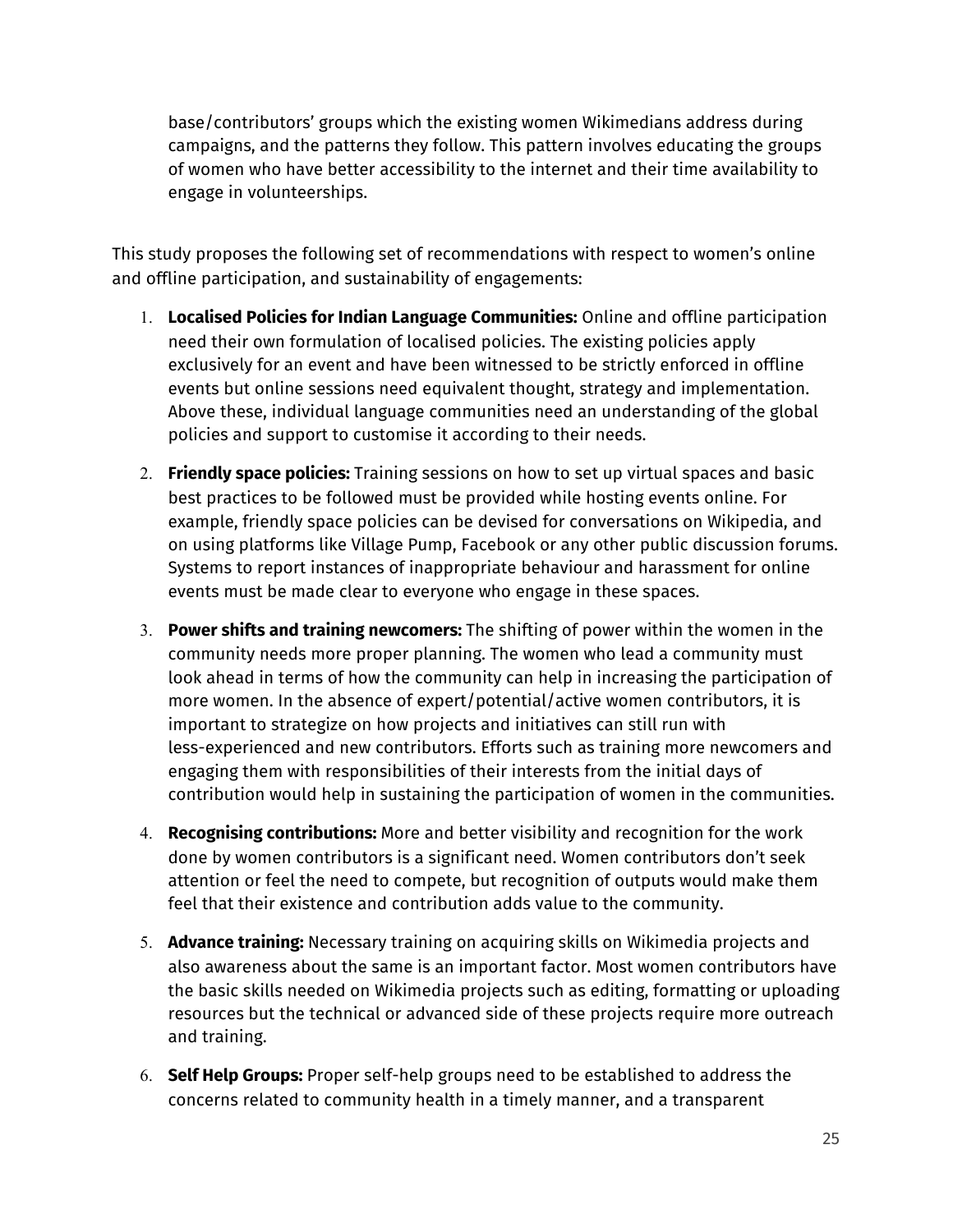redressal process must be instituted to deal with cases of violations of codes of conduct and/or inappropriate behaviour, which must be made accessible to all members in the community. Although there is a Support and Safety team $^{\mathfrak{H}}$  by WMF to help communities, a few interviewees raised the concern that complaints often yield nothing but enquiries and investigations, with no concrete results. Self Help Groups and training in conflict resolution can help in addressing problems that can be resolved within smaller groups of communities, with only unresolved ones being brought to the notice of the WMF. This will also involve categorising problems by levels of severity.

- 7. **Outreach and Community Health:** Training on 'Community Health' is essential to make community members understand what is essential for their communities. This understanding among the community members is necessary for introducing and implementing techniques which can help towards sustainability of participation of women volunteers.
- 8. **Wikimedia Research projects:** There is also a need for bridging the Wikimedia world and researchers more strongly. Often for research purposes there are some interactions between researchers and community members, but it is difficult to reach out to everyone in the community and gain a better perspective on topics and issues. There are programmes like Wikimedia Research $^{\text{96}}$  that involves scientists, engineers and researchers who commonly interact but such platforms must be increased, and their scope widened enough to connect with all Wikimedians and others who would be interested to learn or take up research or other forms of creative engagements with Wikimedia projects on their own.

This research study is an effort to document and analyse specific, contextual aspects of the gender gap on Wikimedia, with a focus on the work and engagement of women contributors on Indian language Wikimedia projects. In mapping the experiences and insights of the people interviewed, the report aims to offer an insight into some of the factors that affect and perpetuate the gender gap on Wikimedia, and possible strategies to address the same. Based on these observations, the report also offers a set of recommendations which may inform existing and emerging efforts to address the problem of gender bias and gender gap in Wikimedia. As a woman who contributes to other Free and Open Source Software (FOSS) projects apart from being a Wikimedia volunteer, working on this study has helped me in understanding how objectives of diversity and inclusion are framed in open source/free knowledge communities, and encouraged me to continue learning and engaging with them.

 $^{95}$  "Support and Safety", Wikimedia Meta-Wiki, accessed August 02, 2020.

https://meta.wikimedia.org/w/index.php?title=Support\_and\_Safety&oldid=20332128  $^{96}$  "Wikimedia Research", MediaWiki, accessed October 20, 2020.

https://www.mediawiki.org/w/index.php?title=Wikimedia\_Research&oldid=4162290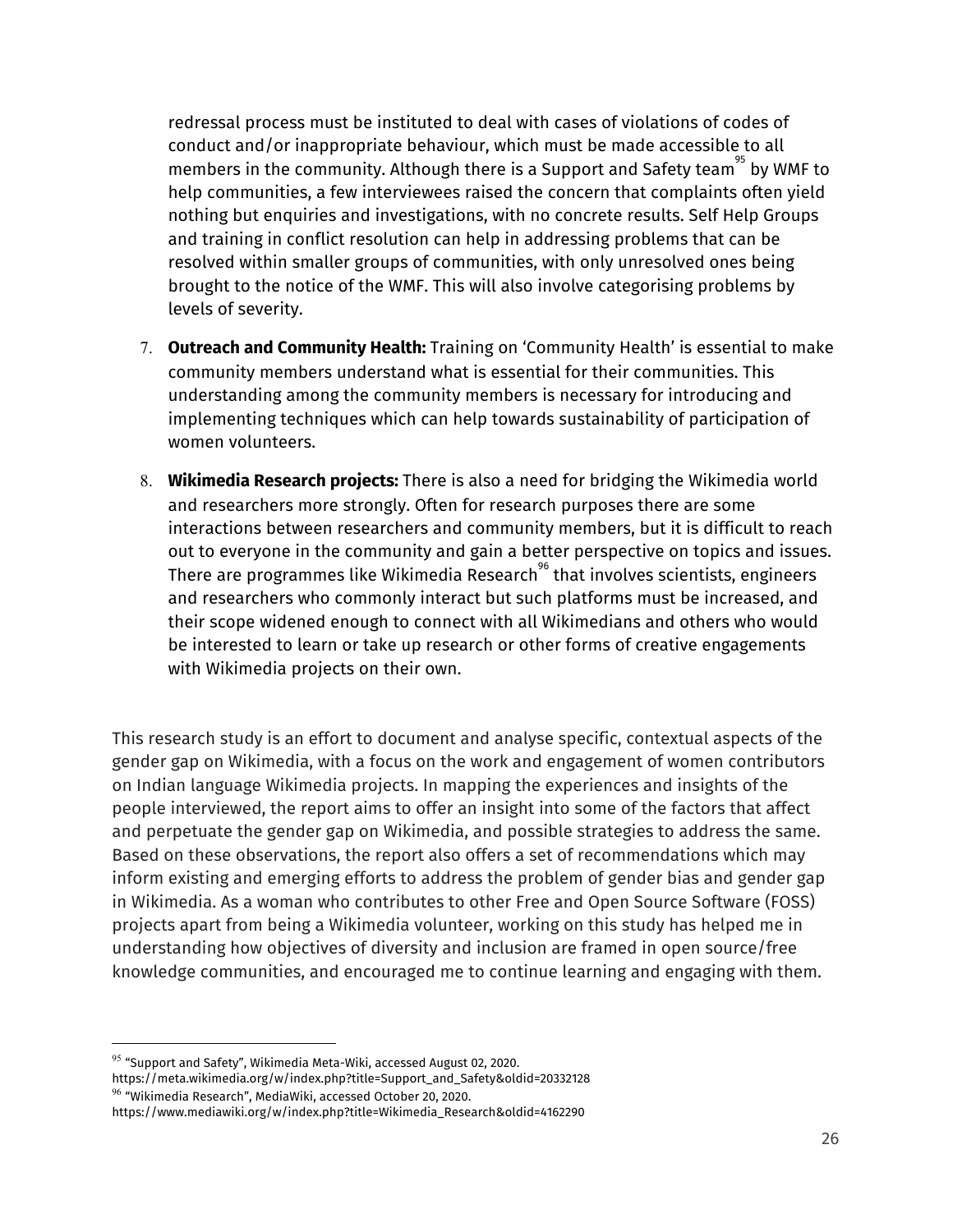# **References**

1. Bastone, Gina, 2019. Elle Covington"70 Pages of Change: Improving Queer Representation Online through Strategic Representations". University of Texas at Austin.

[https://repositories.lib.utexas.edu/bitstream/handle/2152/78707/70%20Pages%20of](https://repositories.lib.utexas.edu/bitstream/handle/2152/78707/70%20Pages%20of%20Change%20Poster.pdf?sequence=3&isAllowed=y) [%20Change%20Poster.pdf?sequence=3&isAllowed=y](https://repositories.lib.utexas.edu/bitstream/handle/2152/78707/70%20Pages%20of%20Change%20Poster.pdf?sequence=3&isAllowed=y)

- 2. Balch, Oliver. 2019."Making the edit: why we need more women in Wikipedia". *The Guardian*, November 28, 2019. [https://www.theguardian.com/careers/2019/nov/28/making-the-edit-why-we-need](https://www.theguardian.com/careers/2019/nov/28/making-the-edit-why-we-need-more-women-in-wikipedia)[more-women-in-wikipedia](https://www.theguardian.com/careers/2019/nov/28/making-the-edit-why-we-need-more-women-in-wikipedia)
- 3. Chakraborty, Anwesha, Netha Hussain. 2018. "Mapping and bridging the gender gap: an ethnographic study of Indian Wikipedians and their motivations to contribute". WikiWorkshop '18, Lyon, France (April). [http://wikiworkshop.org/2018/papers/wikiworkshop2018\\_paper\\_5.pdf?fbclid=IwAR2r1](http://wikiworkshop.org/2018/papers/wikiworkshop2018_paper_5.pdf?fbclid=IwAR2r1XjmyucWMEP37gtihvQ0TDUeoObPRP6h2h_-10U80Pla0-VCaQ8HZIk) [XjmyucWMEP37gtihvQ0TDUeoObPRP6h2h\\_-10U80Pla0-VCaQ8HZIk](http://wikiworkshop.org/2018/papers/wikiworkshop2018_paper_5.pdf?fbclid=IwAR2r1XjmyucWMEP37gtihvQ0TDUeoObPRP6h2h_-10U80Pla0-VCaQ8HZIk)
- 4. Chang, Elisa.2016. "We, Men, Women: Collective Learning in Bridging Indic Wikipedia Gender Gaps". *The Centre for Internet and Society, India,* August 17, 2016. [https://cis-india.org/a2k/blogs/wikiconference-india-2016-submission-we-men-wom](https://cis-india.org/a2k/blogs/wikiconference-india-2016-submission-we-men-women-collective-learning-in-bridging-indic-wikipedia-gender-gaps) [en-collective-learning-in-bridging-indic-wikipedia-gender-gaps](https://cis-india.org/a2k/blogs/wikiconference-india-2016-submission-we-men-women-collective-learning-in-bridging-indic-wikipedia-gender-gaps)
- 5. Chang, Ting-Yi. 2019. " Bridging the Hidden Gap: Examining Female Editors' Identity and Agency Negotiation Process within Indian Wikimedia Projects and Communities ". University of Toronto Scarborough. <https://cis-india.org/Bridging-the-Hidden-Gap-T-Chang>
- 6. Chang, Ting-Yi. 2018. "Indian Wikimedian Communities and the Gender Gap- A Space of Change, Negotiation and Growth". The Centre for Internet and Society(blog), April, 2018.

[https://cis-india.org/a2k/blogs/indian-wikimedian-communities-and-the-gender-ga](https://cis-india.org/a2k/blogs/indian-wikimedian-communities-and-the-gender-gap-a-space-of-change-negotiation-and-growth) [p-a-space-of-change-negotiation-and-growth](https://cis-india.org/a2k/blogs/indian-wikimedian-communities-and-the-gender-gap-a-space-of-change-negotiation-and-growth)

- 7. Curtis, Cara.2019. "This physicist has written over 500 biographies of women scientists on Wikipedia". *The Next Web*, March 19, 2019. [https://thenextweb.com/tech/2019/03/19/physicist-has-written-over-500-biographie](https://thenextweb.com/tech/2019/03/19/physicist-has-written-over-500-biographies-female-scientists-wikipedia/) [s-female-scientists-wikipedia/](https://thenextweb.com/tech/2019/03/19/physicist-has-written-over-500-biographies-female-scientists-wikipedia/)
- 8. D'Alterio,Emily.2019. "Women in culture and tech: Rosie Stephenson-Goodknight, academic, Wikipedian and champion of 'impractical' girls". *Europeana,* March 12. [https://pro.europeana.eu/post/women-in-culture-and-tech-rosie-stephenson-goodk](https://pro.europeana.eu/post/women-in-culture-and-tech-rosie-stephenson-goodknight) [night](https://pro.europeana.eu/post/women-in-culture-and-tech-rosie-stephenson-goodknight)
- 9. Dasgupta, Kumkum. 2016. "Bridging the gap: Tech giants bring the internet to women in rural India". *Hindustan Times*, October 28 2016.[https://www.hindustantimes.com/india-news/bridging-the-gap-tech-giants-brin](https://www.hindustantimes.com/india-news/bridging-the-gap-tech-giants-bring-the-internet-to-women-in-rural-india/story-8ZGqNnNArjbWFQCiJ3sSgJ.html) [g-the-internet-to-women-in-rural-india/story-8ZGqNnNArjbWFQCiJ3sSgJ.html](https://www.hindustantimes.com/india-news/bridging-the-gap-tech-giants-bring-the-internet-to-women-in-rural-india/story-8ZGqNnNArjbWFQCiJ3sSgJ.html)
- 10. Easton, Megan. 2017. "Bridging the Wikipedia gender gap in India". Scarborough: University of Toronto, December 18, 2017.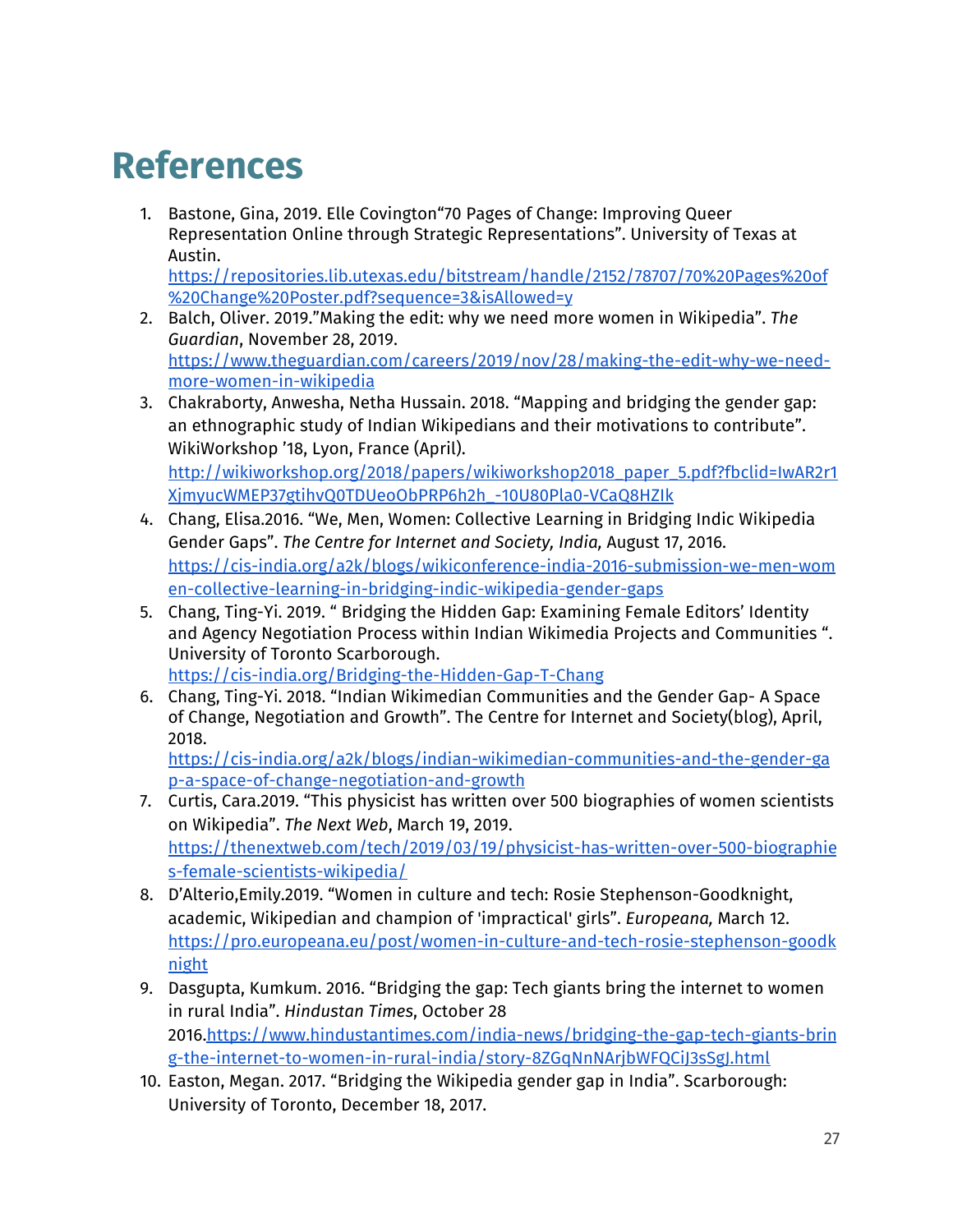[https://utsc.utoronto.ca/news-events/global-lens/bridging-wikipedia-gender-gap-in](https://utsc.utoronto.ca/news-events/global-lens/bridging-wikipedia-gender-gap-india) [dia](https://utsc.utoronto.ca/news-events/global-lens/bridging-wikipedia-gender-gap-india)

- 11. Erhart, Ed. 2018. "Why didn't Wikipedia have an article on Donna Strickland, winner of a Nobel Prize?". *Wikimedia Foundation*, October 04, 2018. <https://wikimediafoundation.org/news/2018/10/04/donna-strickland-wikipedia/>
- 12. Facebook . "Facebook Messenger". Accessed December 04, 2020 <https://www.facebook.com/messenger/>
- 13. Free Conference Call. Google Play. [https://play.google.com/store/apps/details?id=com.freeconferencecall.fccmeetingcli](https://play.google.com/store/apps/details?id=com.freeconferencecall.fccmeetingclient) [ent](https://play.google.com/store/apps/details?id=com.freeconferencecall.fccmeetingclient)
- 14. Gardener, Sue. 2011. "Nine Reasons Women Don't Edit on Wikipedia(in their own words)" . Sue Garderner's (blog), February 19, 2011. [https://suegardner.org/2011/02/19/nine-reasons-why-women-dont-edit-wikipedia-in](https://suegardner.org/2011/02/19/nine-reasons-why-women-dont-edit-wikipedia-in-their-own-words/) [-their-own-words/](https://suegardner.org/2011/02/19/nine-reasons-why-women-dont-edit-wikipedia-in-their-own-words/)
- 15. Google Hangouts. "Google Hangouts". Accessed December 04, 2020 <https://hangouts.google.com/>
- 16. Google Meet, "Google Meet". Accessed December 04, 2020 https://meet.google.com/
- 17. [Hargittai,](https://www.tandfonline.com/author/Hargittai%2C+Eszter) Eszter and [Aaron](https://www.tandfonline.com/author/Shaw%2C+Aaron) Shaw. 2015. "Mind the skills gap: the role of Internet know-how and gender in differentiated contributions to Wikipedia" *Journal Information, Communication & Society Volume18: Issue 4, pages 424-442,* April, 03[.https://doi.org/10.1080/1369118X.2014.957711](https://doi.org/10.1080/1369118X.2014.957711)
- 18. Harrison, Stephen. 2019. "Closing Wikipedia's Gender Gap- an interview with Wikipedia editor Rosie-Stephenson Goodknight". *OneZero*(blog), March 27, 2020. [https://onezero.medium.com/meet-the-woman-pushing-for-more-gender-diversity-o](https://onezero.medium.com/meet-the-woman-pushing-for-more-gender-diversity-on-wikipedia-3aea131484f6) [n-wikipedia-3aea131484f6](https://onezero.medium.com/meet-the-woman-pushing-for-more-gender-diversity-on-wikipedia-3aea131484f6)
- 19. Harshey, Sohnee. 2014. "'Creating Knowledge': Mapping the nature of content and processes on the English Wikipedia". Advanced Centre for Women's Studies, Tata Institute of Social Sciences (April). [http://cscs.res.in/dataarchive/textfiles/creating-knowledge2019-mapping-the-nature](http://cscs.res.in/dataarchive/textfiles/creating-knowledge2019-mapping-the-nature-of-content-and-processes-on-the-english-wikipedia-sohnee-harshey-tiss)
- [-of-content-and-processes-on-the-english-wikipedia-sohnee-harshey-tiss](http://cscs.res.in/dataarchive/textfiles/creating-knowledge2019-mapping-the-nature-of-content-and-processes-on-the-english-wikipedia-sohnee-harshey-tiss) 20. Hill, Benjamin Mako, Aaron Shaw . 2013. "The Wikipedia Gender Gap Revisited: Characterizing Survey Response Bias with Propensity Score Estimation". Hill BM, Shaw A (2013) T*he Wikipedia Gender Gap Revisited: Characterizing Survey Response Bias with Propensity Score Estimation. PLoS ONE 8(6): e65782* (June, 26) <https://doi.org/10.1371/journal.pone.0065782>
- 21. Hussain, Netha. 2020 . "Writing about COVID-19 on Wikipedia". Blossoming Soul (blog), April 12, 2020. <https://nethahussain.com/2020/04/12/writing-about-covid-19-on-wikipedia/>
- 22. Johnson, Marti and Alex Wang.2018. "Wikimedia Foundation releases gender equity report". Wikimedia Foundation, September 21, 2018. [https://wikimediafoundation.org/news/2018/09/21/advancing-gender-equity-conver](https://wikimediafoundation.org/news/2018/09/21/advancing-gender-equity-conversations-with-movement-leaders/) [sations-with-movement-leaders/](https://wikimediafoundation.org/news/2018/09/21/advancing-gender-equity-conversations-with-movement-leaders/)
- 23. Lannon, Eva Jadine. 2014. "Same Gap, Different Experiences: An Exploration of the Similarities and Differences Between the Gender Gap in the Indian Wikipedia Editor Community and the Gap in the General Editor Community". Scarborough: TSpace- IDS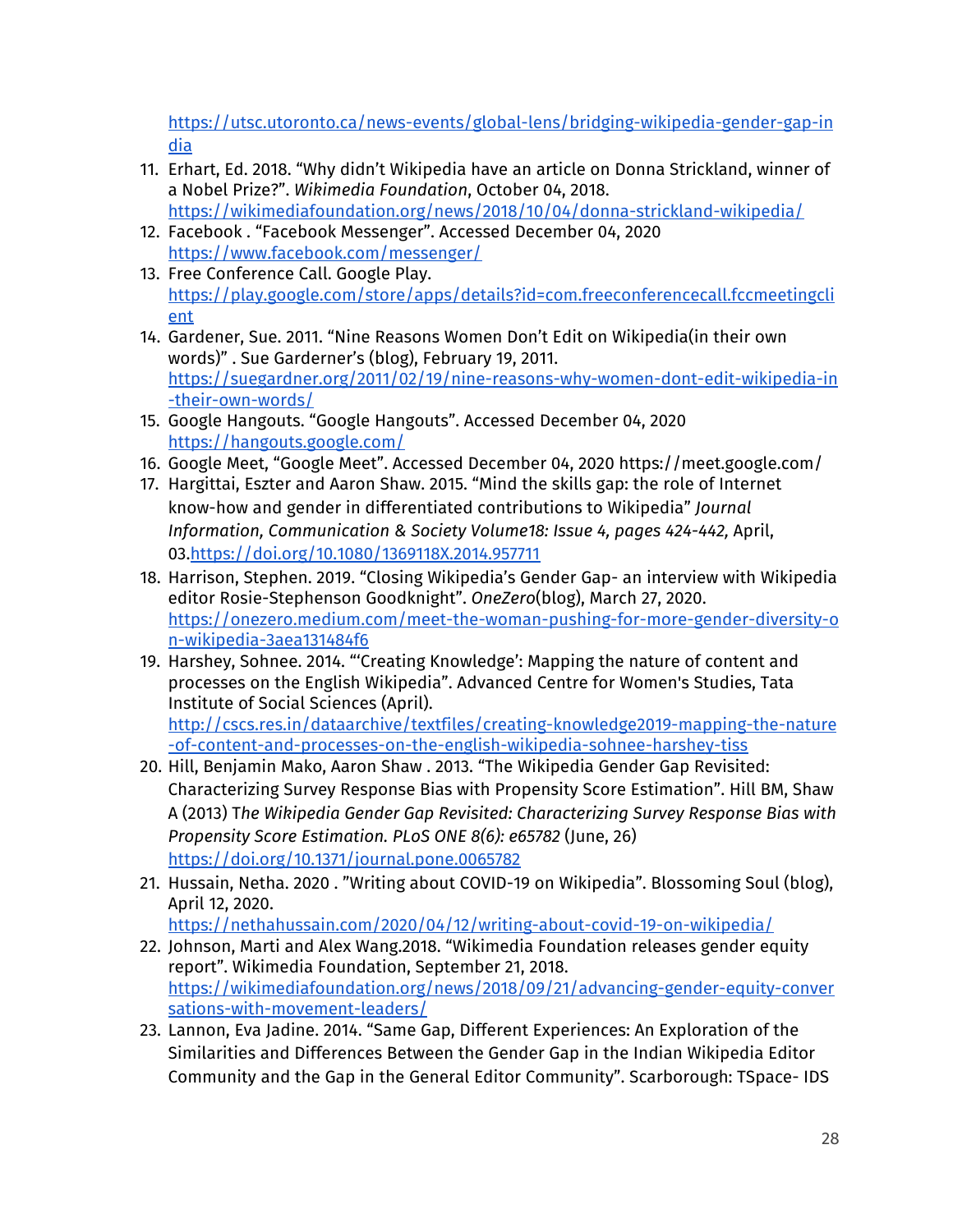Senior Students Theses, University of Toronto (September 14). <http://hdl.handle.net/1807/65775>

- 24. Maher, Katherine. 2018. "Wikipedia is a mirror of the world's gender biases". Wikimedia Foundation, October 18, 2018 [https://wikimediafoundation.org/news/2018/10/18/wikipedia-mirror-world-gender-b](https://wikimediafoundation.org/news/2018/10/18/wikipedia-mirror-world-gender-biases/) [iases/](https://wikimediafoundation.org/news/2018/10/18/wikipedia-mirror-world-gender-biases/)
- 25. MediaWiki. 2020. "Wikimedia Research". Accessed October 20, 2020. https://www.mediawiki.org/w/index.php?title=Wikimedia\_Research&oldid=4162290
- 26. Meenakshi, Bhuvana 2019. "Wikiorientation at Dr, GR Damodaran college of science". The Centre for Internet and Society(blog), December 2019. [https://cis-india.org/a2k/blogs/wikiorientation-at-dr-gr-damodaran-college-of-scien](https://cis-india.org/a2k/blogs/wikiorientation-at-dr-gr-damodaran-college-of-science-1) [ce-1](https://cis-india.org/a2k/blogs/wikiorientation-at-dr-gr-damodaran-college-of-science-1)
- 27. Menking,Amanda, Ingrid Erickson, Wanda Pratt. 2019. "People Who Can Take It How Women Wikipedians Negotiate and Navigate Safety". *Proceedings of CHI Conference on Human Factors in Computing Systems Proceedings (CHI 2019). ACM, New York, NY, USA, 14 pages* (May, 4-9). <https://doi.org/10.1145/3290605.3300702>
- 28. Mishra, Digbijay, Madhav Chanchani, 2020. "For the first time, India has more rural net users than urban". *Times of India*, May 6, 2020. [https://timesofindia.indiatimes.com/business/india-business/for-the-first-time-indi](https://timesofindia.indiatimes.com/business/india-business/for-the-first-time-india-has-more-rural-net-users-than-urban/articleshow/75566025.cms) [a-has-more-rural-net-users-than-urban/articleshow/75566025.cms](https://timesofindia.indiatimes.com/business/india-business/for-the-first-time-india-has-more-rural-net-users-than-urban/articleshow/75566025.cms)
- 29. Murray, Padmini Ray and Ayona Datta. "Wiki-urbanism: Curating a slum resettlement colony with open knowledge platforms''. In *Urban Platforms and the Future City Transformations in Infrastructure, Governance, Knowledge and Everyday Life,* edited by Mike [Hodson](https://www.routledge.com/search?author=Mike%20Hodson), Julia [Kasmire,](https://www.routledge.com/search?author=Julia%20Kasmire) Andrew [McMeekin,](https://www.routledge.com/search?author=Andrew%20McMeekin) John G. [Stehlin,](https://www.routledge.com/search?author=John%20G.%20Stehlin) [Kevin](https://www.routledge.com/search?author=Kevin%20Ward) Ward, 177-190. New York: Routledge, 2020.

[https://www.routledge.com/Urban-Platforms-and-the-Future-City-Transformations-i](https://www.routledge.com/Urban-Platforms-and-the-Future-City-Transformations-in-Infrastructure/Hodson-Kasmire-McMeekin-Stehlin-Ward/p/book/9780367334192) [n-Infrastructure/Hodson-Kasmire-McMeekin-Stehlin-Ward/p/book/9780367334192](https://www.routledge.com/Urban-Platforms-and-the-Future-City-Transformations-in-Infrastructure/Hodson-Kasmire-McMeekin-Stehlin-Ward/p/book/9780367334192)

- 30. Redden, Molly.2016. "Women in science on Wikipedia: will we ever fill the information gap?". *The Guardian,* March 19, 2016 [https://www.theguardian.com/technology/2016/mar/19/women-in-science-on-wikip](https://www.theguardian.com/technology/2016/mar/19/women-in-science-on-wikipedia-will-we-ever-fill-the-information-gap) [edia-will-we-ever-fill-the-information-gap](https://www.theguardian.com/technology/2016/mar/19/women-in-science-on-wikipedia-will-we-ever-fill-the-information-gap)
- 31. Schellekens, Menno H., Floris Holstege, Taha Yasseri. 2019. "Female scholars need to achieve more for equal public recognition". Cornell University. <https://arxiv.org/abs/1904.06310>
- 32. Thakkar,Divy, Nithya Sambasivan, Purva Kulkarni, Pratap Kalenahalli Sudarshan, Kentaro Toyama. 2018. "The Unexpected Entry and Exodus of Women in Computing and HCI in India".*CHI '18: [Proceedings](https://dl.acm.org/doi/proceedings/10.1145/3173574) of the 2018 CHI Conference on Human Factors in [Computing](https://dl.acm.org/doi/proceedings/10.1145/3173574) Systems*(*April)*. - <https://doi.org/10.1145/3173574.3173926>
- 33. The Centre for Internet and Society Access To [Knowledge](https://www.facebook.com/cisa2k/?__tn__=-UC*F).2020. "Wiki women request you all to [#staysafe](https://www.facebook.com/hashtag/staysafe?__eep__=6&__tn__=*NK*F) and [#stayhome](https://www.facebook.com/hashtag/stayhome?__eep__=6&__tn__=*NK*F)!" Facebook, April 22, 2020. <https://www.facebook.com/cisa2k/photos/a.172482309625464/1353230694883947/>
- 34. The Internet and Mobile Association of India and Nielsen Holdings plc (NYSE: NLSN) ." DIGITAL IN INDIA 2019 – ROUND 2 REPORT". Accessed May 2020. [https://cms.iamai.in/Content/ResearchPapers/2286f4d7-424f-4bde-be88-6415fe5021d](https://cms.iamai.in/Content/ResearchPapers/2286f4d7-424f-4bde-be88-6415fe5021d5.pdf) [5.pdf](https://cms.iamai.in/Content/ResearchPapers/2286f4d7-424f-4bde-be88-6415fe5021d5.pdf)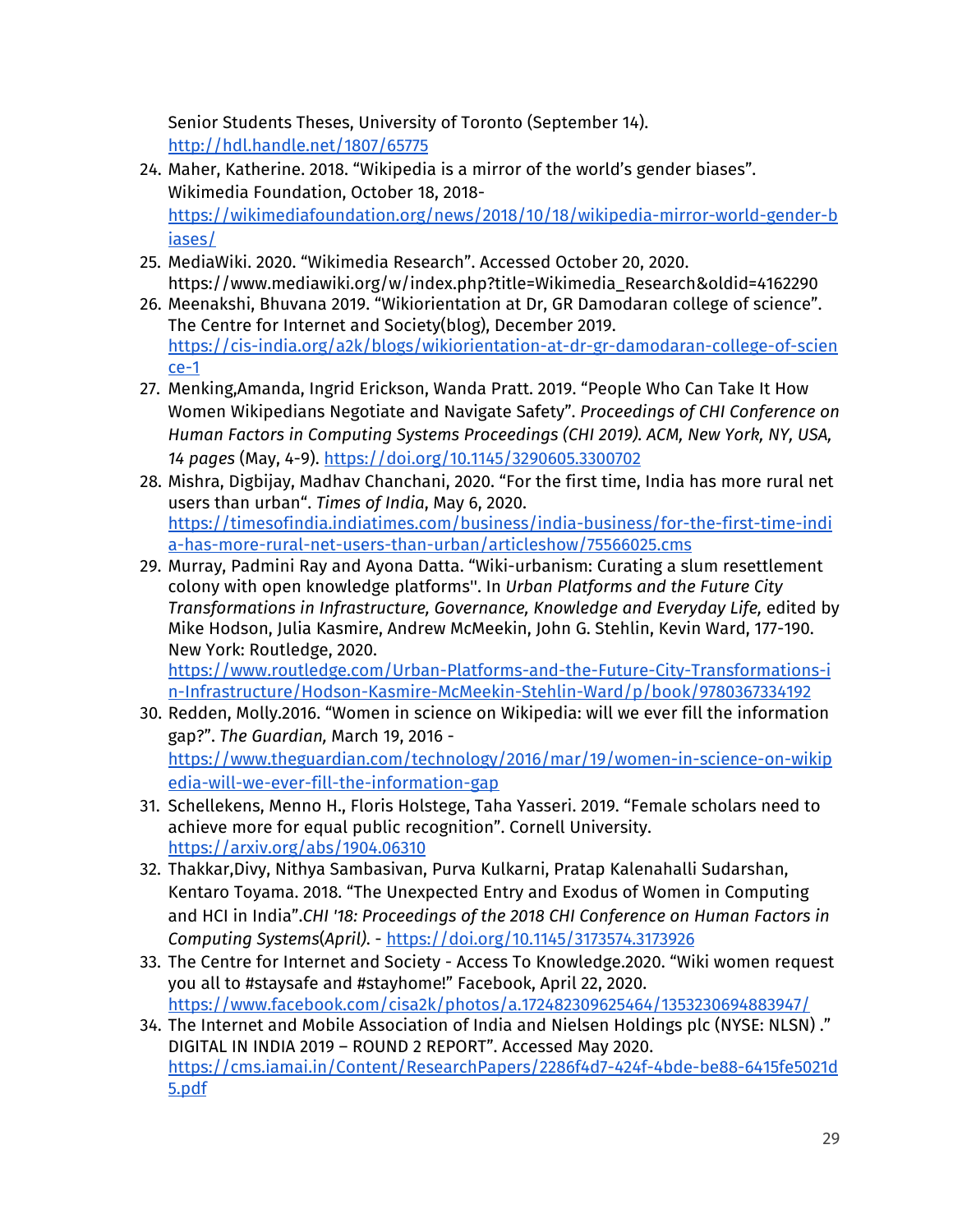- 35. WhatsApp.2020. "WhatsApp". Accessed December 04, 2020 <https://www.whatsapp.com/?lang=en>
- 36. Wiki Loves Women.2020. "Wiki Loves Women". Accessed December 04, 2020 <https://www.wikiloveswomen.org/>
- 37. Wikidata.2020. "Wikidata". Accessed December 04, 2020. [https://www.wikidata.org/w/index.php?title=Wikidata:Main\\_Page&oldid=1086709037](https://www.wikidata.org/w/index.php?title=Wikidata:Main_Page&oldid=1086709037)
- 38. Wikidata.2020. "Wiki Project India India Statistics". Accessed July 10, 2020. https://www.wikidata.org/w/index.php?title=Wikidata:WikiProject\_India/India\_statisti cs&oldid=1225297329
- 39. Wikimedia Commons.2020. "Commons: Wiki Loves Folklore". Accessed November 15, 2020.https://commons.wikimedia.org/w/index.php?title=Commons:Wiki\_Loves\_Folklo re&oldid=512743547
- 40. Wikimedia Commons.2020. "Wikimedia Commons". Accessed September 09, 2020 https://commons.wikimedia.org/w/index.php?title=Main\_Page&oldid=453255730
- 41. Wikimedia Commons.2020. "Savitrichya Online Leki (Savitri's Online Daughters).webm". Accessed October 23, 2020. https://commons.wikimedia.org/w/index.php?title=File:Savitrichya\_Online\_Leki\_(Savi tri%27s\_Online\_Daughters).webm&oldid=498401187
- 42. Wikimedia. 2021. "Metrics: Editors Wikimedia Statistics". Accessed January 22, 2021. https://stats.wikimedia.org/#/all-projects/contributing/editors/normal|line|2020-01- 10~2021-01-22|~total|monthly
- 43. Wikimedia.2020. "Wiki Loves Women Tamil Editathons". Accessed March 29, 2020. https://meta.wikimedia.org/w/index.php?title=CIS-A2K/Events/Wiki\_Loves\_Women\_T amil\_Editathons&oldid=19935809
- 44. Wikimedia Meta-Wiki. 2020. "Research:Gender gap in Wikipedia's content". Accessed May 10, 2020.

https://meta.wikimedia.org/w/index.php?title=Research:Gender\_gap\_in\_Wikipedia%2 7s\_content&oldid=20066588

- 45. Wikimedia Meta-Wiki. 2019. "Gender equity report 2018". Accessed September 10, 2019. https://meta.wikimedia.org/w/index.php?title=Gender\_equity\_report\_2018&oldid=193 64436
- 46. Wikimedia Meta-Wiki. 2020. "Wiki Women for Women Wellbeing 2018". Accessed November 24, 2020. https://meta.wikimedia.org/w/index.php?title=Wiki\_Women\_for\_Women\_Wellbeing\_2 018&oldid=18644149
- 47. Wikimedia Meta-Wiki."Trust and safety". Accessed August 17, 2020. https://meta.wikimedia.org/w/index.php?title=Trust\_and\_Safety&oldid=20366244#Dir ect\_community\_support
- 48. Wikimedia Meta-Wiki. 2018. "Support and Safety". Accessed August 02, 2020. https://meta.wikimedia.org/w/index.php?title=Support\_and\_Safety&oldid=17859518
- 49. Wikimedia Meta-Wiki. 2019. "CIS-A2K/Events/Women TTT 2019". Accessed December 09, 2019.

https://meta.wikimedia.org/w/index.php?title=CIS-A2K/Events/Women\_TTT\_2019&ol did=19623990

50. Wikimedia Meta-Wiki. 2020. "Wikimedia LGBT+/Portal''. Accessed September 11, 2020. https://meta.wikimedia.org/w/index.php?title=Wikimedia\_LGBT%2B/Portal&oldid=20 443427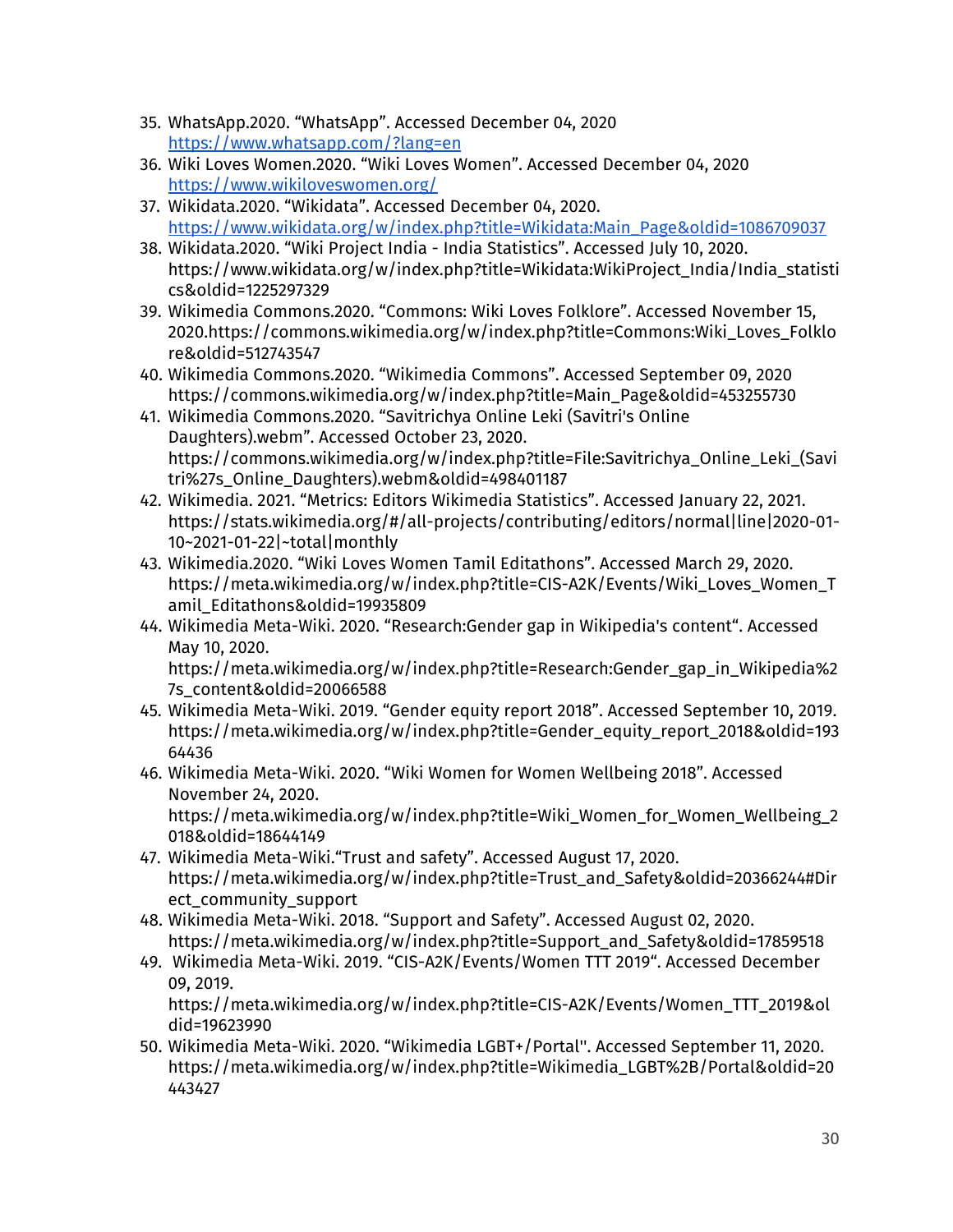- 51. Wikimedia Meta-Wiki.2020. "Community Health Initiative". Accessed March 30, 2020. https://meta.wikimedia.org/w/index.php?title=Community\_health\_initiative&oldid=19 940668
- 52. Wikimedia Meta-Wiki. 2020. "Universal Code of Conduct". Accessed November 20, 2020. https://meta.wikimedia.org/w/index.php?title=Universal\_Code\_of\_Conduct&oldid=20 542738
- 53. Wikimedia Meta-Wiki.2020. "100wikidays". Accessed November 27, 2020. https://meta.wikimedia.org/w/index.php?title=100wikidays&oldid=20710462
- 54. Wikimedia Meta-Wiki. 2020. "Trust and Safety/Tools and processes". Accessed March 30, 2020.

https://meta.wikimedia.org/w/index.php?title=Trust\_and\_Safety/Tools\_and\_process es&oldid=19938920

55. Wikimedia Meta-Wiki. 2020. "Grants talk:Conference/WikiWomenCamp 2020". Accessed February 25, 2020.

https://meta.wikimedia.org/w/index.php?title=Grants\_talk:Conference/WikiWomenCa mp\_2020&oldid=19843134

- 56. Wikimedia Meta-Wiki. 2020. "Office actions". Accessed October 23, 2020. https://meta.wikimedia.org/w/index.php?title=Office\_actions&oldid=20568742
- 57. Wikimedia Meta-Wiki. 2020. "VVIT WikiConnect/Activities/Wikidata Training Program/2019".Accessed March 20, 2020. https://meta.wikimedia.org/w/index.php?title=VVIT\_WikiConnect/Activities/Wikidata\_ Training\_Program/2019&oldid=19912173
- 58. Wikimedia Meta-Wiki. 2020. "Wiki Loves Love 2019". Accessed March 04, 2020 https://meta.wikimedia.org/w/index.php?title=Wiki\_Loves\_Love\_2019&oldid=1986586 5
- 59. Wikimedia Meta-Wiki. 2020. "Community toolkit for Greater Diversity". Accessed October 21, 2020.

https://meta.wikimedia.org/wiki/Grants:Project/Chinmayisk/Community\_toolkit\_for\_ Greater\_Diversity

- 60. Wikimedia Meta-Wiki. 2020. "Community Engagement Insights 2018 Report: Support & Safety". Accessed April 24, 2020. https://meta.wikimedia.org/w/index.php?title=Community\_Insights/2018\_Report&act ion=history
- 61. Wikimedia Meta-Wiki. 2020. "Wiki Loves Women South Asia 2020". Accessed September 21, 2020. https://meta.wikimedia.org/w/index.php?title=Wiki\_Loves\_Women\_South\_Asia\_2020 &oldid=20467494
- 62. Wikipedia. 2014. "Template:Him or her". Accessed March 11, 2020. https://en.wikipedia.org/wiki/Template:Him\_or\_her
- 63. Wikipedia.2015. "Wikipedia: Planning / Women's Day and Women's Month Article Project". Accessed April 11,2020. https://w.wiki/nia
- 64. Wikipedia.2015. "Wikipedia:Wikiproject Women in Technology." Accessed December 02, 2020.https://en.wikipedia.org/w/index.php?title=Wikipedia:WikiProject\_Women\_in\_Te chnology&oldid=693454093
- 65. Wikipedia.2018."Wikipedia: Women's Health Articles Campaign 2018". Accessed December 20,2019. https://w.wiki/ngZ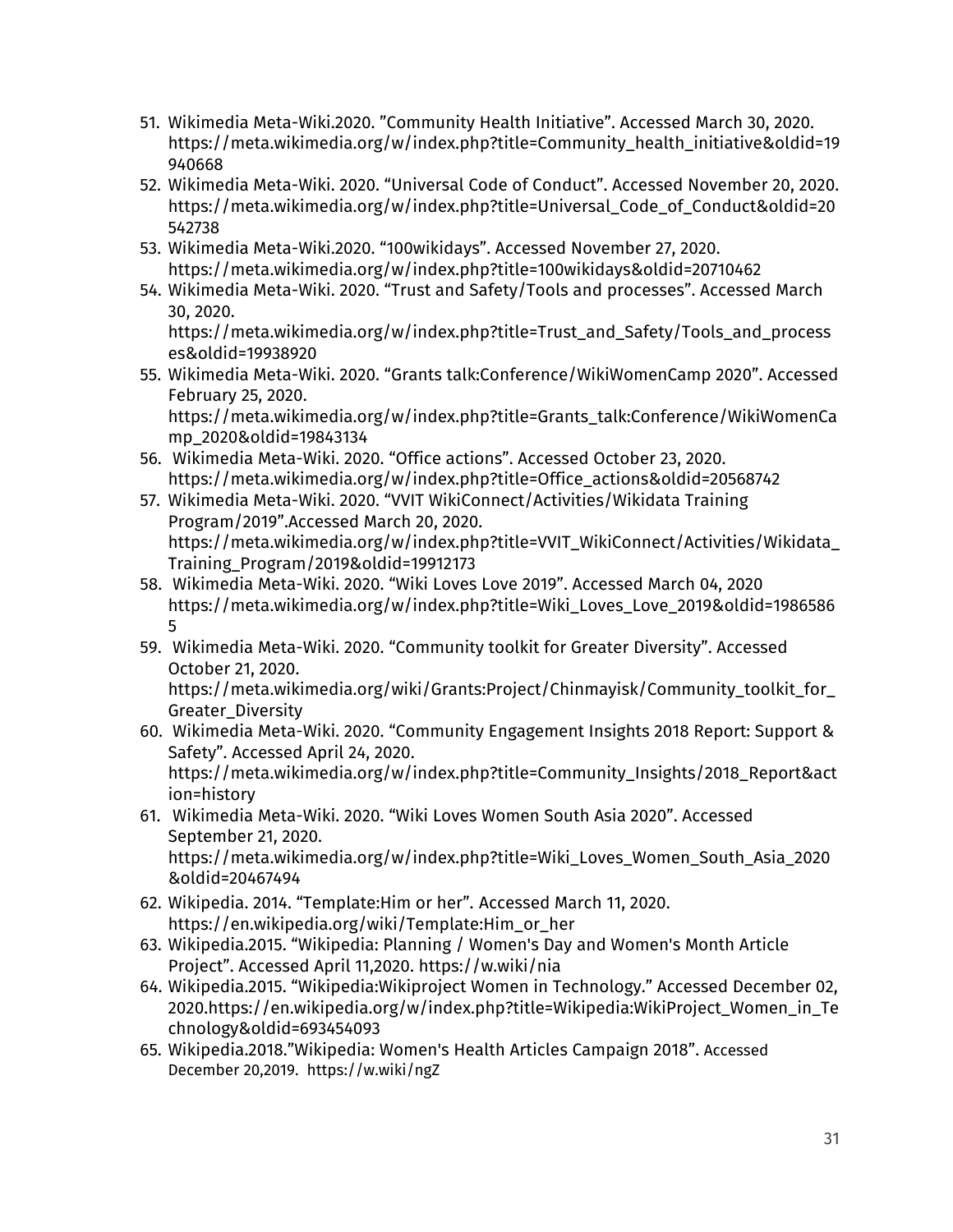- 66. Wikipedia.2019. "Wikipedia:Wiki Loves Women India". Accessed August 23, 2019. https://en.wikipedia.org/w/index.php?title=Wikipedia:Wiki\_Loves\_Women\_India&oldi d=884718248
- 67. Wikipedia. 2019. "Wikipedia: Project Tiger Writing Contest". Accessed June 26, 2019 https://en.wikipedia.org/w/index.php?title=Wikipedia:Project\_Tiger\_Writing\_Contest &oldid=903611765
- 68. Wikipedia.2019. "Wikipedia:Wikiproject Wiki Loves Women".Accessed December 01, 2020.https://en.wikipedia.org/w/index.php?title=Wikipedia:WikiProject\_Wiki\_Loves\_W omen&oldid=917451350
- 69. Wikipedia.2019. "Gender Bias on Wikipedia". Accessed December 01, 2020. https://en.wikipedia.org/w/index.php?title=Gender\_bias\_on\_Wikipedia&oldid=88029 6843
- 70. Wikpedia.2020. "Wikipedia: Wikiproject Women in Red". Accessed August 27, 2020. https://en.wikipedia.org/w/index.php?title=Wikipedia:WikiProject\_Women\_in\_Red&ol did=974821153
- 71. Wikipedia.2020. "Wikipedia:Wikiproject Countering systemic bias/ Gender gap task

force". Accessed October 15, 2020.

https://en.wikipedia.org/w/index.php?title=Wikipedia:WikiProject\_Countering\_system ic\_bias/Gender\_gap\_task\_force&oldid=976429782

- 72. Wikipedia.2020. "Women's History Month".Accessed November 27, 2020, https://en.wikipedia.org/w/index.php?title=Women%27s\_History\_Month&oldid=990957645
- 73. Wikipedia.2020. "Lilavati's Daughters". Accessed September 15, 2020.https://en.wikipedia.org/w/index.php?title=Lilavati%27s\_Daughters&oldid=97851 454
- 74. Wikipedia.2020."Gendered impact of COVID-19 pandemic".Accessed October 29, 2020.https://en.wikipedia.org/w/index.php?title=Gendered\_impact\_of\_the\_COVID-19\_ pandemic&oldid=985781669
- 75. Wikipedia. 2020."COVID-19 pandemic in Kerala". Accessed November 05, 2020. https://en.wikipedia.org/w/index.php?title=COVID-19\_pandemic\_in\_Kerala&oldid=987 236257
- 76. Wikipedia. 2020. "List of unproven methods against COVID-19". Accessed November 07, 2020.[https://en.wikipedia.org/w/index.php?title=List\\_of\\_unproven\\_methods\\_against](https://en.wikipedia.org/w/index.php?title=List_of_unproven_methods_against_COVID-19&oldid=987254811) [\\_COVID-19&oldid=987254811](https://en.wikipedia.org/w/index.php?title=List_of_unproven_methods_against_COVID-19&oldid=987254811)
- 77. Wikipedia.2020."Art+Feminism". Accessed September 15, 2020. <https://en.wikipedia.org/w/index.php?title=Art%2BFeminism&oldid=972372729>
- 78. Wikipedia.2020. "Wikipedia:Wikiproject Women artists".Accessed November 20, 2020. https://en.wikipedia.org/w/index.php?title=Wikipedia:WikiProject\_Women\_artists&ol did=988753761
- 79. Wikipedia.2020. "Wikipedia: WikiProject Feminism".Accessed October 21, 2020. https://en.wikipedia.org/w/index.php?title=Wikipedia:WikiProject\_Feminism&oldid=9 84745837
- 80. Wikipedia. 2020."Wikipedia:WikiProject Women scientists". Accessed November 16, 2020.https://en.wikipedia.org/w/index.php?title=Wikipedia:WikiProject\_Women\_scien tists&oldid=987243054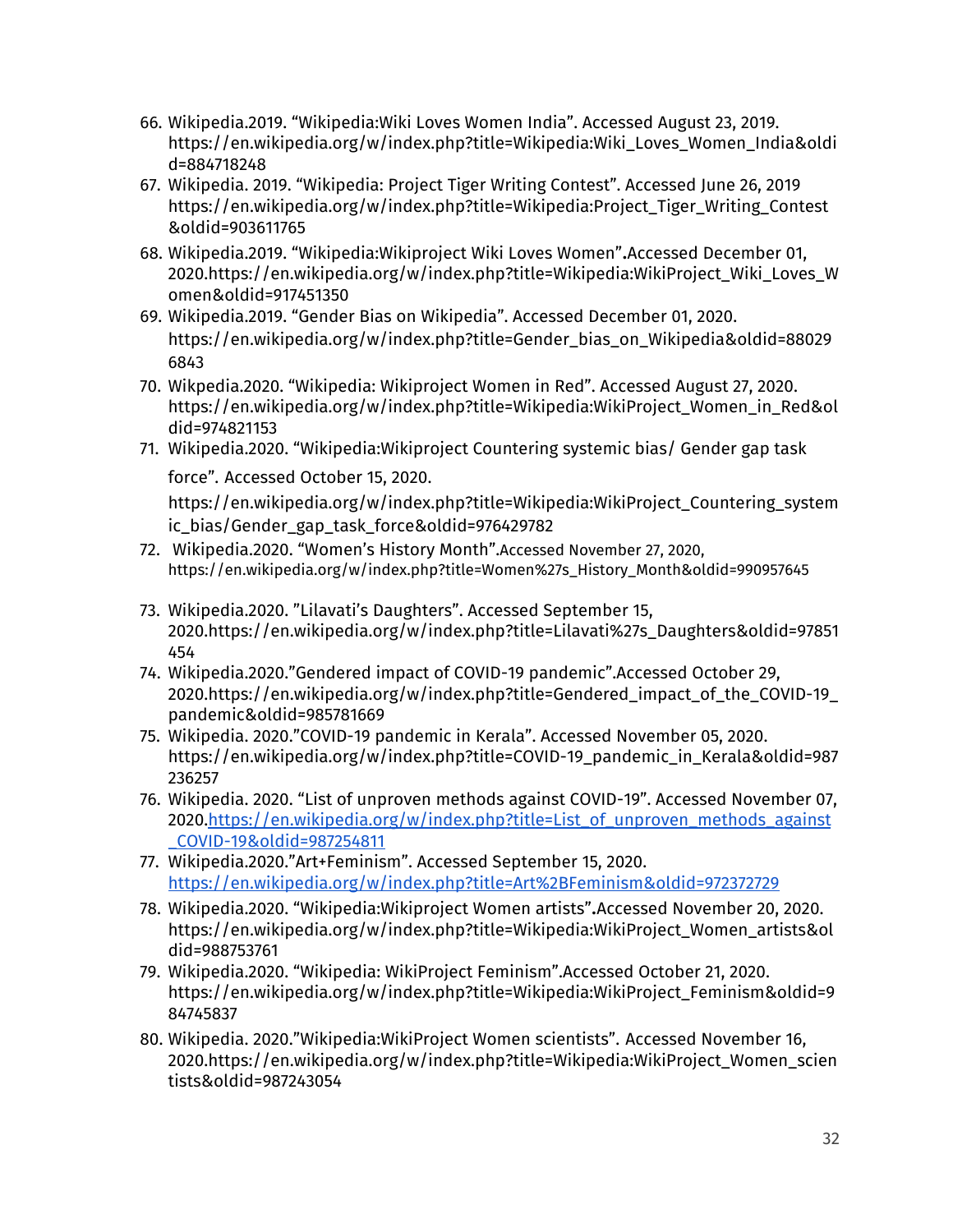- 81. Wikipedia. 2020. "Vedanta".Accessed November 20, 2020. https://en.wikipedia.org/w/index.php?title=Vedanta&oldid=987368758
- 82. Wikipedia. 2020."Wikipedia: Online Editathon / 2015 / International Women's Day".Accessed January 18, 2020. https://w.wiki/ngL
- 83. Wikipedia.2020. "Wikipedia: Wiki Loves Women 2019". Accessed June 05, 2020. https://w.wiki/ngb
- 84. Wikipedia.2020. "Wikipedia: Online Editathon / 2018 / International Women's Day". Accessed January 18, 2020. https://w.wiki/ngc
- 85. Wikipedia. 2020. "Wikipedia: WikiProject Women's History". February 02, 2020. [https://en.wikipedia.org/w/index.php?title=Wikipedia:WikiProject\\_Women%27s\\_Histo](https://en.wikipedia.org/w/index.php?title=Wikipedia:WikiProject_Women%27s_History&oldid=971659605) [ry&oldid=971659605](https://en.wikipedia.org/w/index.php?title=Wikipedia:WikiProject_Women%27s_History&oldid=971659605)
- 86. Wikipedia.2020. "Wikipedia: WikiProject / Lilavati daughters". Accessed October 02, 2020. https://w.wiki/ngG
- 87. Wikipedia.2020. "Wikipedia". Accessed December 12, 2020. https://en.wikipedia.org/w/index.php?title=Main\_Page&oldid=987965326
- 88. Wikipedia.2020. "Wiki Loves Monuments". Accessed November 14, 2020 https://en.wikipedia.org/w/index.php?title=Wiki\_Loves\_Monuments&oldid=98838932  $\Omega$
- 89. Wikipedia.2020. "Wikipedia: Asian Month". Accessed October 23, 2020 https://en.wikipedia.org/w/index.php?title=Wikipedia:Asian\_Month&oldid=985063499
- 90. Wikipedia.2020. "Wikipedia:Village pump". Accessed September 03, 2020 https://en.wikipedia.org/w/index.php?title=Wikipedia:Village\_pump&oldid=976507145
- 91. Wikipedia.2020. "Photowalking". accessed December 01, 2020 <https://en.wikipedia.org/w/index.php?title=Photowalking&oldid=987269813>
- 92. Wikiquote.2020. "Wikiquote". Accessed December 04, 2020 <https://www.wikiquote.org/>
- 93. Wikisource.2019. "Wikisource". Accessed December 04, 2019.https://wikisource.org/w/index.php?title=Main\_Page&oldid=763045
- 94. Wikispecies.2020. "Wikispecies". Accessed December 04, 2020 https://species.wikimedia.org/w/index.php?title=Main\_Page&oldid=7189877
- 95. Wiktionary. 2020. "Wiktionary''. Accessed December04, 2020 <https://www.wiktionary.org/>
- 96. World Economic Forum, "Mind the 100 Year Gap",, accessed November 26, 2020. <https://www.weforum.org/reports/gender-gap-2020-report-100-years-pay-equality>
- 97. Yardi, Purva, Megh Marathe, Kentaro Toyama. 2017. "Differences in STEM Gender Disparity Between India and the United States". [http://www.hcixb.org/papers\\_2017/hcixb17-final-37.pdf](http://www.hcixb.org/papers_2017/hcixb17-final-37.pdf)
- 98. Zandpour, Mohammad. 2020. "The Gender Gap on Wikipedia: Exploring the status quo in research around gender bias related issues". Free and Open Technologies at TU Wien, winter term 2019/2020 (February 9). https://free-and-open-technologies.github.io/papers/Zandpour - The Gender Gap [on\\_Wikipedia\\_\(2020\).pdf](https://free-and-open-technologies.github.io/papers/Zandpour_-_The_Gender_Gap_on_Wikipedia_(2020).pdf)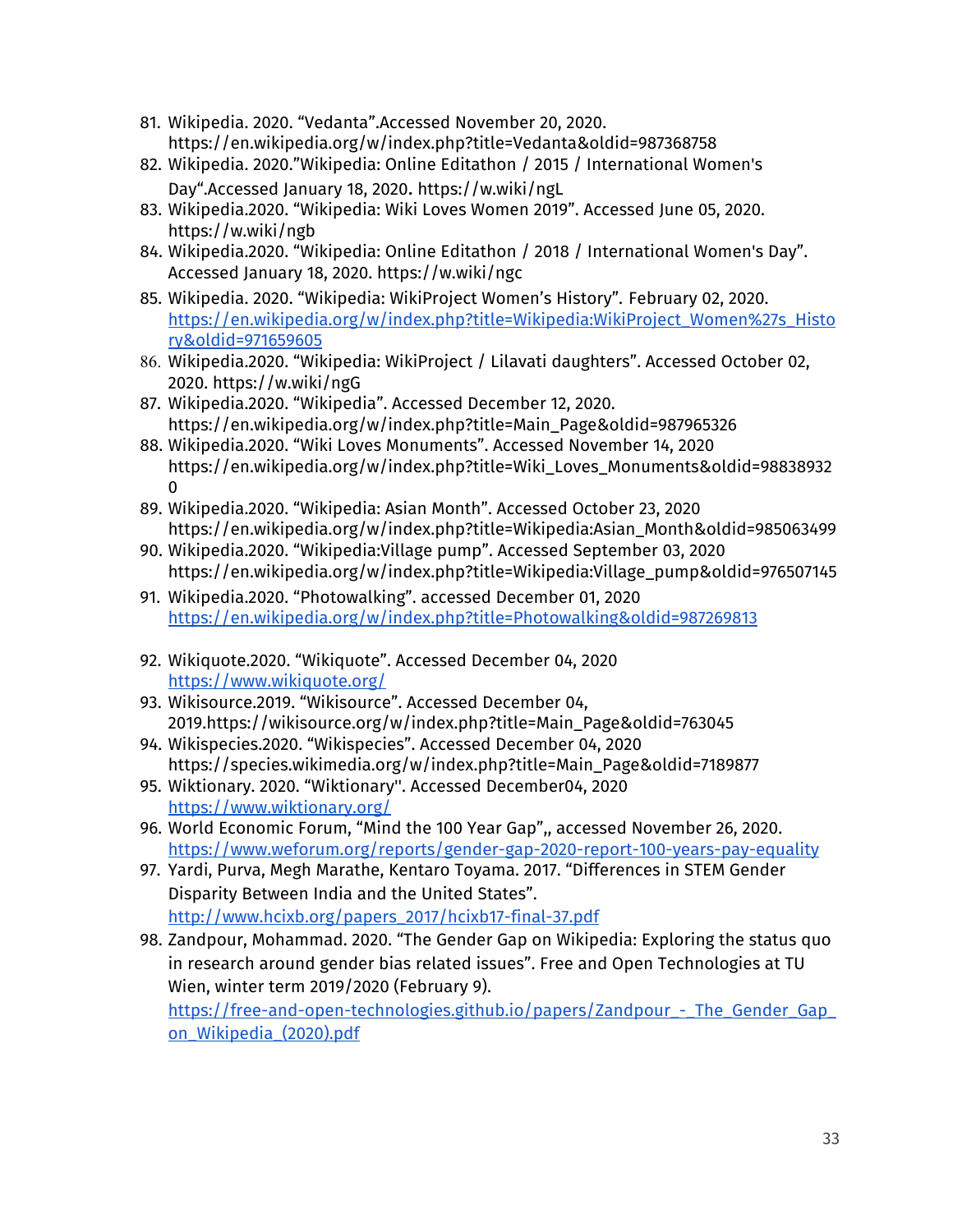# **Annexure I: Questionnaire**

- 1. How long have you been engaged with Wikimedia projects? What are your main areas of interest and contribution to Wikimedia?
- 2. Are you aware of a gender gap and gender bias on Wikipedia? Do you feel it exists in your language community? If so can you identify in what ways it is seen?
- 3. If there is a gender gap, has it changed/evolved or reduced in the time that you have been contributing to Wikimedia? If yes, please describe how.
- 4. Who's story as a woman contributor in the Indian language Wikipedia is very interesting and has inspired you?
- 5. Have you been part of making the community a safe space for women and increasing women contributors?
- 6. Do you think the women in your community are showing sustainable involvement and growth in their work on Wikipedia? If yes or no, the reason for the same.
- 7. What are the Wikipedia projects/articles chosen to work on by most of the women contributors in the community?
- 8. What are the different ways to measure the active participation of women in a community?
- 9. Are the offline events/meetups successful? Mention a few if you had been part of or hosted and your experience on the same. Can you reflect on why these have been successful?